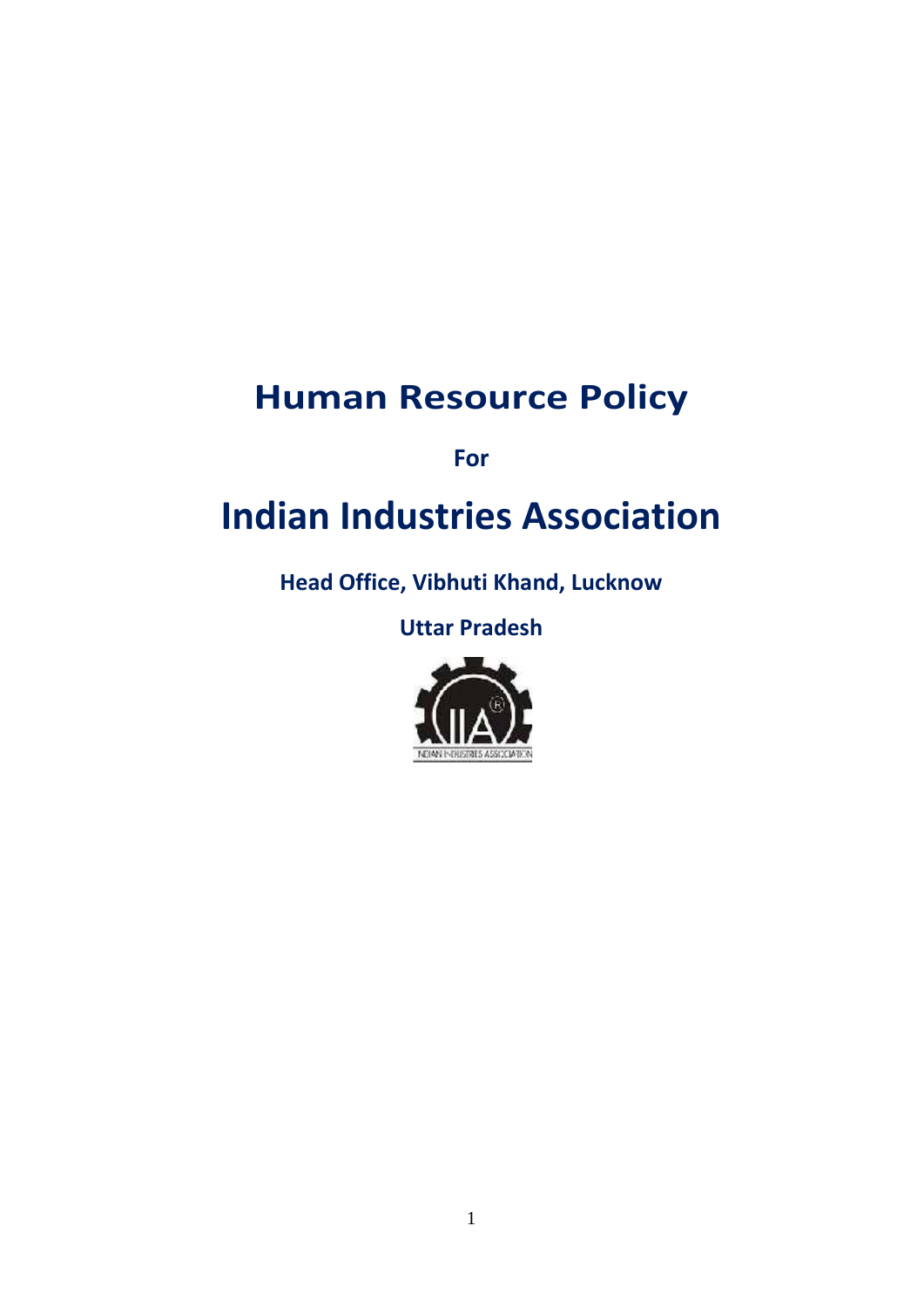# *"With regard to excellence,*

*it is not enough to know,*

*but we must try to have and use it."*

*Aristotle*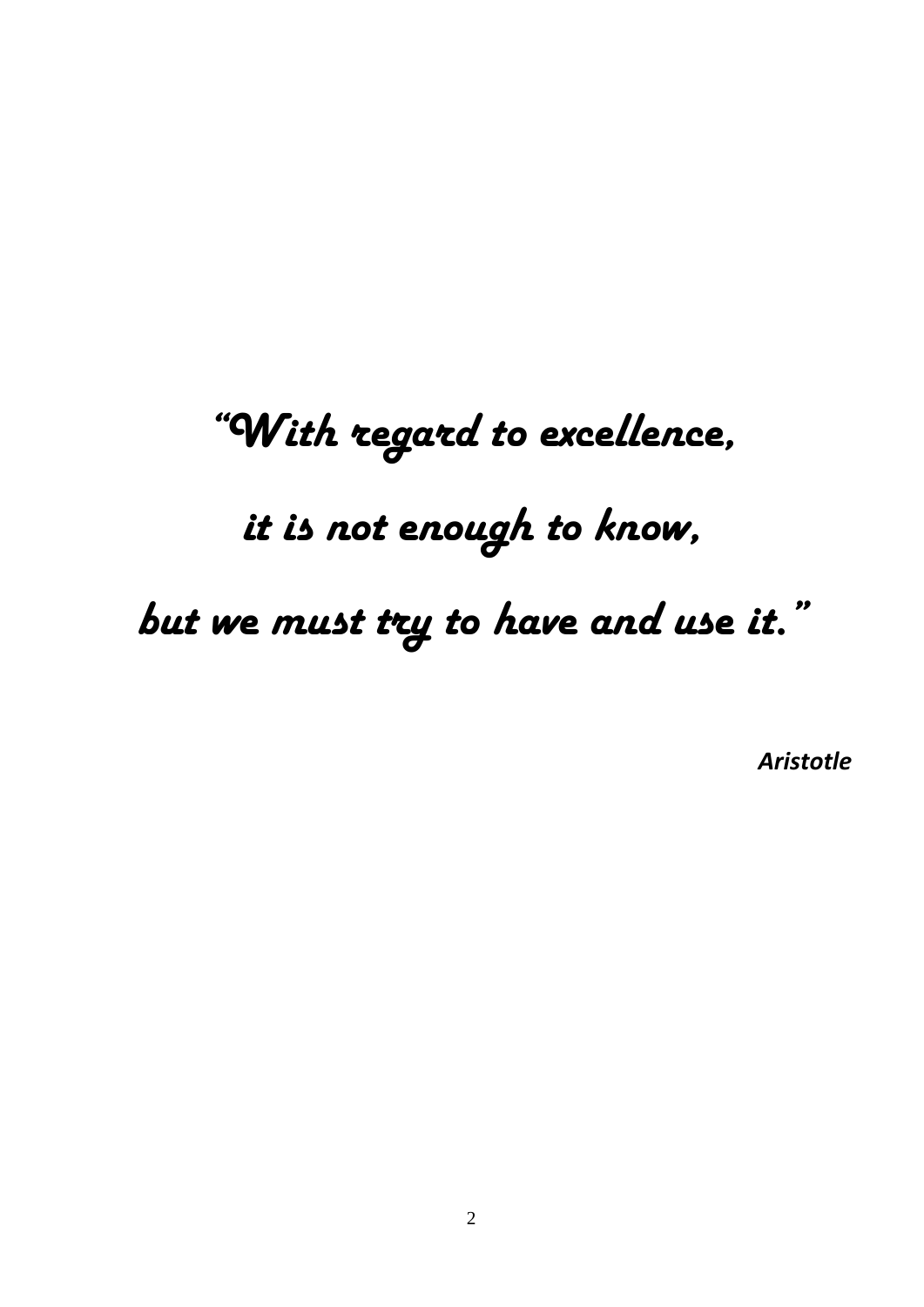# **Preface**

HR Policy is key component of structure of any organization. Organizations flourish prosper and perform on the basis of sound HR policy.

It has to be just and fair for development and growth of human Resource personnel. It provides proper guidelines for raising, organizing, staffing, training and development of any organization. The clear perspective of performance appraisal not only motivates the employees, it also promotes faith in HR practices for required consideration for compensation.

A sound promotional policy and discipline & conduct policy provide parameters to maintain high standards of morals and performance benchmarks at work place. A sound work culture developed and promoted on required stratagems provides a very healthy work environment to work with smile.

HR policy also sets the destination and direction for any organization. It seeks excellence in all facets of working and ensures exemplary organizational health. It enables the employees to maintain work life balance, free from stress, depression and anxiety.

The IIA being model organization for promoting the interest of industrialists and enterpreurs, it plays a vital role for commercial and industrial development of the country. It requires a dedicated team of work force for performance in pursuant to the ideals of the association.

The drafted HR policy will benefit IIA as an organization and its functioning in so many ways, besides maintaining a very high standard of Personnel Management. It will also provide tremendous impetus for future plans to excel in its Vision and Mission.

The HR policy is a guideline for the interest of IIA and its employee to serve the organization to its best. If any part of the policy needs change, it can be repelled, modified or amended for the interest of the association by raising consensus in the Council of Executive Committee meeting.

I am truly privileged to draft the HR policy for IIA. The policy has been prepared after extensive survey, study and examining the expectations of stakeholders. I sincerely wish IIA a great success.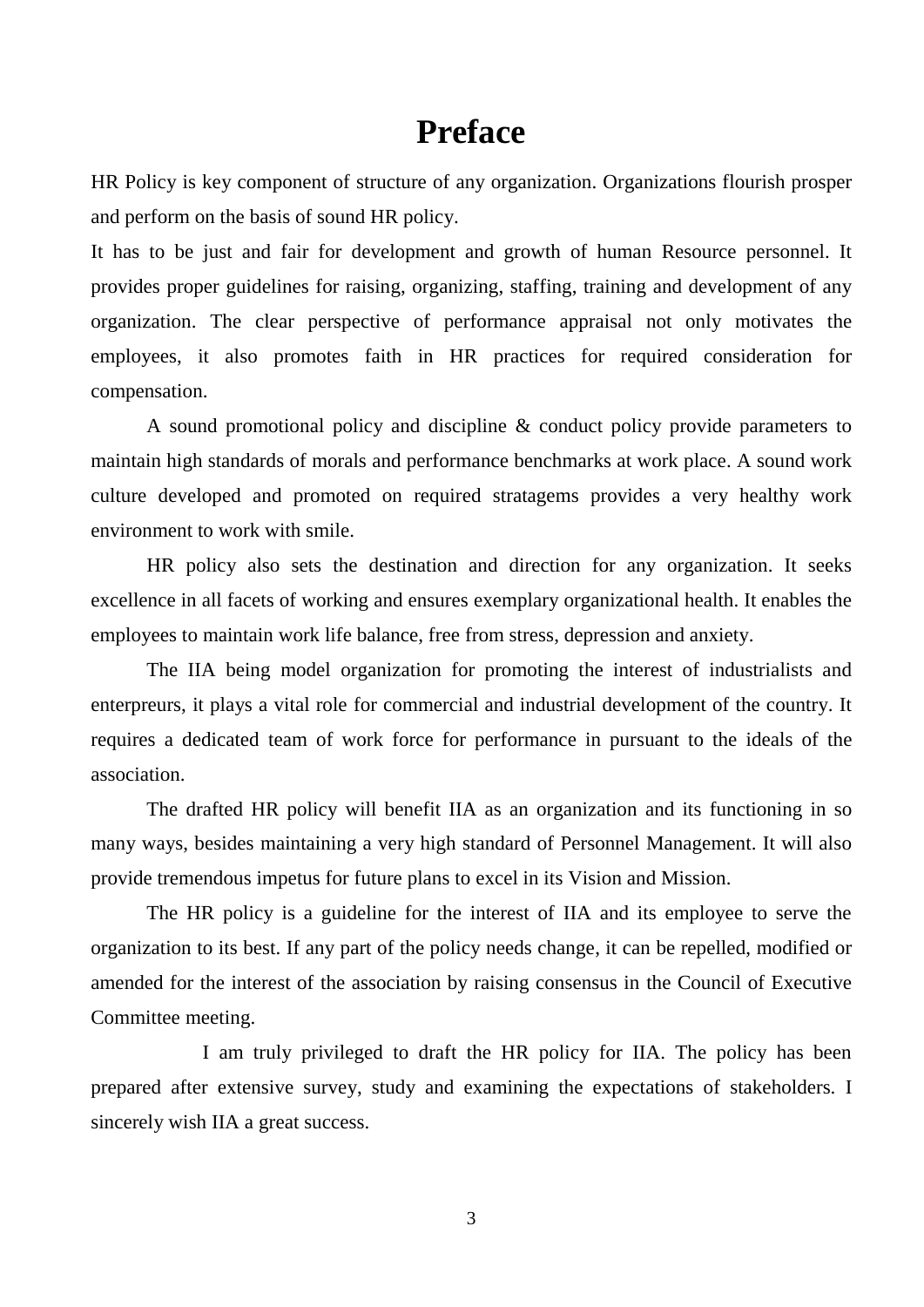# **INDEX**

| <b>S. No.</b>    | <b>Chapter</b>                                        | Page No. |
|------------------|-------------------------------------------------------|----------|
| 1.               | Importance of HR policy                               | 5        |
| 2.               | Objectives                                            | 6        |
| 3.               | Gains                                                 | 7        |
| $\overline{4}$ . | Recruitments & Selection Policy                       | 8        |
| 5.               | Cadre structure of IIA Executives                     | 14       |
| 6.               | Foundational training                                 | 15       |
| 7.               | Career progression                                    | 15       |
| 8.               | Promotion                                             | 17       |
| 9.               | <b>Excellence center for Training and Development</b> | 18       |
| 10.              | Policy on Performance Appraisal                       | 19       |
| 11.              | Pay Package                                           | 21       |
| 12.              | <b>Employee Grievance Redressal System</b>            | 23       |
| 13.              | Safety, Security - Insurance                          | 25       |
| 14.              | Transfer & Leave policy                               | 26       |
| 15.              | Policy on discipline                                  | 27       |
| 16.              | Gender policy                                         | 31       |
| 17.              | <b>Work Culture</b>                                   | 34       |
|                  | Annexure                                              |          |
|                  | 1 Suggested Executive format for annual Performance   |          |
| 18.              | Assessment report                                     | 43       |
|                  | 2 Suggested Non-executive format for annual           |          |
|                  | Performance Assessment report                         |          |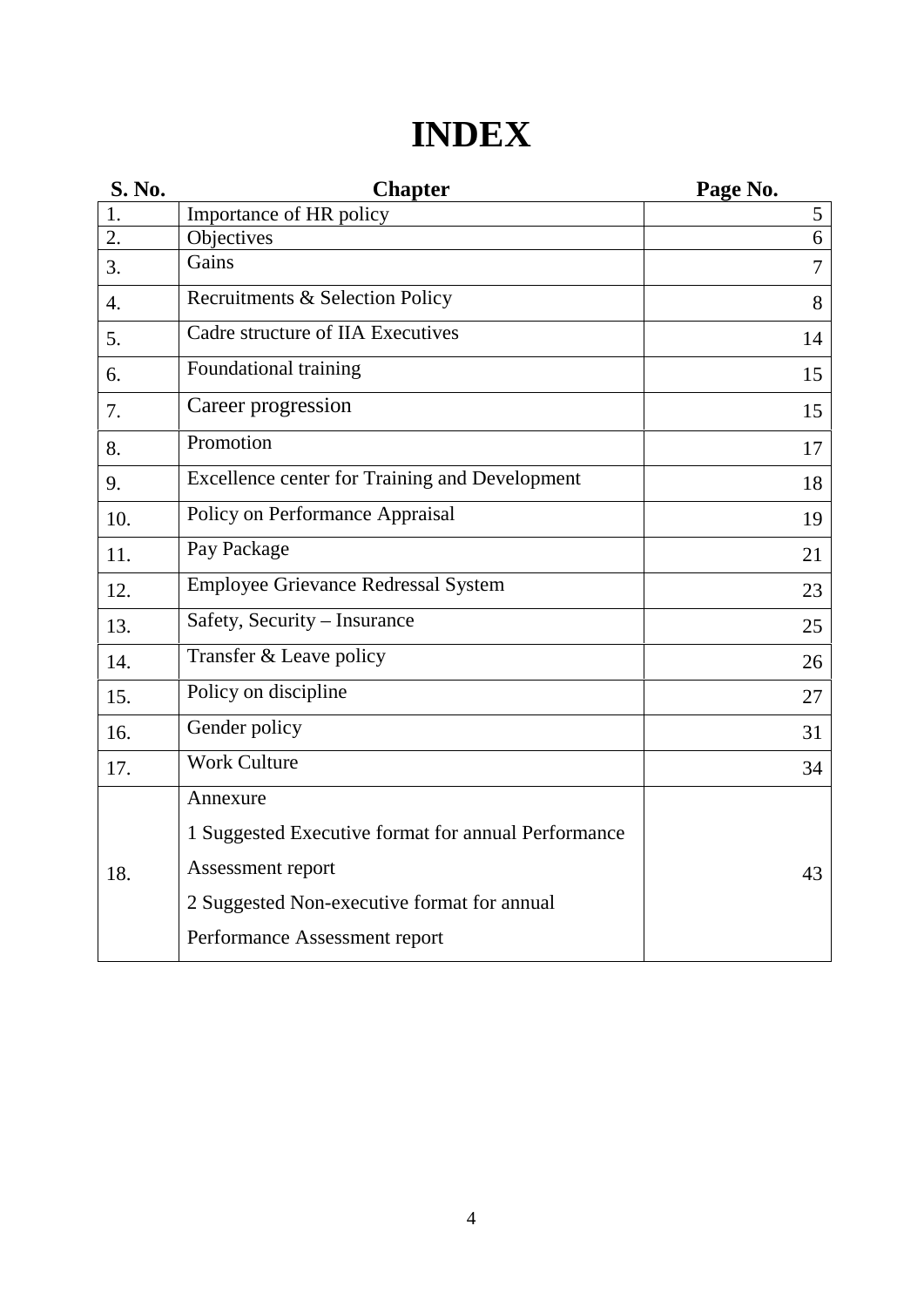# **HR Policy – IIA**

# **Importance of HR Policy** –

HR Policy is a statement of strategies on HR functions and for developing the standards of practices, behavior, boundaries needs to meet specific goals. Not only it caters for running of organization on successful business, it also paves the way to achieve its' goal, as a natural culmination of activities.

It focuses on employees to have clear expectations on work requirements, compensation, welfare and career development, sets clear and specific standards, procedure and a framework to spot and address deviations and violations of these standards. As a documented record, it rules out ambiguity and scope for subjective and open interpretations. It eliminates adhocism on employees' related issues.

As a policy, it clearly states consequences of violation of standards guidelines and procedure to deal with it. Norming of working behavior enables employees to follow clear direction in achievement of goals.

The Human Resource (HR) policy provides direction in the growth of the organization in general, and management of employees in particular. It is a detailed layout of format for best practices in human resource development. It enables clarity and norming of practices on various issues related to HR management.

It works as a guide to standardization on various aspects of quality services, skill development and performance appraisal through system and processes.

It provides scope and opportunities to make concerted and conscious efforts to sensitize HR professionals to the value of making the HR processes measurable, and take them on the path to quality standards in Human Resource Development.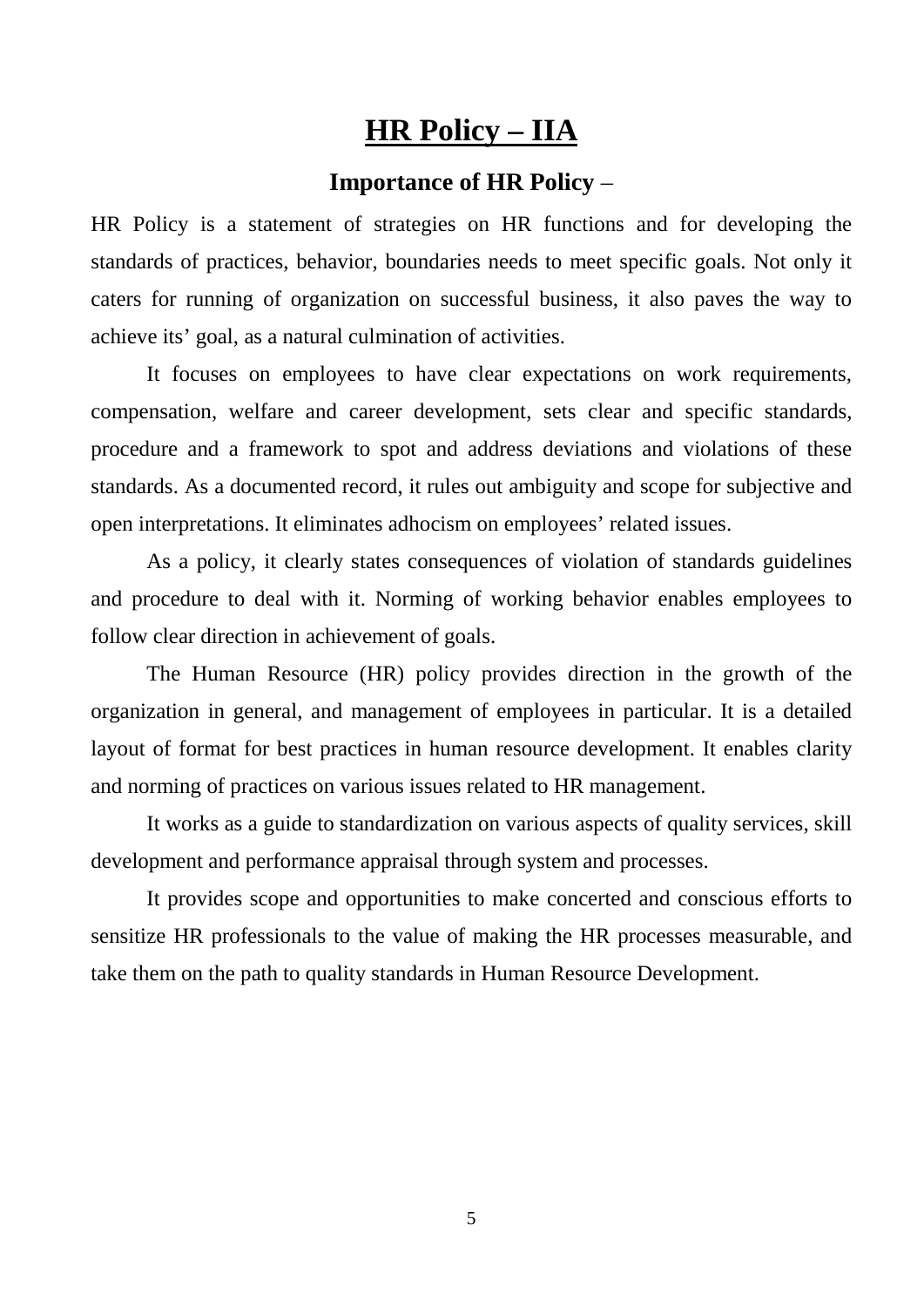# **Objectives**

- To help the employees and management teams to run the organization in an efficient manner.
- To help take major human resource decisions, develop association's guidelines and procedures which can make the organization a better run entity.
- To help in documenting and communicating to all the employees the management's plans, rules, intents and business procedures.
- To help in comparing the policy alternatives, understanding their importance and evaluating the current practices.
- To save countless hours of management time.
- To prevent small legal issues from becoming serious legal problems.
- To organize and announce the management's plans for the growth of the organization and also explain employee benefits and workplace issues.
- To define management standards for making decisions on various personal and organizational issues
- To help an organization run at its most cost-effective and efficient level thereby bringing about additional revenue.
- To protect the legal interest of the association as well as define the rights and obligation of the employees of the organization.
- To increase alignment towards the core business, services and goals
- To aid HR management in serving organization's internal stake holders better
- To establish a culture that encourages reflection on quality and facilitates continuous improvement
- To access services quality, performance, and identify improvement areas
- Provides platform to adopt next best HR practices in the organization in time to come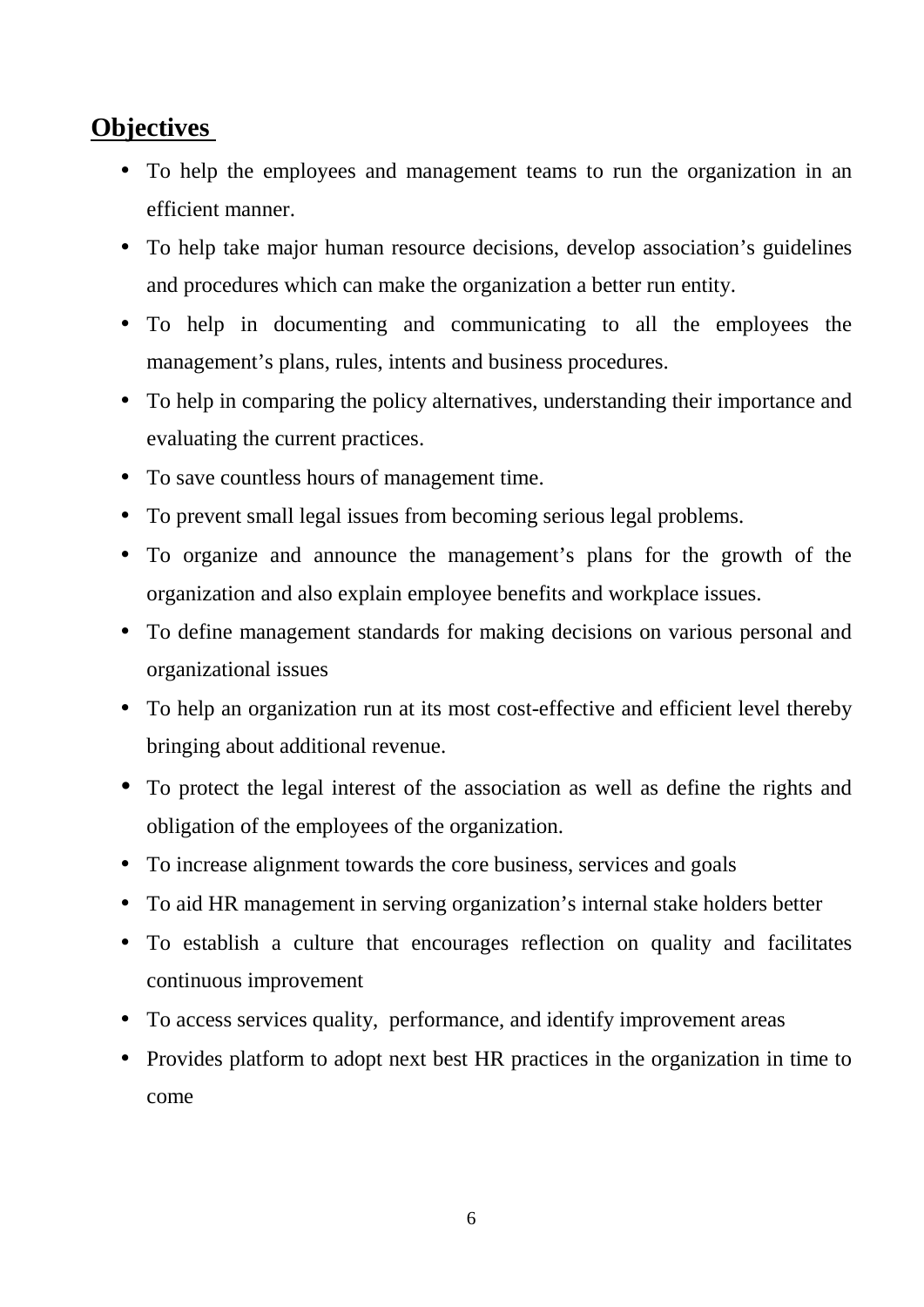# **Gains**

- Ensures that the employees dedicate themselves to total quality and constant, never ending improvement of the organization.
- Hiring people on the basis of ability i.e. character, attitude, skill, experience, and being oblivious to other discriminatory factors like color, sex, race, origin, religion, political belief or disability that does not prohibit performance of essential job functions.
- Pay all the employees according to their efforts and contribution to the success of the activities which association intends to undertake.
- Operating an economically successful business so that a consistent level of steady work is available.
- Review wages, employee benefits and working conditions constantly with objectives of providing maximum benefits in these areas, consistent with sound business practice.
- Provide paid vacations and holidays to all eligible employees. Provide eligible employees with medical and other benefits.
- Develop competent people who understand and meet organization's objectives and who accept ideas, suggestions and constructive criticism of fellow employees with an open mind.
- Address complaints which may arise in everyday conduct of the business, promptly in a practical way.
- Respect individual rights and treat all employees with courtesy and consideration and help in maintaining mutual respect in the workplace leading to an amicable ambience
- No longer adhoc and casual approach on HR functions & Management
- Provides a focused & structured approach to build and improve effectiveness of HR processes & services in the organization
- Creates a culture of improvement orientation to achieve Excellence in HR system and processes
- Facilitates Benchmarking on services and performances for best practices of human resource development.
- Improves the image of the organization and helps in brand building.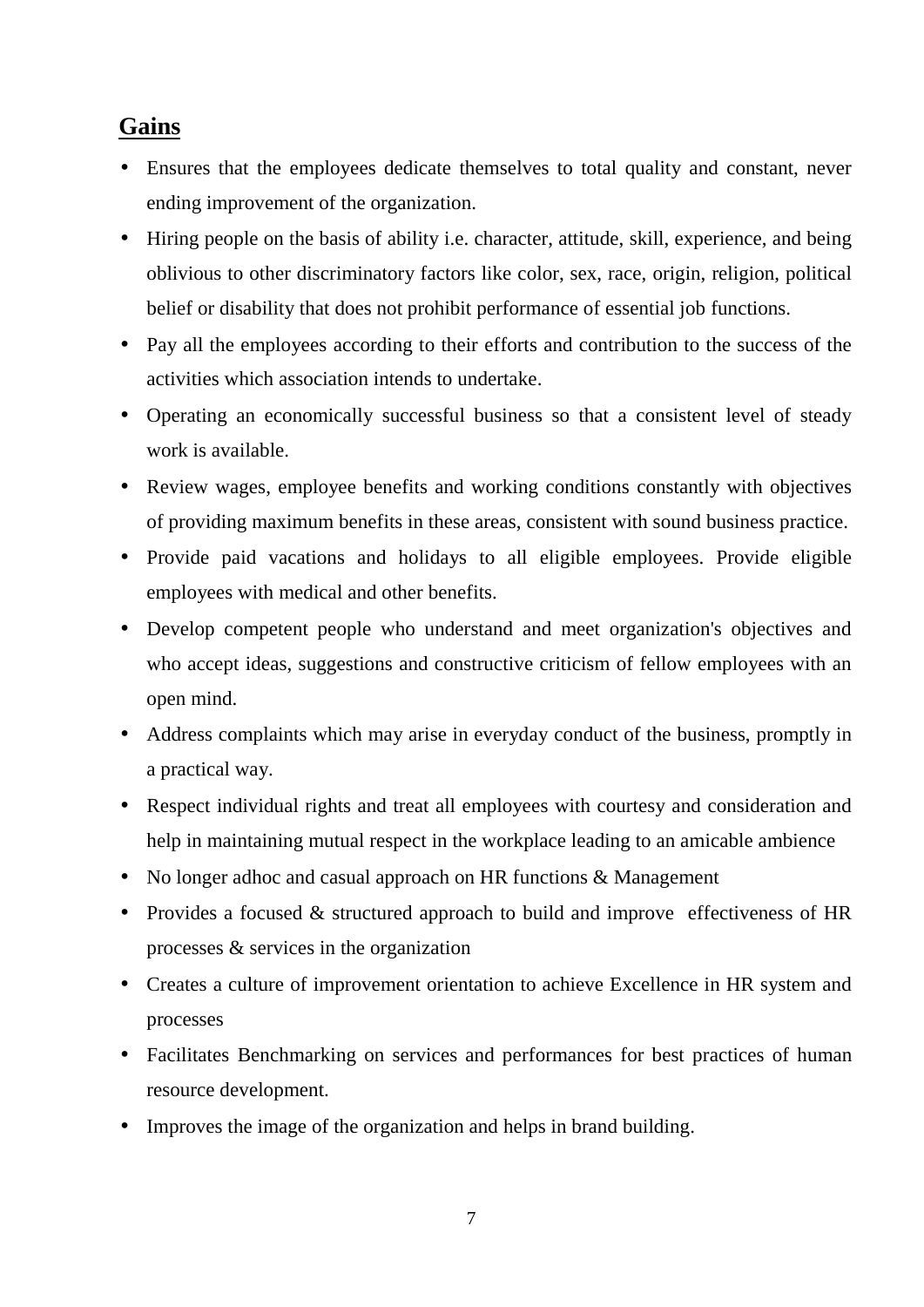# **Recruitments & Selection Policy**

The objectives of staffing policy and procedures, for requirement and selection of Executive & Non-Executive staff positions are to:

- The IIA must have its' own Cadre to start from Assistant Manager to Executive Director.
- To find out exceptionally good candidate for senior post by lateral entry from open market will also be done along with managing senior positions with promotion of cadre executives
- Attract new executive  $\&$  non-executive staff members who possess the attributes which will enable them to perform their work to a high standard of competence and efficiency
- Provide equal treatment with respect to employment without discrimination of caste, creed, race, origin, color, ancestry, disability, sex, gender identity and family status.
- Develop and utilize present human resource to the best advantage of IIA
- For lateral entry the written examination can be waived off and candidates may appear directly for interviews.
- The selection for first stage of recruitment of executives will be 'Management Trainee' for one year. Thereafter, he/she will be placed on regular pay scale of Assistant Manager.
- Notify the vacancy for candidates, through press and other media source for participating in an assessment or selection process on given date, place and time.

#### **Selection Criteria and Preliminary Evaluation of Candidates**

1. The selection criteria consist of the skills and qualifications required to do the job. Some examples of criteria which may be used in the screening and interview process are: specified educational qualification, relevant or equivalent work experience, knowledge of the job, technical skills leadership abilities, problem-solving abilities, communications skills, supervision and delegation experience should be clearly laid before going for recruitment process.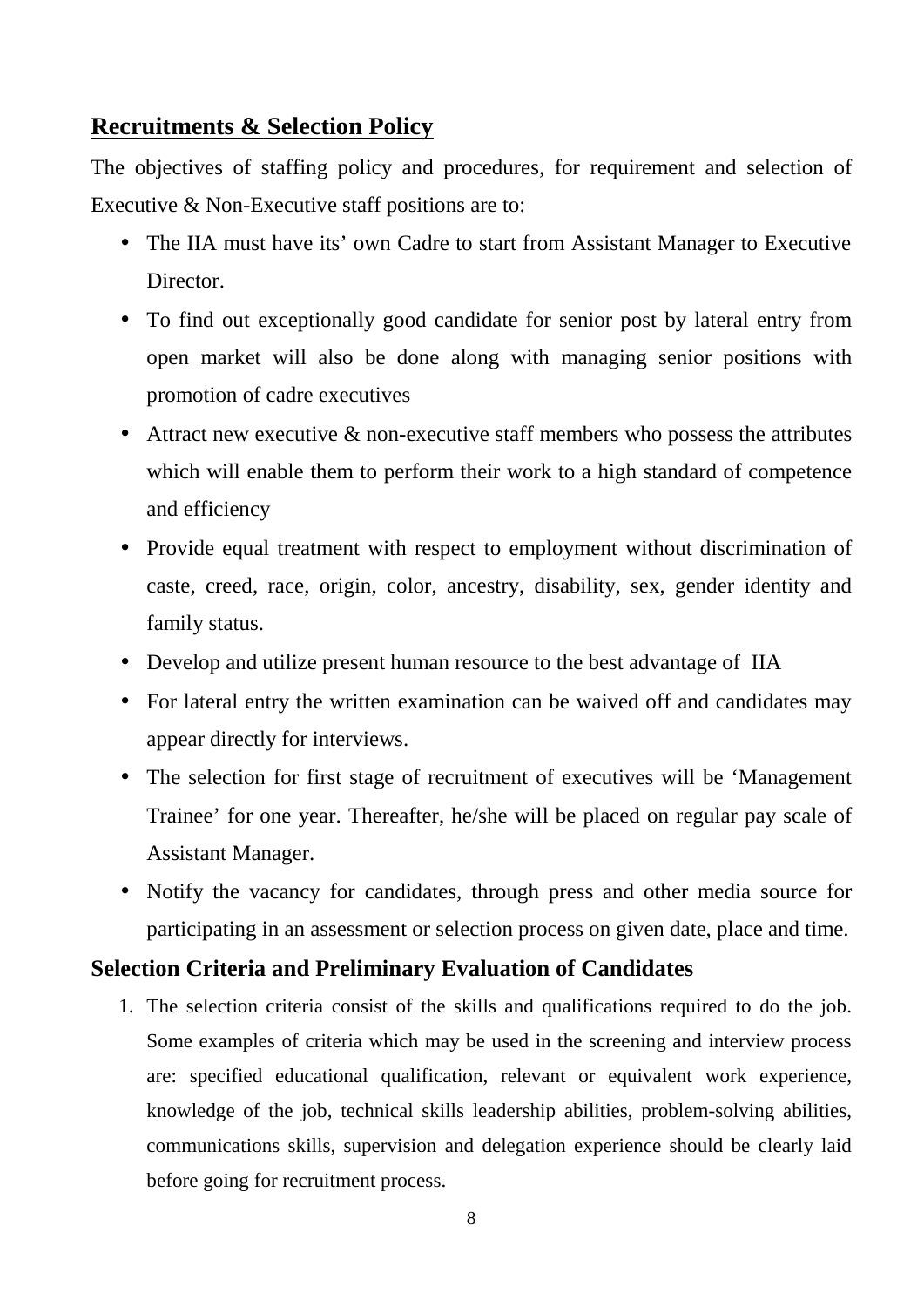- 2. These, and other criteria used, should be based on the requirements of the job as outlined in the position summary. The HR department at Head Office of IIA must assess the relative importance of each skill and qualification to the position.
- 3. This process serves as a tool to choose right candidates after screening through the written exam consisting of three parts. The first part 'A' will be on aptitude test, part 'B' will be on general knowledge and part 'C' will be on basic intelligence test followed by Technical skill test and finally interview. Candidates should be individually assessed against these criteria.
- 4. The Human Resources Department will provide to the selection department with job specific selection criteria and candidate assessment forms with sample questions.
- 5. A written test of general knowledge and aptitude will be conducted. Normally, individuals who meet the benchmark for selection criteria should be interviewed for the job.
- 6. Applicant should be informed on selection process, including sample application forms which can be obtained through Human Resources department of Head Office of IIA or Chapter office.
- 7. For all Executive Posts in Head Office or Chapter Office 'approval' of President IIA will be a must with or without interviews of President depending on the position and post.

#### **The Interview**

- 1. The first job interview for Head Office and Chapter will be conducted by executive head and department head to assess the selected candidates' job suitability.
- 2. The interview is comprised of a set of questions, based on the selection criteria, which should be posed to all candidates to seek their response for assessment.
- 3. The department of Human Resources normally arranges interviews of qualified candidates and an advance notice as possible with clear instructions on the time, location and the person to contact, for interview should be sent to qualified candidates for appearing duly prepared in every respect.
- 4. Normally, qualified applicants will be provided with at least 48 hours' notice for a first job interview or telephone or written notice as per time and other requirements.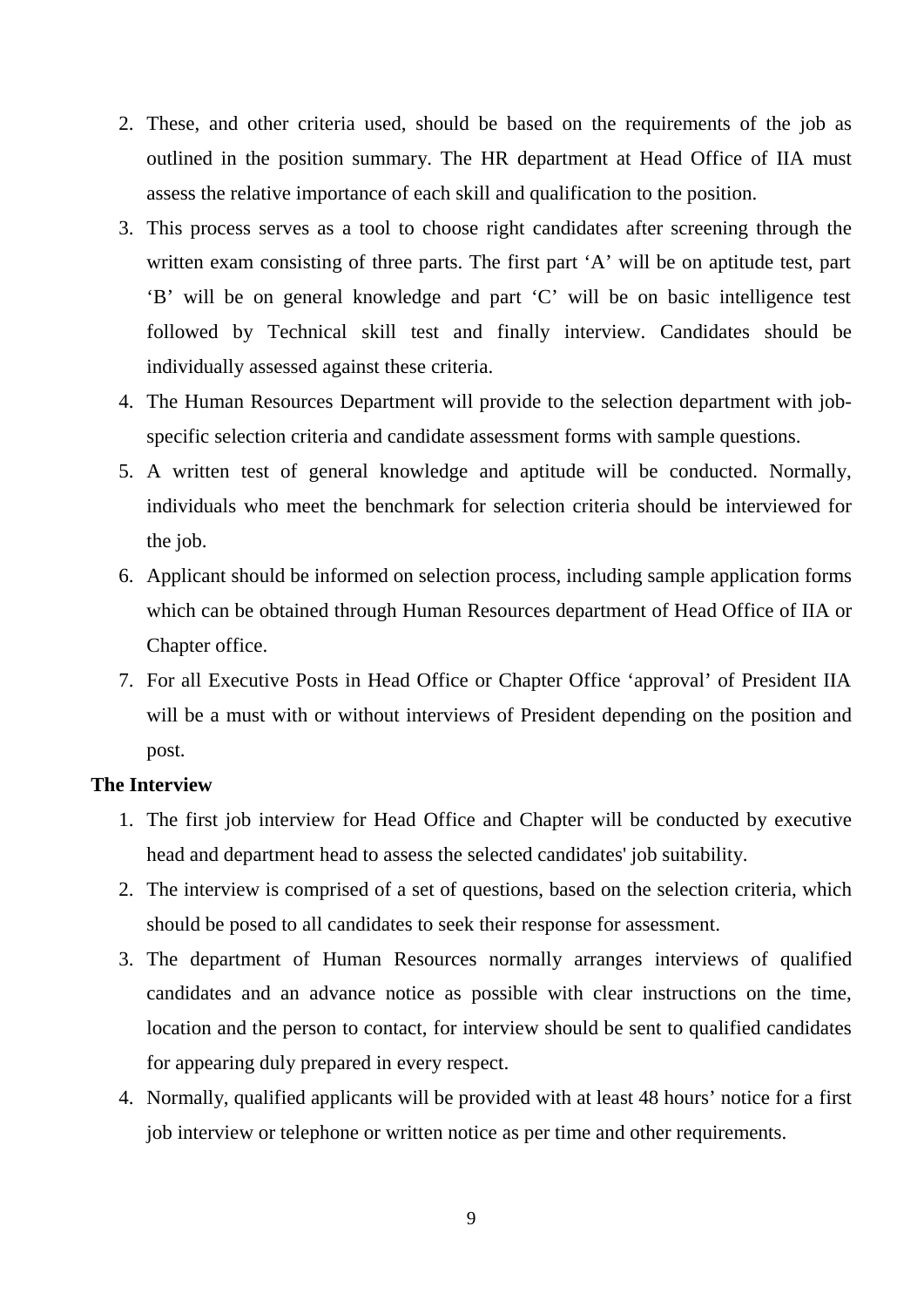5. IIA may or may not pay the cost of travel to the selected candidates for appearing at the notified place, time, location and authority.

#### **Interviewing and Selection**

- 1. First interview will be held for executives in Head Office and for Chapter in Chapter Office at their respective locations.
- 2. First interview will be by Executive Head and Department Head in Head Office and at Chapter Office by Chairperson & Secretary.
- 3. Final selection will be at IIA Head Office after an interview by the President, General Secretary & Executive Head.

#### **Medical Examinations**

- 1. For the successful candidate a medical examination will be conducted as per direction of Head Office and chapter office as case may be.
- 2. The information obtained during the medical examination is done in accordance with the Freedom of Information and Protection of Privacy Act and the Human Rights Code.

#### **Appointing Authorities:**

Following will be appointing authority for given positions:

- 1. For executive Director : The president with due process of selection
- 2. For Jt. Director & Dy. Director : General Secretary of the IIA
- 3. For Assistant Director to Management Trainees : Executive Director IIA
- 4. For Office Assistant and below levels: The Chapter Chairman at Chapter office and Departmental Head at IIA Head Office.

# **Offer of Employment**

Offer employment will only be given on successful candidates in all respect. The offer will be in form of letter. This letter shall provide the following information:

- Nature and duties of the position, including any special conditions relevant to the post
- Names of supervisor and those from whom direction may be sought for joining
- Start date and duration of the contract
- Full-time or part-time (with hours per week defined)
- Probationary period and the associated conditions should be specified.
- Level of position and starting salary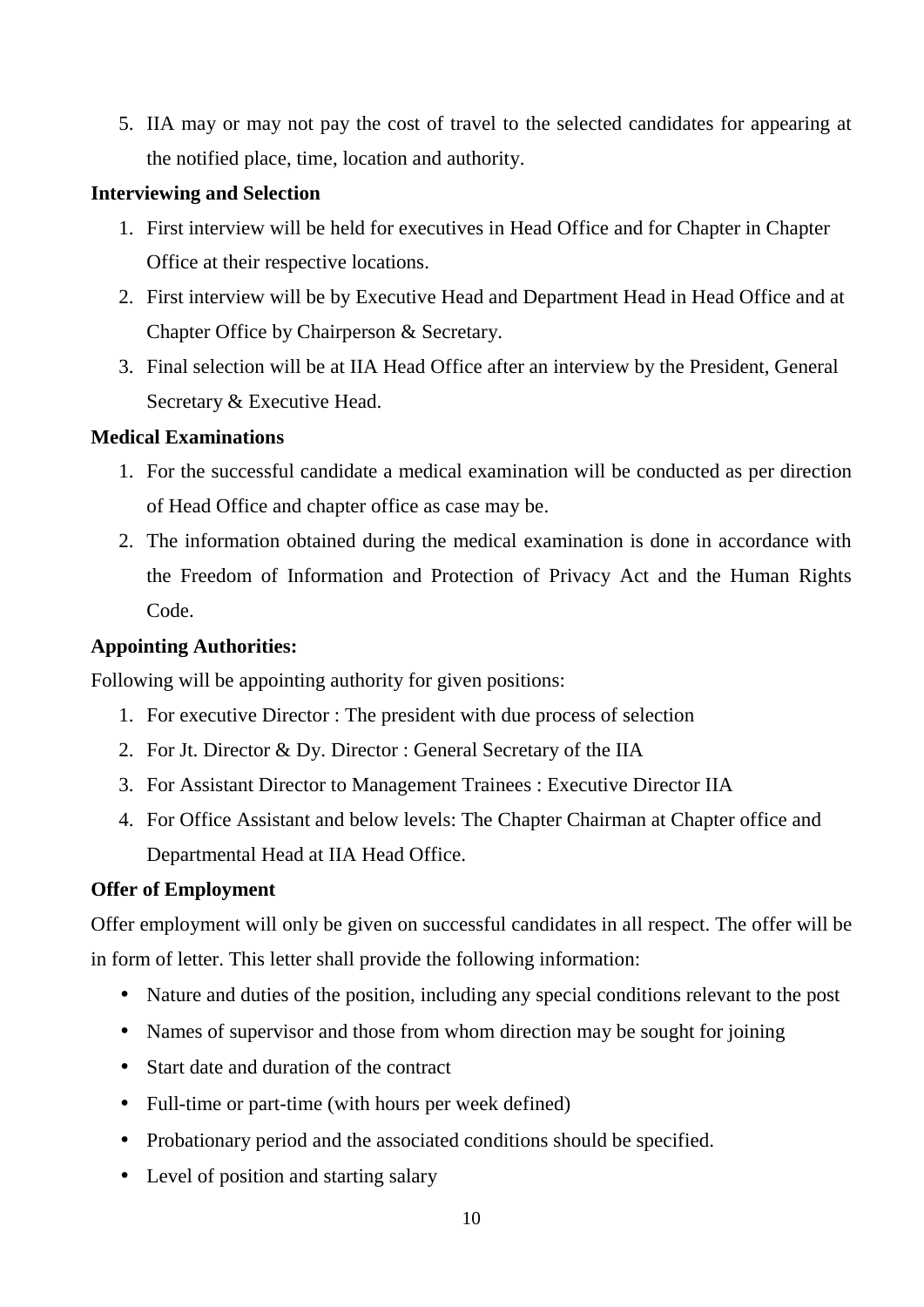- Eligibility for benefits and vacations
- Uniform code and other dress details for observing and adhering to dress code while working in office
- Required notice of end of employment to the employee if he is found different than employment standards
- Uniform allowance for stitching uniform and its periodicity for renewal.

#### **Submission of Documents on Appointment:**

A person appointed to any post in the Head Office or Chapter shall be required to submit the following documents at the time of joining.

- 1. Records of age/Date of birth
- 2. Certificate of medical fitness on prescribed format from Central/State Government hospital/ accredited private hospital.
- 3. For declaration of Home Town a copy of Adhar card/ Voter ID will be submitted.
- 4. Character certificate from a Gazetted officer of Central/State Government/Principal of Institute last attended/Senior officials of PSUs.
- 5. Attested copies of Degree/Diploma certificates of academic/professional qualifications.
- 6. Experience certificate, if any.
- 7. Salary certificate of last pay drawn if employed previously.
- 8. Any other document as may be required by the office of IIA.

All the documents pertaining to the newly appointed employee must be shown in original before joining the offered job.

#### **Verification of character and antecedent**

#### **It will include:**

- Verification of Academic credentials through relevant establishment/institute/board or academy.
- Verification of prior employment including position, longevity, salary and job performance.
- Discussion with business, professional and personal references and verification of letters of recommendation.
- Testing to confirm skills and knowledge.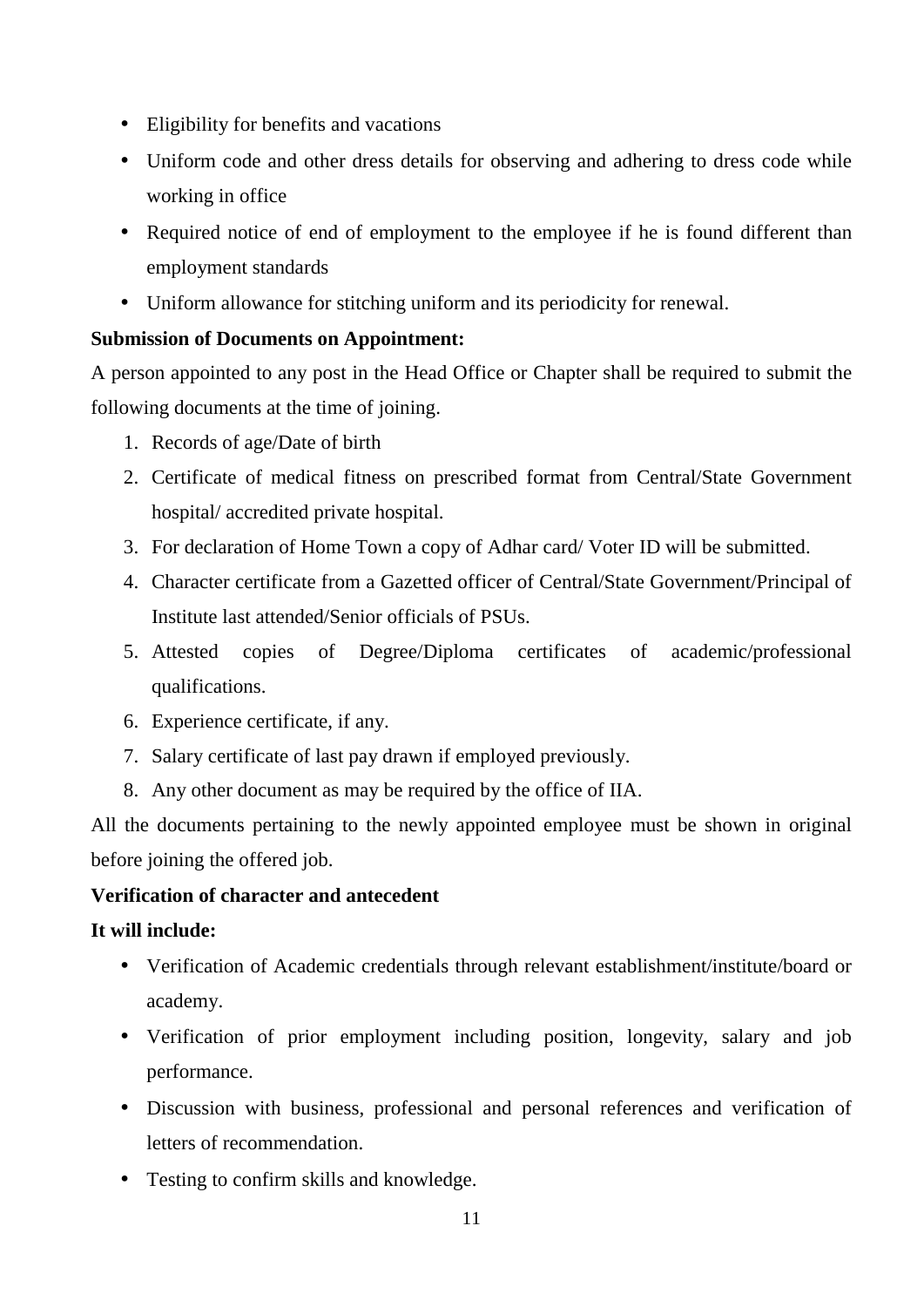• Criminal background check especially for accounting and finance professionals, credit checks, through previous employer and Police Station for relevant details.

#### **Consequences of Falsification**

- 1. When falsified employment histories, educational credentials or certificates, criminal conviction histories are discovered prior to employment, a job applicant will be disqualified from further consideration.
- 2. For current employees, confirmed falsification of criminal history, required educational credentials or professional licenses/certificates may result in disciplinary action and termination of job.

#### **Powers of Amendment to HR Policy:**

The CEC on the recommendation of an expert committee to be constituted and chaired by the President shall have the power to frame, amend or repeal any portion of HR Policy for administration and management of IIA.

#### **Post selection foundational training**

On selection, the Executives will be put on pre-induction training which will be of 15 clear working days.

- For Head Office Executive staff it will be run in Head Office by Executive Head. He may appoint any departmental Head on his behalf for direct supervision.
- For Chapter executive staff the pre-induction training will be run as follows:
- a) For 10 days in chapter office
- b) For 5 days in Head Office

#### **Syllabus for pre-induction training**

- 1. Welcome address consisting of facilitation of new joinees, general knowledge about the IIA and its chapter and role to be played by executive while working as a member of team
- 2. Conduct rules and discipline requirements
- 3. Familiarization of all departments and branches
- 4. Uniqueness of IIA as association of industries and expected role required sensitivity and co-operation to the member.
- 5. Vision , mission and core values of IIA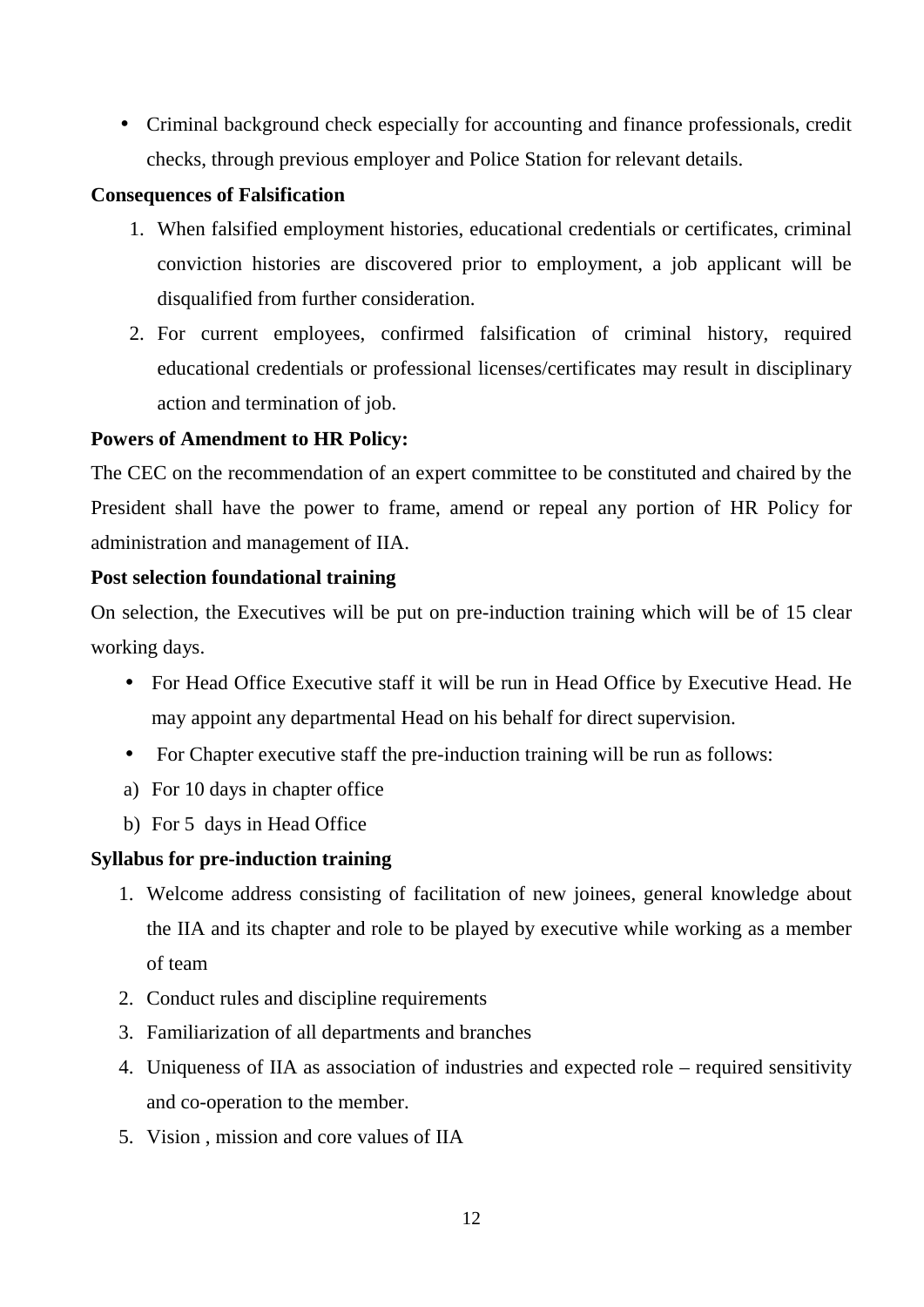- 6. Head Office instruction and guidelines to the chapter on functioning and role to be played
- 7. MIS Management of Information System
- 8. Reports and returns to Head Office
- 9. Activities and events conducted by chapter/Head Office
- 10.Expansion plan of IIA chapter and Head Office
- 11.Resources of revenue generations and efforts required to increase the revenues.
- 12.Financial discipline and accounting on incurring of any expenditure.
- 13.Submission of bills and payment etc.

#### **Providing Customized Training**

Developing the skills of each employee is a key part of human resource policy. The IIA is committed to provide all employees with equal access to training, regardless of their seniority. It organizes local training for all job profiles.

To ensure training courses are effective, their feedback will be passed on to their superior. The goal is to formalize and introduce new skills and enhance knowledge of the employees of IIA.

#### **Uniform Code**

IIA by its notification may decide the uniform for all level of its employee. For summer and winter seasons separate code of dress should be provided.

For Executive staff the pattern, color and code of uniform will be different from the Non- Executive staff.

- The Executive Head or any other functionary who has to attend some meeting, gathering on professional or social course, may wear dress in accordance with demand of the place, occasion and gathering.
- In normal set of conditions: shirt trouser with other with other accessories of prescribed color and design
- For female employees where serious health issues crop up, they may be allowed to wear Saree and Blouse or Salwar Kurta for convenience of prescribed color and design.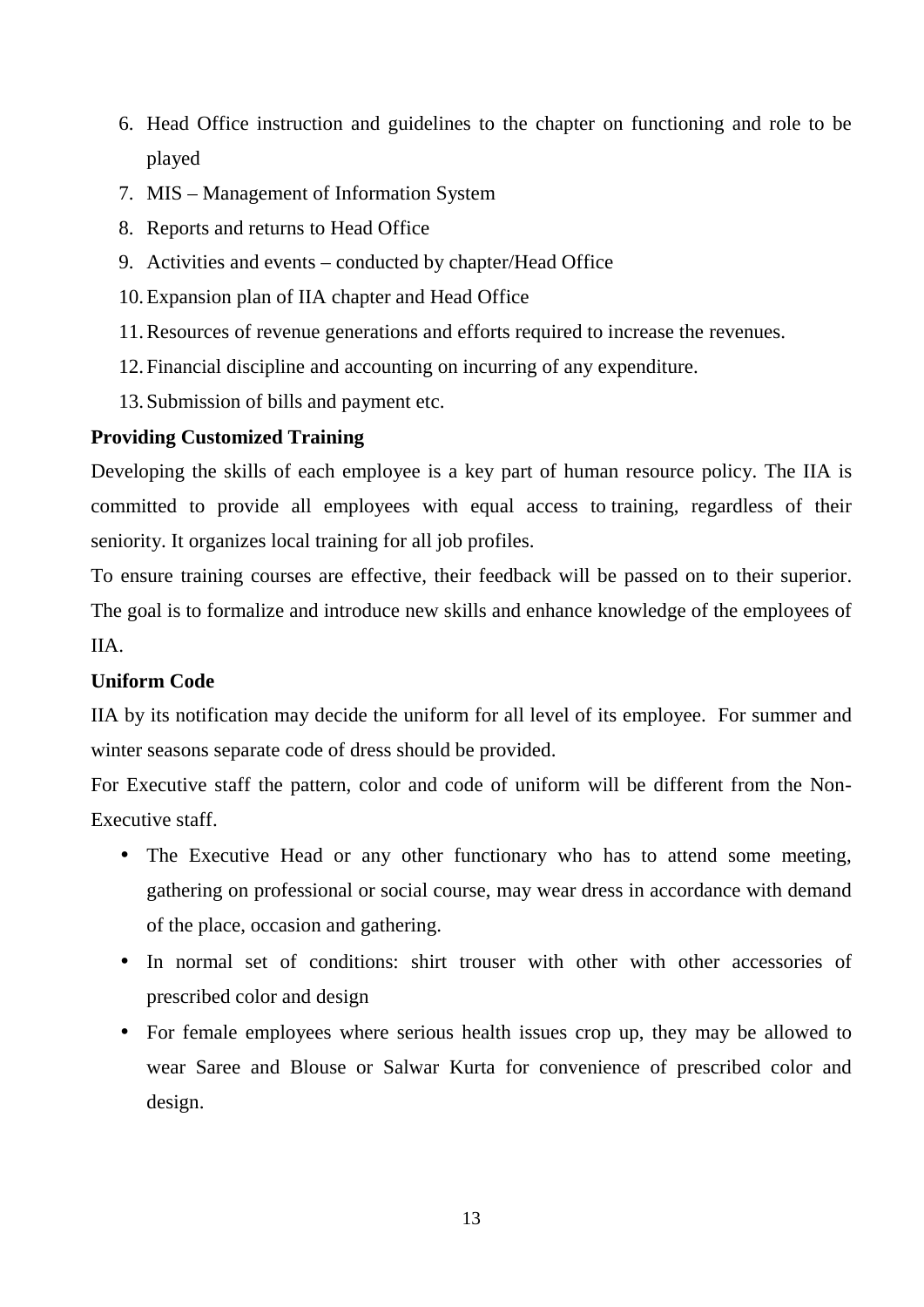|                                     | <b>Proposed Designation in IIA</b>                 |                                                                            |                                                    |                                            |  |
|-------------------------------------|----------------------------------------------------|----------------------------------------------------------------------------|----------------------------------------------------|--------------------------------------------|--|
| <b>Designation</b><br><b>Levels</b> |                                                    | <b>Qualification</b>                                                       | <b>Related Experience (in</b><br>years)            | <b>Technical</b><br>Qualification          |  |
| $L - 1$                             | <b>Executive Director</b>                          | MBA or equivalent<br>qualification preferably of<br>Engineering background | 15yrs and Above of relevant<br>position and field  | <b>Basic Computer</b><br>Knowledge & Skill |  |
| $L-2$                               | Joint Director                                     | MBA or equivalent<br>qualification preferably of<br>Engineering background | 13 yrs and Above of relevant<br>position and field | <b>Basic Computer</b><br>Knowledge & Skill |  |
| $L-3$                               | Dy. Director                                       | MBA or equivalent<br>qualification preferably of<br>Engineering background | 11yrs and Above of relevant<br>position and field  | <b>Basic Computer</b><br>Knowledge & Skill |  |
| $L - 4$                             | <b>Assistant Director</b>                          | MBA or equivalent                                                          | 9 yrs and Above of relevant<br>position and field  | <b>Basic Computer</b><br>Knowledge & Skill |  |
| $L - 5$                             | Senior Manager/Executive<br>Head                   | MBA or equivalent                                                          | 7 yrs and Above of relevant<br>position and field  | <b>Basic Computer</b><br>Knowledge & Skill |  |
| $L - 6$                             | Manager                                            | MBA or equivalent                                                          | 5 yrs and Above of relevant<br>position and field  | <b>Basic Computer</b><br>Knowledge & Skill |  |
| $L - 7$                             | Deputy Manager                                     | MBA or equivalent                                                          | 3 yrs and above of relevant<br>position and field  | <b>Basic Computer</b><br>Knowledge & Skill |  |
| $L-8$                               | <b>Assistant Manager</b>                           | MBA or equivalent                                                          | 1 yr and above of relevant<br>position and field   | <b>Basic Computer</b><br>Knowledge & Skill |  |
| $L - 9$                             | <b>Management Trainee</b>                          | MBA or with Post Graduate<br>professional qualification                    |                                                    | <b>Basic Computer</b><br>Knowledge & Skill |  |
| $L - 10$                            | <b>Office Assistants</b>                           | Graduate (Any stream)                                                      | 1to 3 yrs and Above                                | Advanced<br>Computer<br>Knowledge & Skill  |  |
| $L - 11$                            | Attendants/Mali/House<br><b>Keeping Assistants</b> | $10^{th}$ Pass                                                             | Experience will be preferred                       |                                            |  |

# **Cadre structure of IIA Executives**

#### **Chapter Executive Head**

- 1. The Executive Head of the State Chapters will be of the level of Dy. Director/ Assistant Director
- 2. District chapter may have Executive Head of the level of Senior Manager/ Manager/Dy. Manager/Assistant Manager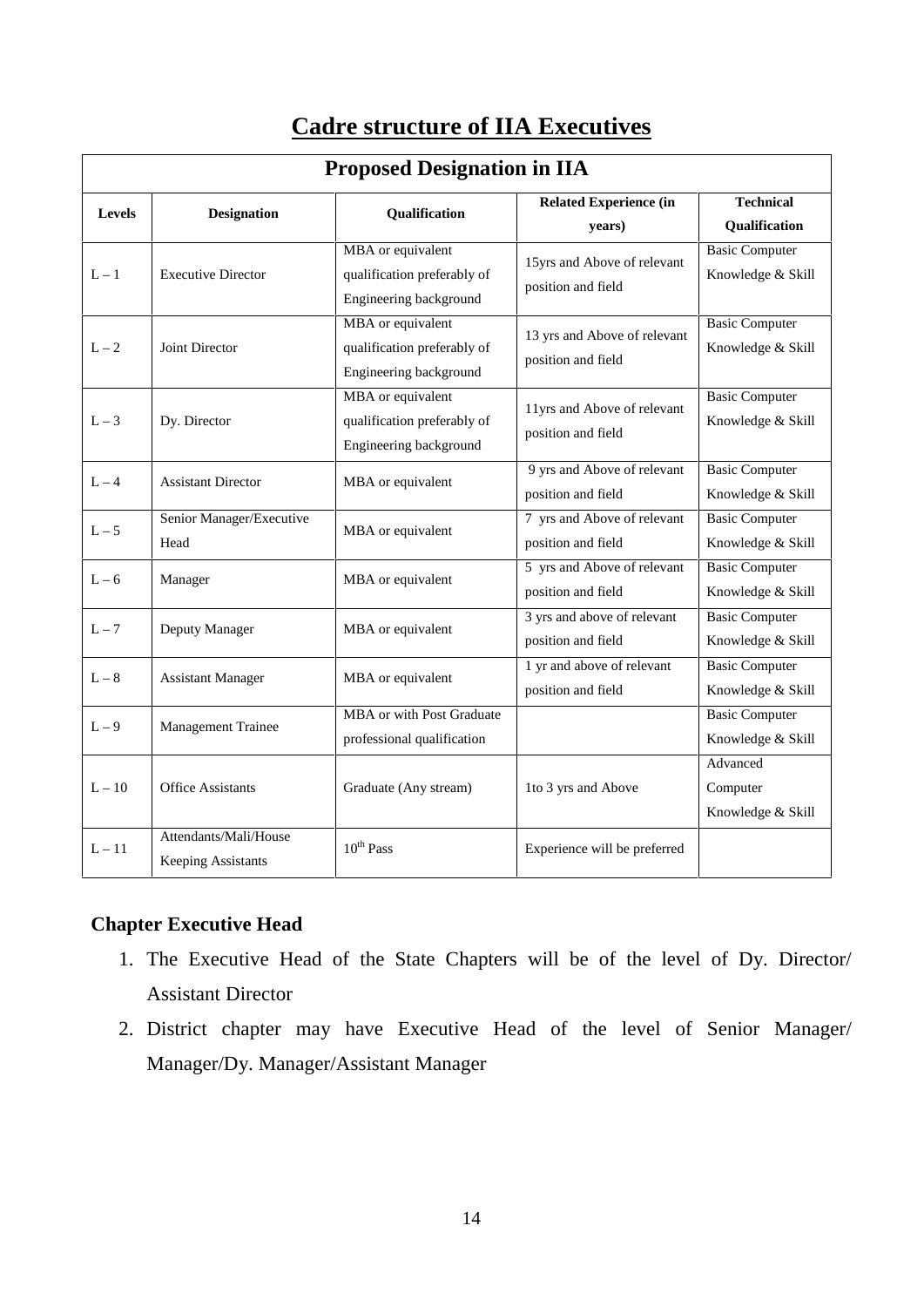## **Foundational training**

A dedicated training will be organized for the new entrant for 15 days or more as deemed fit. The training syllabus will be run for 10 days at Chapter office and for 5 days in Head Office for familiarization

#### **1. Induction training program will consist of following subjects clubbed in**

- Brief history and operations of the Association.
- The Association's organization structure.
- Policies and procedure of the Association.
- Services of the Association.
- Location of department and employee facilities.
- Safety measures.
- Grievances procedures.
- Benefits and services of employee
- Disciplinary procedures.
- Opportunities for training, promotions transfer etc.
- Other Rules and regulation of IIA

#### **2. Probation period of new appointment**

All newly appointed regular employees shall be on a probation period of one year. The probation period will be followed by a confirmation subject to the satisfaction of the competent authority on his/her performance during the probation period.

If the performance of the probationer is found not satisfactory, the component authority may extend the period of probation by a maximum period of six months or terminate the services of the probationer without assigning any reason.

#### **Career progression**

**Step 1:** Determine the employee development budget

Analyze the needs of the organization in terms of what positions and skills are necessary to meet the organization's strategic goals. When creating an employee development budget, consider the following:

 What skills currently exist? What skills are lacking as per Quarterly performance Appraisal reports & Annual Appraisal report.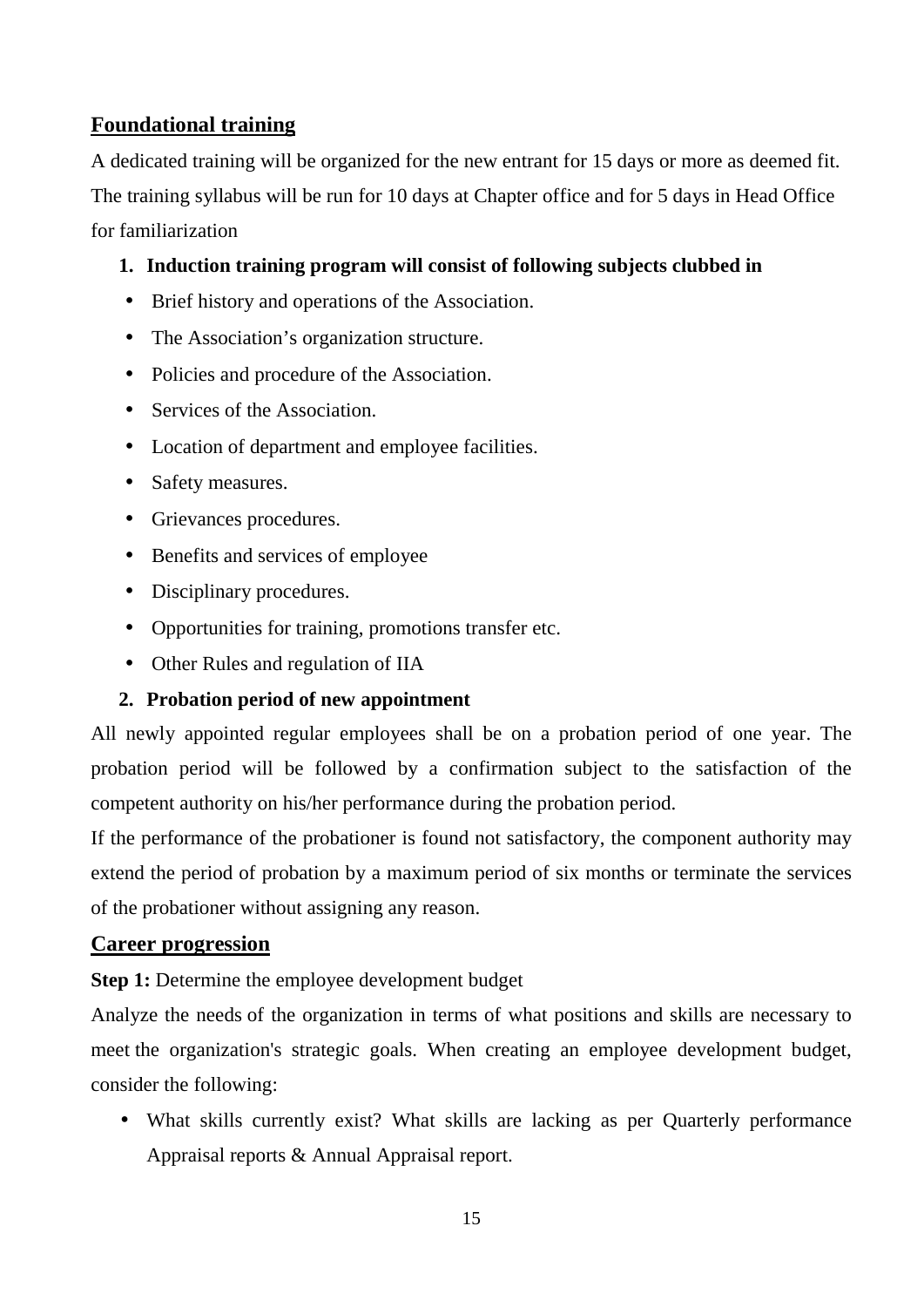- Assessment of cross-training a possibility for developing them with greater competence
- Need for specialized training, and its impact on the bottom line
- Once the facts have been gathered, create a training budget based on the needs and constraints of the organization.

**Step 2:** Staff the positions in a manner that will directly affect the employer's mission

- With guidance from HR, seek the right person for the position that best fits the requirements and skills. Internal transfers or promotions should be considered first for employees who meet the requirements of the job or those who could meet these requirements with training or career development.
- Employees should be made aware of how they will be able to reach their career goals for their current positions as well as for future one.

**Step 3:** Develop employees based on their goals and the needs of the organization

- Recognize and use the departmental goals and objectives as a basis for developing employees. Employees—human capital—need to be prepared to meet the challenges that come with those goals. Senior supervisor should be in a position to assist employees in achieving both departmental goals and employees' individual goals.
- If an employee's goals are questionable, discuss them with the employee and set more attainable goals.
- The senior functionaries may also suggest career counseling, career workshops or self assessments workshops to enable the employees to understand the clear path of progress.

IIA Head Office must address the following types of needs:

**Individual needs:** What level of education does the employee want to achieve certification, licensure or a higher education degree?

**Departmental needs:** Assess skills needs and the impact of acquiring these skills on the bottom line, including the cost of providing needed training, recruiting high-potential employees or engaging in succession planning.

**Organizational needs:** Determine if the employee's educational and development goals benefit the organization in achieving its mission.

**Step 4:** Place the focus on employee/career development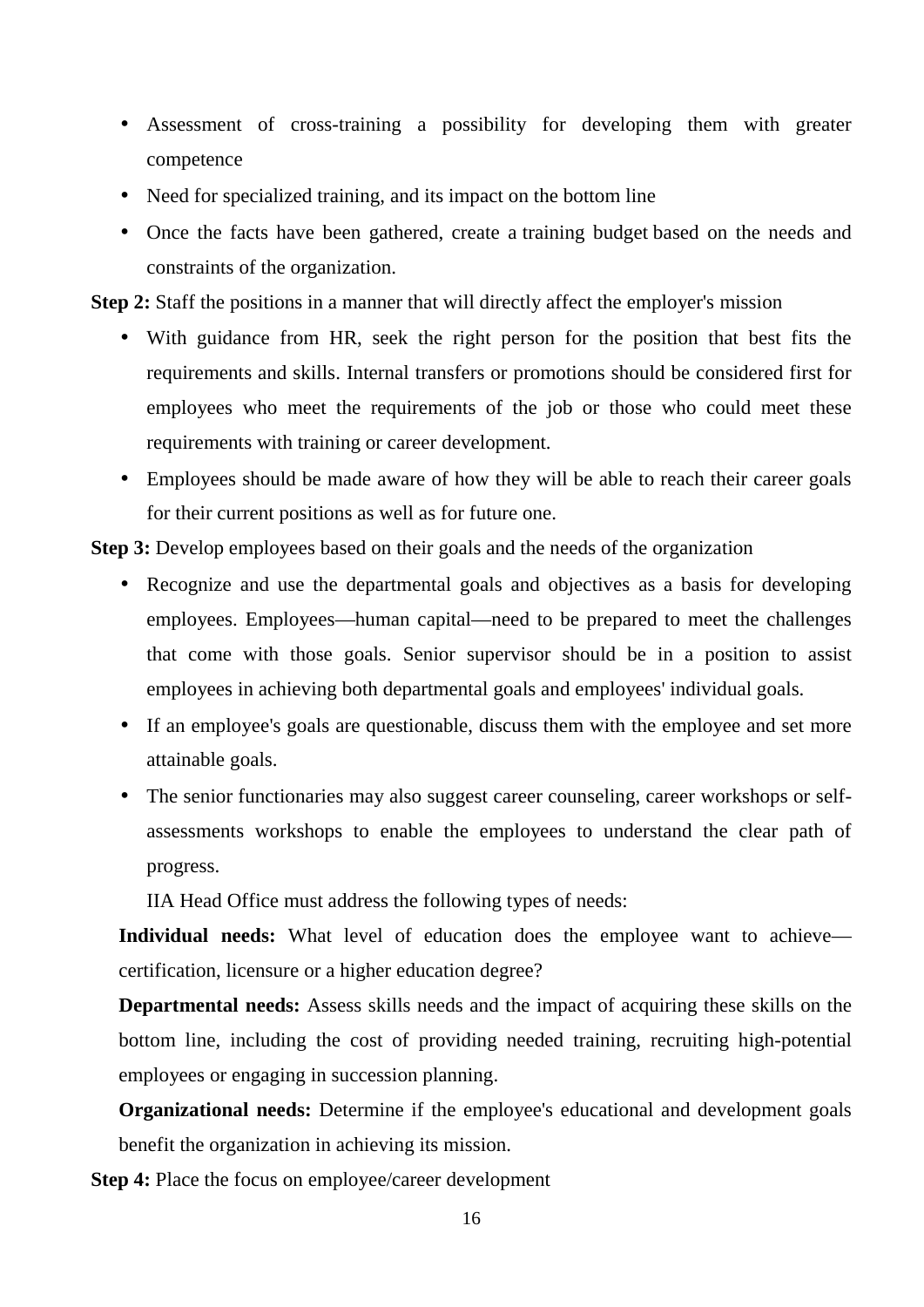- This step requires communication to employees regarding the organization's commitment to assist employees in achieving their career goals.
- This could be as simple as reeducating employees on the organization's developments of plan. During this process, ensure that employees are provided with information about the organization, its vision and path of progress.
- During this step, develop a system to recognize and record employees' current skills and use this list in cross-training.
- The employees are subjected to acquire knowledge right attitude and skill to match the requirements at different levels of ascend in career progression.

#### **Promotions:**

- Eligible employees will be assessed on merit/performance before being considered for a promotion.
- Employee whose performance is **'outstanding**' for last 3 years is eligible for promotion.
- Employee with '**very good performance'** will be eligible for promotion after 4 years.
- Employee with '**good performance**' will be eligible for promotion after 5 years.
- Employee with '**satisfactory performance'** will not be considered for promotion.
- Employee with '**poor performance'** will be subjected to termination.
- The management may consider an employee for double promotion if he/she is of extra ordinary caliber and performance is found to be of exceptional order and merit to ensure he/she remains with the organization.
- Achievement above the annual target may lead to special incentives or increment.
- Recommendation by HR for Increments/Promotion will be based on the below table:

| S.No. | <b>Aggregate Rating</b> | <b>Grades</b> | <b>Increments</b>                      |
|-------|-------------------------|---------------|----------------------------------------|
|       | More than 80            | Outstanding   | To be decided on merit of the          |
|       | $71 - 80$               | Very Good     | <b>Executive/Non- executive by IIA</b> |
| 3     | $61 - 70$               | Good          | <b>Head Office</b>                     |
|       | $50 - 60$               | Satisfactory  |                                        |
|       | Less than 50            | Poor          | To be terminated                       |

 **Non-functional promotion:** if senior positions are not vacant, the management of IIA may consider providing non-functional promotion i.e. he or she continues to perform the same role. Such promotion will be promotion of salary.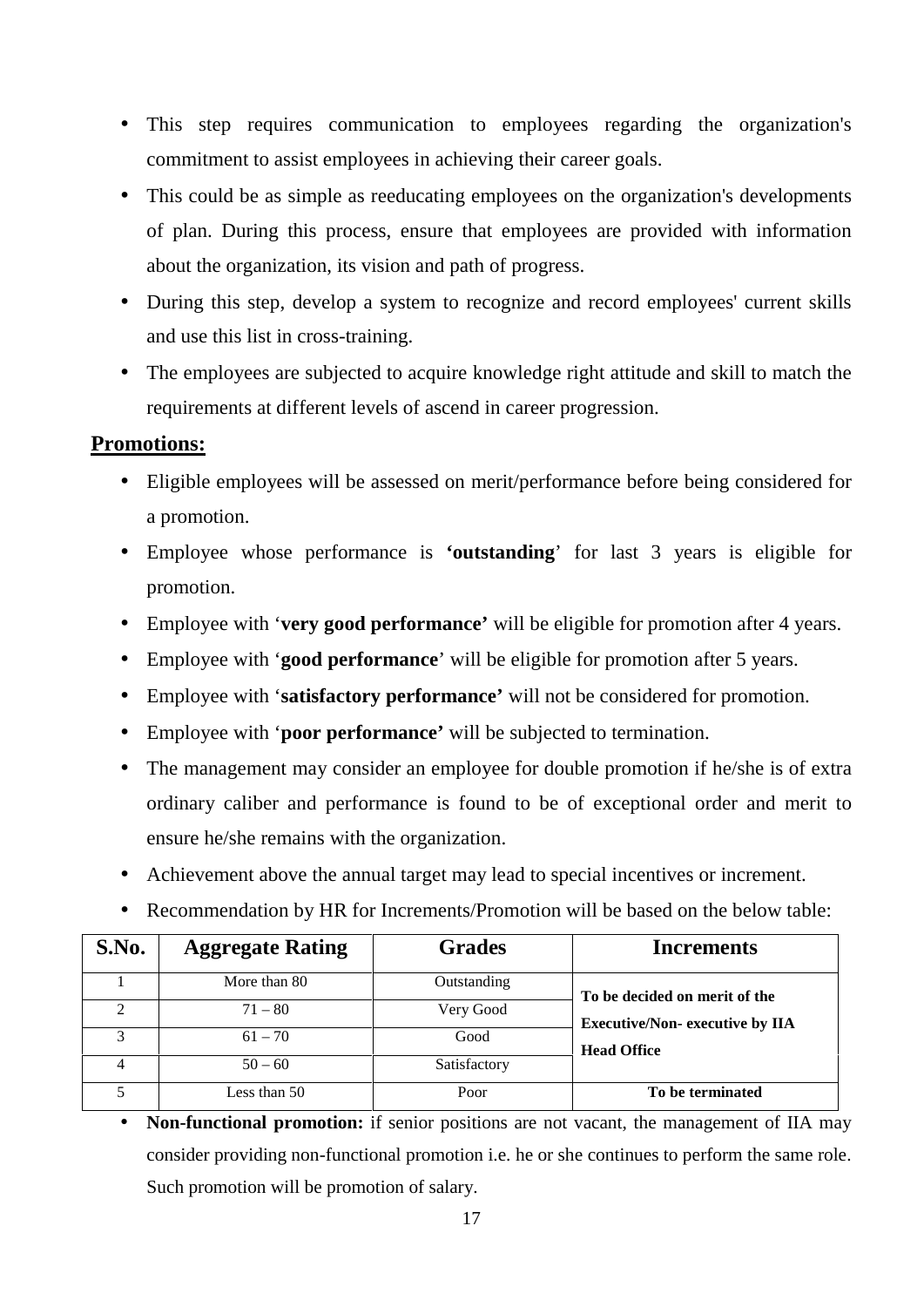#### **Excellence center for Training and Development**

- IIA may establish state the art centre for training and development of various stake holders. It will ensure that the organization understands the inputs of skills and competencies required to achieve the strategic goals.
- Excellence centre will ensure that T&D plans help people to match the skills of future capability needs of the organization that will constitute the areas of training. However, the training head of IIA may introduce new subjects and modules based on requirement of the target participants.
- Capacity building
- Training aligned to goals of the business and activities of IIA
- Identification of critical skills, Job person fit requirements.
- Team building
- Knowledge transfer of various types and character
- Leadership skills
- Business attitude
- Effectiveness & Efficiency of training processes
- 1. Behavioral Training for all levels
- 2. Functional Training for all levels
- 3. Potential Related Training for all levels
- 4. Multi-Skill Training workmen & Jr. staff
- 5. Training for members and office bearers in form of seminars & training workshops
- 6. Entrepreneurial development training for people of all walks of life.
- 7. Training for Schools/Skill development for students to develop entrepreneurial attitude and leadership.
- 8. International Exposure for Sr. Level Executives to learn leadership requirements for global perspective.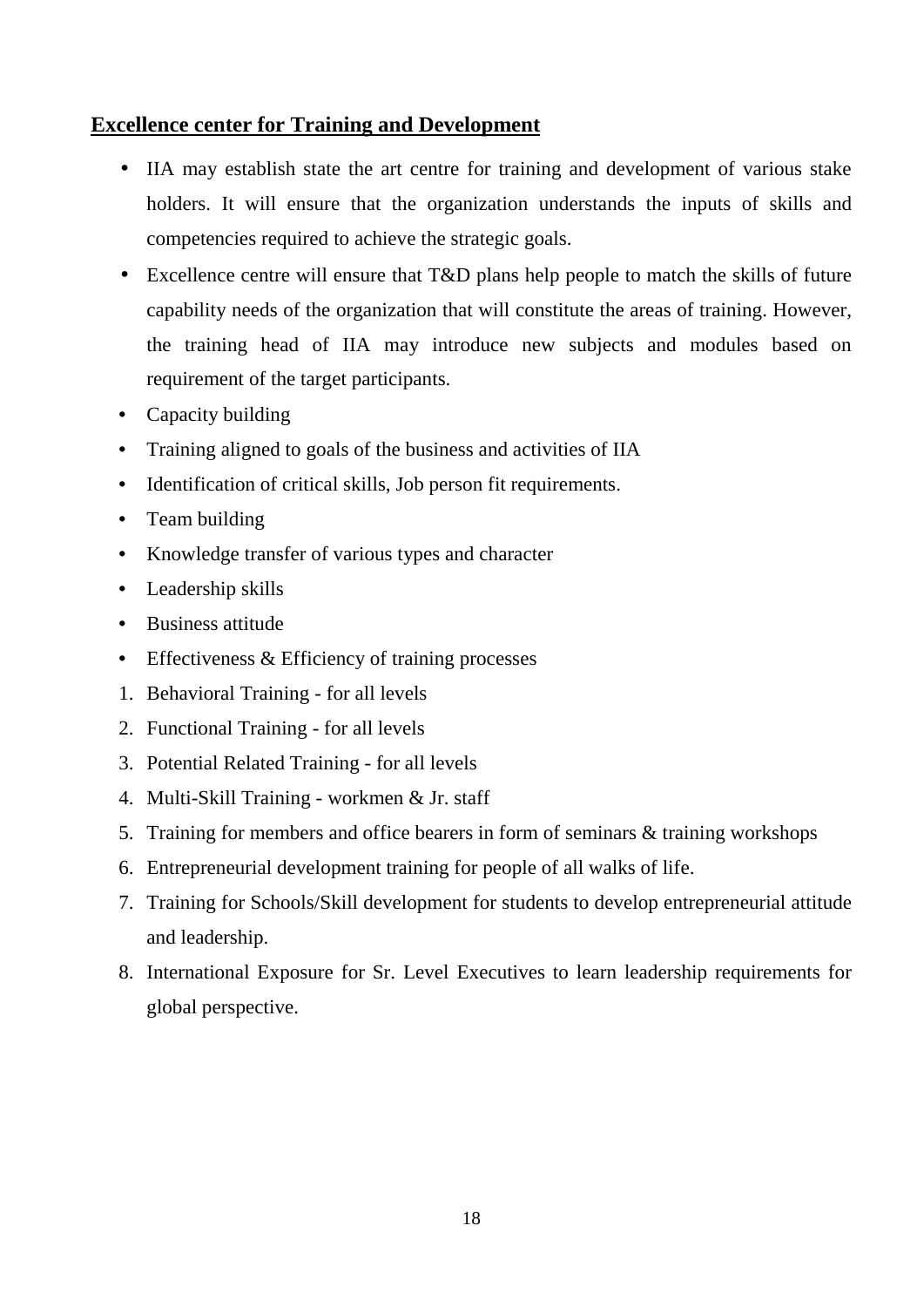#### **Policy on Performance Appraisal**

The performance appraisal is the important function of IIA HR policy. It shall be an endeavor of IIA Head Office and Chapter Office to achieve the objectives of the policy.

The Senior Supervisors & Head of the departments in consultation with junior employees will set performance objectives for all functionaries to be achieved in the financial year by him/her as an individual.

Such set objectives will be recorded on the performance appraisal form of the employee for his/her own self assessment of the performance during the year under report.

#### **The Objective of Performance management system are as follows:**

- Performance evaluation and to provide feedback to the employees on their performance.
- Assessment of training needs.
- Confirmation/Compensation (Increment) Decisions.
- Benchmark for promotions.
- Personal Development of the Employee.

#### **Self Appraisal:**

A suggested Self Appraisal form is separately enclosed as Annexure 1 & 2 designed to provide an insight and reflective review, to encourage dialogue between the supervisor and employee.

#### **Performance Improvement Plans (PIP):**

The Executive Head will establish an action plan for improvement of employee of various level and status. This action plan should include specific and measurable objectives that are accurate, relevant and time-bound known as SMART goals.

Determine if the employee may need any additional resources, time training or coaching in order to meet these objectives.

The Management team i.e. Reporting & Reviewing Authorities, in charge of the performance appraisal process, will also provide guidance on conducting appraisals and will coordinate for timely execution of the same.

Based on performance appraisal the training need analysis will be worked out at the IIA Head – HR department and in accordance with the training analysis, a follow up training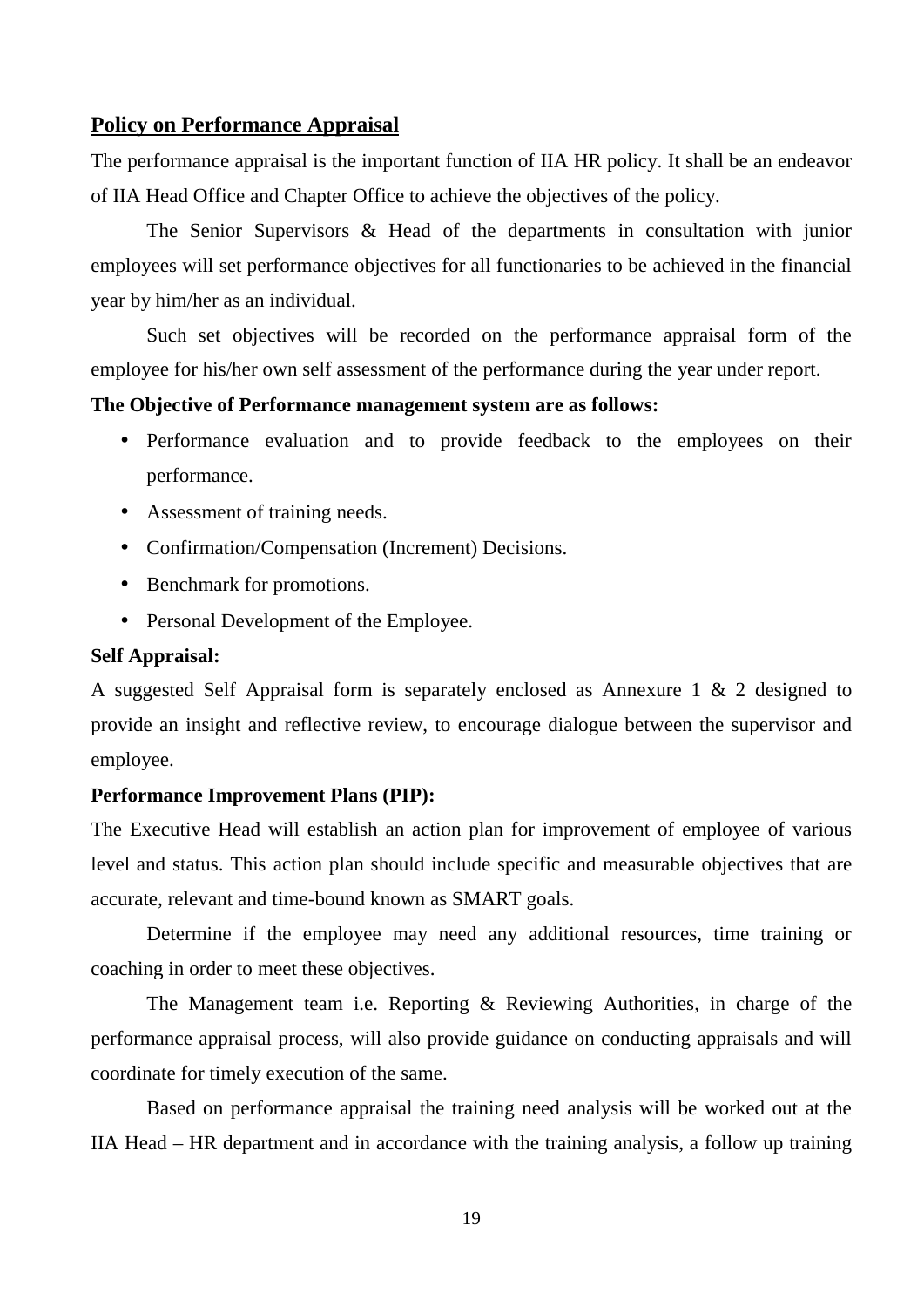will be organized at IIA Head Office for constant growth and improvement in knowledge, attitude and skills at IIA Excellence Centre for training and development.

# **Periodicity: Performance appraisals for performance evaluation training and development are required to be done**

• For purpose of assessment of training need, personal development and feedback on performance – quarterly– July, October and January.

#### **Performance appraisal for confirmation, promotion and compensation increase**

 For promotion and compensation increase purpose – annually in April (for financial year April to March basis) or according to their contract.

#### **For Probationer**

- For probationer the appraisal will be carried out for twelve months from the date and month of joining to the date of closing of probation period. It will not be applicable for permanent/confirmed employees.
- On successful completion of probation period, his/her performance objectives for remaining financial year will be set and evaluated like any other regular employee in the month of April.

#### **Performance appraisal at IIA Head Office and Liasoning Office**

The performance appraisal will be done in following manner:

- On self appraisal of reported employee, the reporting will be done by immediate executive superior/official under whom he has directly worked or is supervised. He will also comment on self appraisal of executive as to whether he agrees or disagrees with self appraisal of executive who is being reported. In case of disagreement he will record reasons for his disagreement. He will also write the pen picture of executive as summary.
- Having received the reporting on appraisal it will be forwarded to Reviewing Authority who will review the appraisal and write the comments where he disagrees with the reporting official.
- For all the performance appraisal of the Executives the General Secretary of IIA or authority so specified by CEC will be 'Accepting Authority' except in case of Executive Director the apprising authority will be General Secretary, Reviewing & Accepting Authority will be President IIA.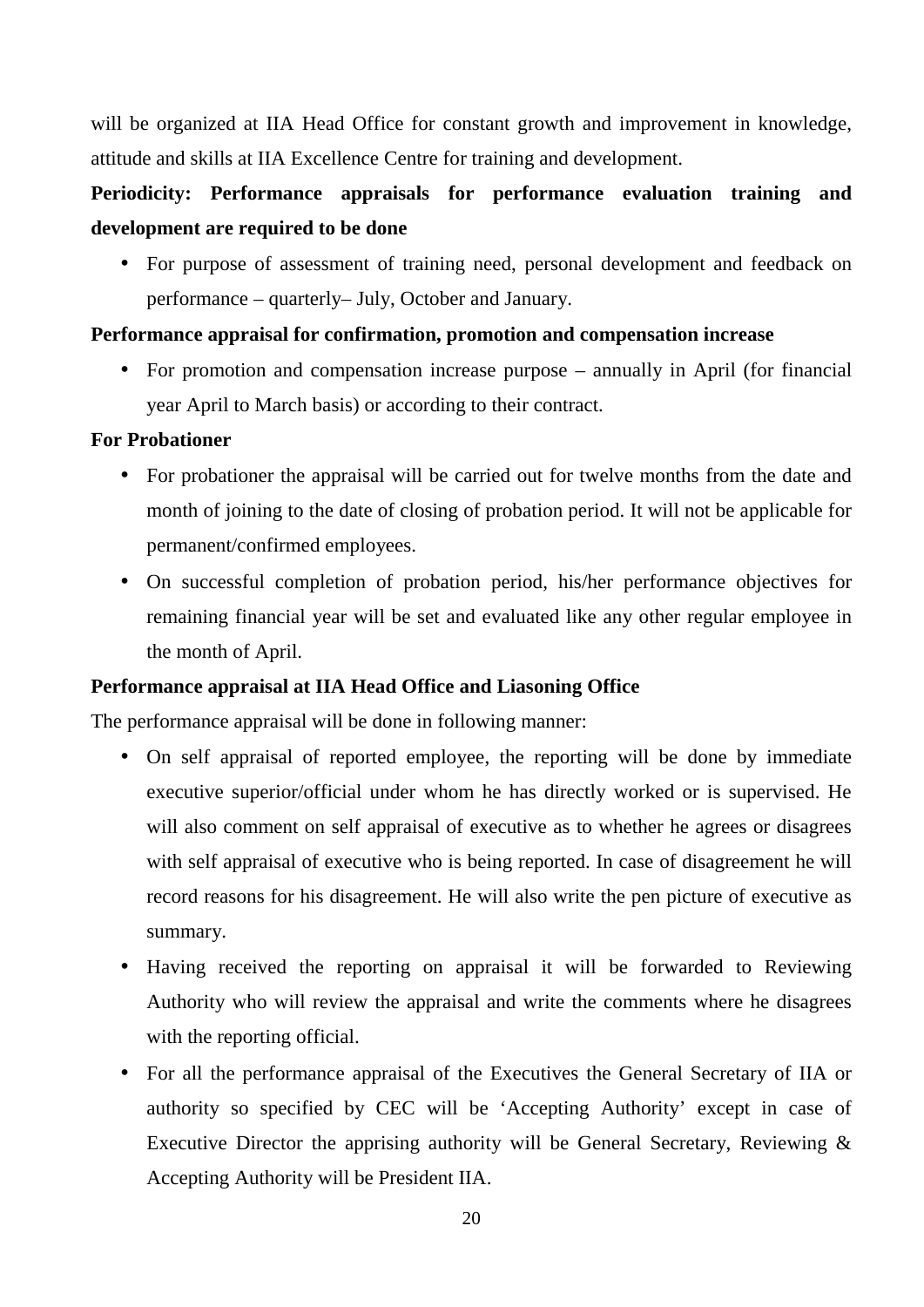• For Non-executive staff at IIA Head Office the reporting authority will be his immediate superior and reviewing will be head of the department and accepting authority will be Executive Director respectively.

# **For all Executive and Non-Executive staff at Chapter Office the performance appraisal will be done in following manner:**

- Reporting on Chapter Executive Head will be done by Chapter chairperson and Executive Director at IIA Head Office jointly. The General Secretary IIA will be Reviewing and Accepting Authority
- For other Executives, the Chapter Executive Head will be reporting authority and Chapter Chairpersons will be the Reviewing Authority and General Secretary IIA will be Accepting Authority.
- For Non-executives at Chapter office, the Reporting Authority will be his immediate supervisor and Reviewing/Accepting authority will be Chapter Chairperson.

#### **Pay Package**

It shall be prudent to adopt Pay Scale structure of some progressive Association/government or non government organization to observe relativities in this regard. Therefore IIA may seek pay parity for its employees with any government or non government organization or association of merit and class for implementing pay scales.

The pay scales so decided will be approved and reviewed by Central Executive Committee (CEC) periodically at least once in 3 years on the recommendation of the General Secretary/President.

#### **Remuneration Policy**

IIA seeks to compensate all its employees with fairness for following purpose

# **The remuneration and benefit policy attempts to:**

- Attract and retain committed, competent and qualified employees
- Provide fair and equitable compensation to all employee by ensuring that salaries are internally equitable and externally competitive.
- Reward years of experience and performance
- All positions will be entitles to receive a salary as per designation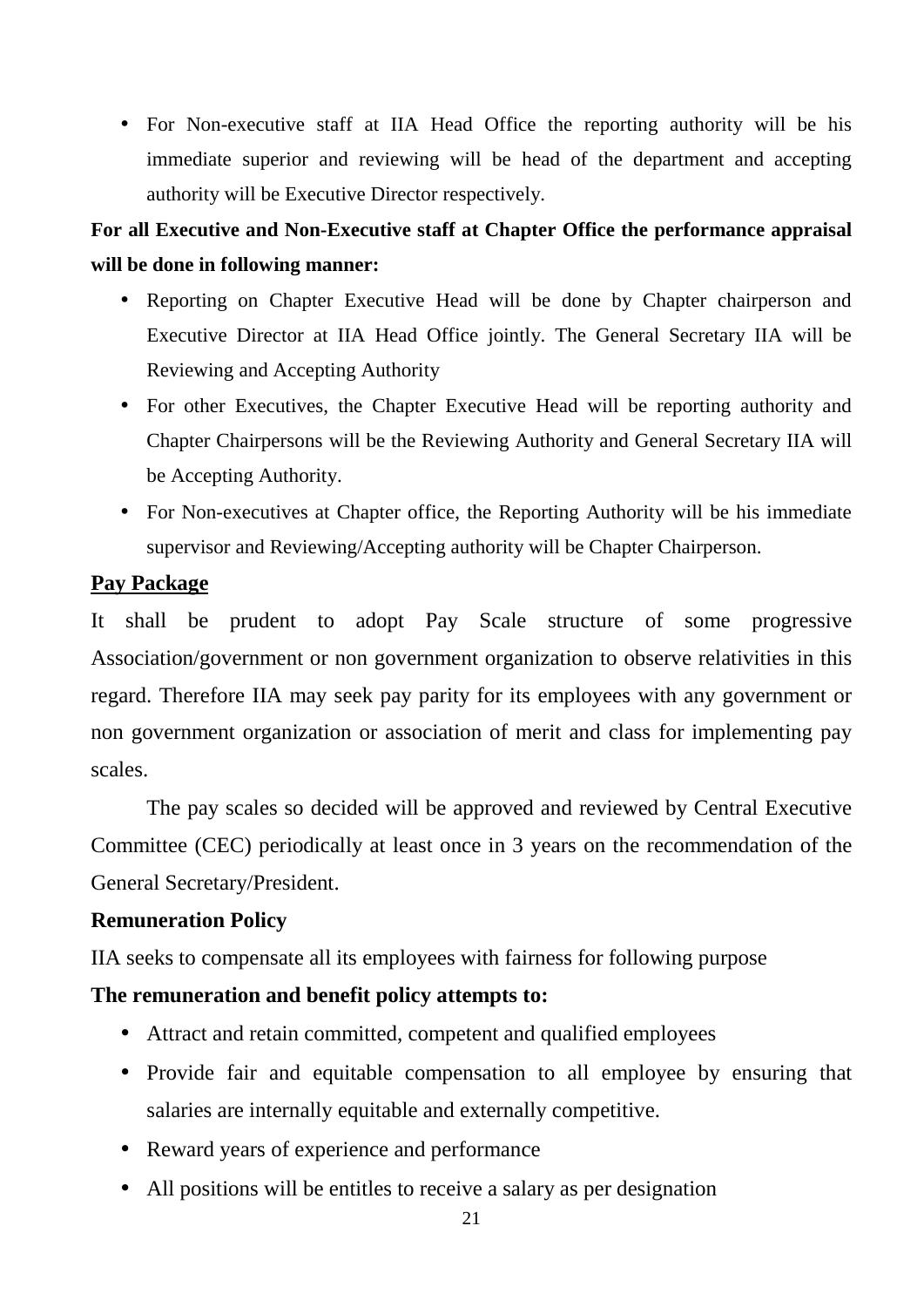- Changes may be possible to commensurate with the performance and experience.
- The **'Pay-Day'** for Executive and Non-executive staff will be  $7<sup>th</sup>$  day of each month and it will be followed in letter and spirit.

**Remuneration to the Full time Employee:** Individuals appointed on Full-time basis will be paid a basic pay with all other allowances as per the position on monthly basis.

**Remuneration to the staff on Contract:** individuals appointed on contractual basis will be paid a consolidated fixed amount as per the position on monthly basis as per negotiated amount.

#### **Benefit package include:**

IIA aims to develop a policy which cares for the employees. Thus, apart from salary IIA would also extend the following benefits to its entire staff.

- Dearness Allowance
- Home Rent Allowance
- Conveyance Allowance
- Medical Allowance
- For Medical Insurance the employees will be registered with ESIC and contribution will be made as per Law.
- For Social security  $\&$  pension the employees will be registered with EPFD and contributions made as per Law.
- Uniform Maintenance Allowance

#### **Interest free loan or advances to IIA Office Employees**

For all loan or advances sanctioning authority will be the President IIA on submitting application through Executive Head and on recommendations thereof.

The interest free loan or advance will be admissible to permanent employees for specific purpose/emergencies only. It may be of maximum to six month consolidated salary and will be recovered from him in 12 monthly installments or less if the employee so desires. The recovery will commence from the next month of paid amount.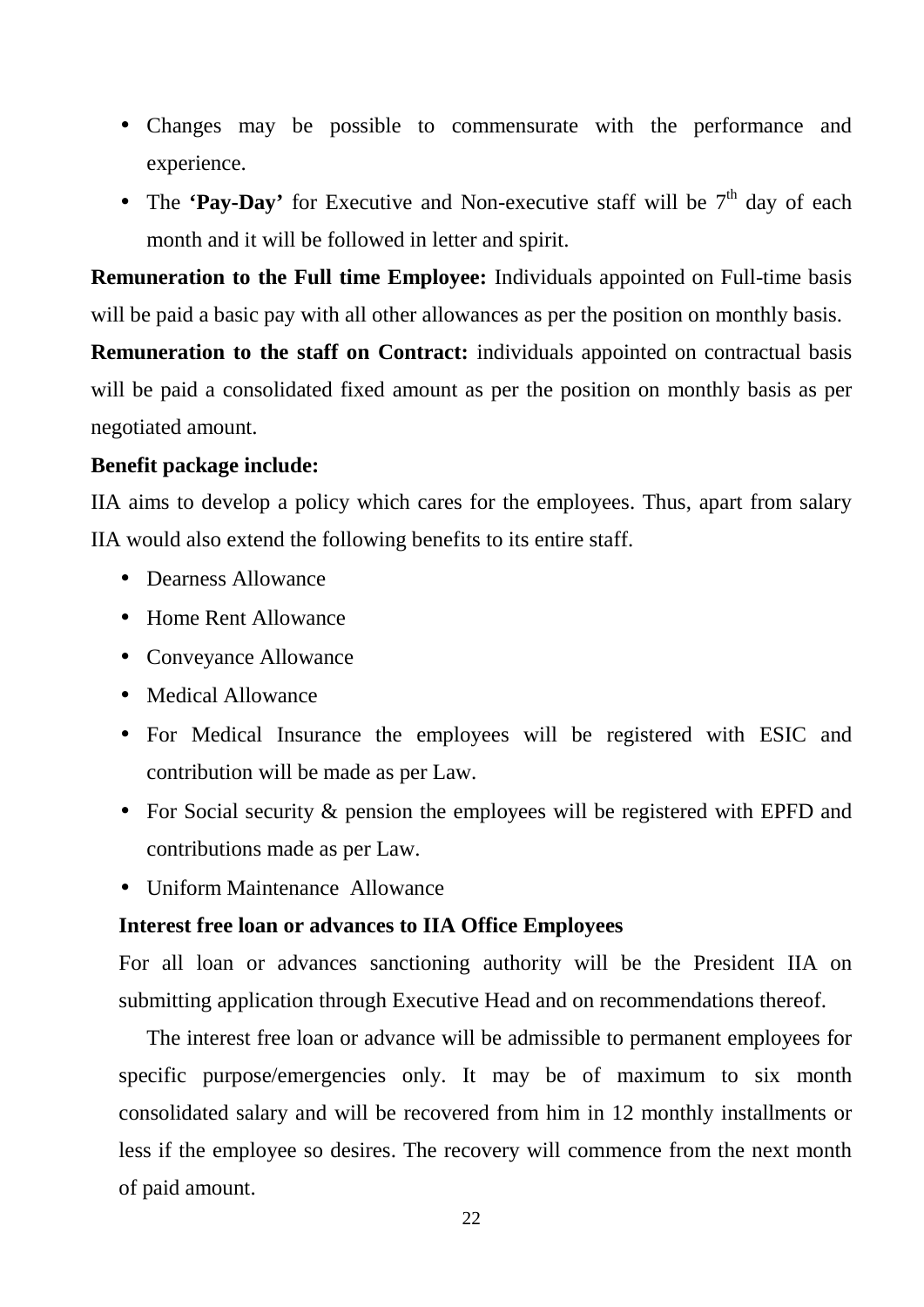a. Advance will be sanctioned subject to availability of funds and assessments of the need by the component authority. Hence advance cannot be claimed as a matter of right by IIA employees.

#### **Grounds for Advance/ Loan**

- 1. On serious or chronic illness of self or family member.
- 2. On grounds of marriage of children.
- 3. For higher education fee of the children.

#### **Performance Linked Incentives:**

The employee may be given performance linked incentive as will be decided by Central Executive Committee on the recommendation of the General Secretary and President IIA.

#### **Other Allowances:**

Any other special allowance considered by the CEC of IIA will be applicable to employees on case to case basis depending on merit and criteria for entitlement.

#### **Employee Grievance Redressal System**

A speak up process through prescribed format for redressal of Employee Grievances will be made operational

#### **Handling of Act of Indiscipline**

On receiving the reports of any act of Indiscipline, the appointing authority will order the enquiry and take disciplinary action suitably.

#### **Cessation of Employment**

**Resignation:** If an employee indicates an intention to resign from his/her position and submits a resignation letter. The Reporting Authority will acknowledge the resignation by signing the resignation letter and forward it to the appointing authority (through reviewing authority if applicable) with recommendations for acceptance or any other appropriate action.

**Retirement:** Employees planning to retire should contact the Management as early as three months prior for information and assistance in completing the necessary forms for full & final payment of their dues.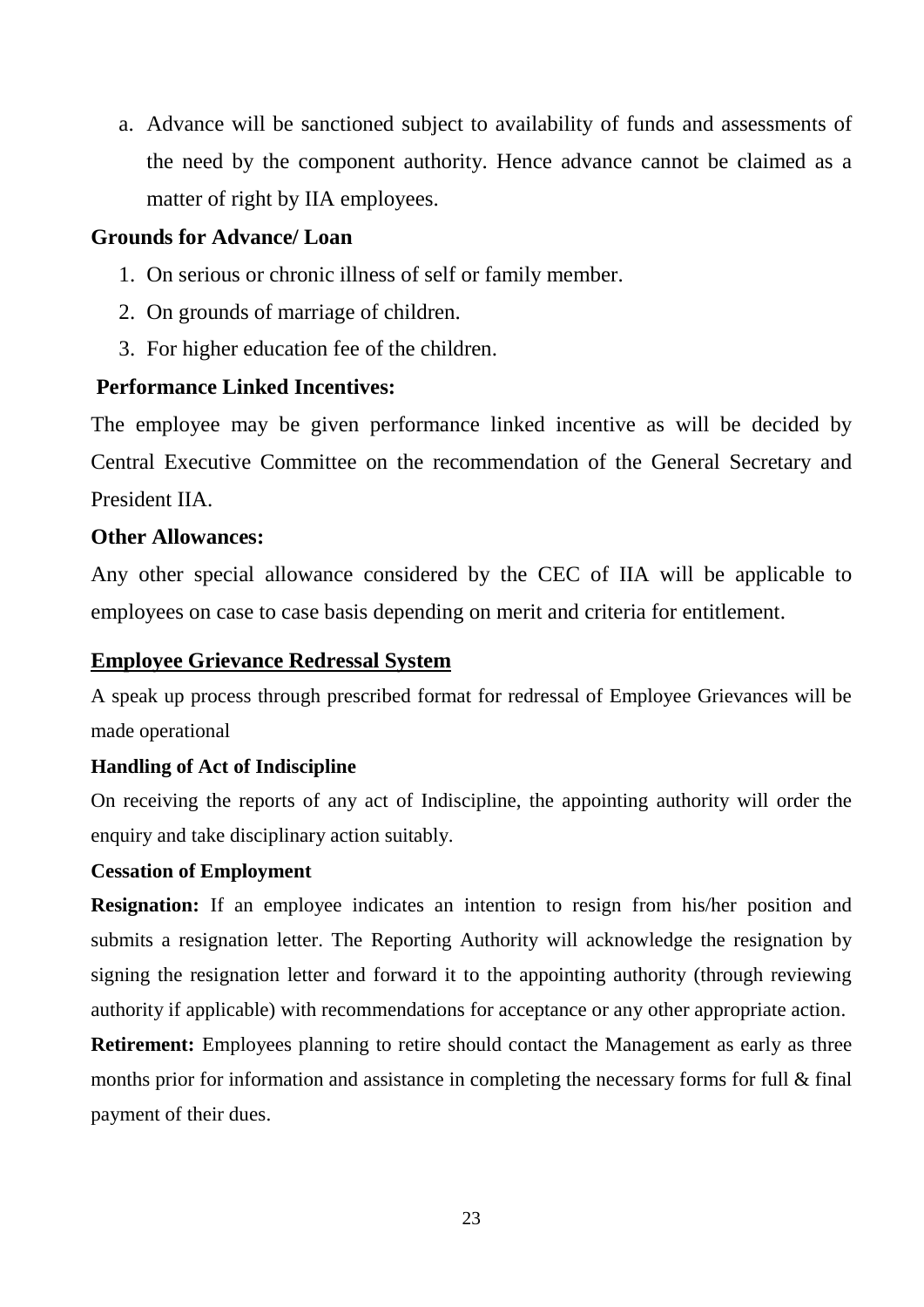#### **Termination:**

- Candidates will be appointed on probation for a period of twelve months of joining work, but if the Management is not satisfied with the candidate's work and conduct, his/her services shall be liable to termination without notice at any time during or on completion of the probation period.
- If any employee is found in any kind of group activity against the IIA, it will be treated as anti-organizational activity and would be liable for termination/legal action.
- Unauthorized access or attempt at unauthorized access is strictly prohibited and any attempts to do so will result in immediate termination of employment and legal action as deemed fit by the IIA.
- Unauthorized absence or absence without permission from duty for a continuous period for 7 days would make a person may lose his job as a matter of indiscipline.
- If any misconduct or Indiscipline at work observed, it may lead to termination of service with or without inquiry.
- To permanent employees of IIA will be required to give a notice period of 30 days to the employee in case of a termination.
- Letter of confirmation, extension or termination will be issued by HRD as per final decision.

#### **Quit without notice:**

An employee who fails to give proper notice of resignation or leaves the job indicating an intention not to return to work has quit without notice. A staff member who is absent for 15 consecutive work days without notice is deemed to have quit. This action constitutes a resignation by employee. However if any dues are to be recovered, action will be taken as per Law of the Land.

#### **Death:**

In case of death of an employee while on work, the IIA Management will decide regarding the benefits/compensation to the legal heir.

#### **Exit Formalities:**

Employee required taking No Dues clearance at the time of leaving the Office. Executive from the Head of the Head Office or Chapter Office as case may be. It includes:

| S.No. | <b>Department</b> | <b>Particulars</b> | <b>Dues</b> | <b>Dues</b><br>N <sub>0</sub> | $\sim$<br>Sign |
|-------|-------------------|--------------------|-------------|-------------------------------|----------------|
|-------|-------------------|--------------------|-------------|-------------------------------|----------------|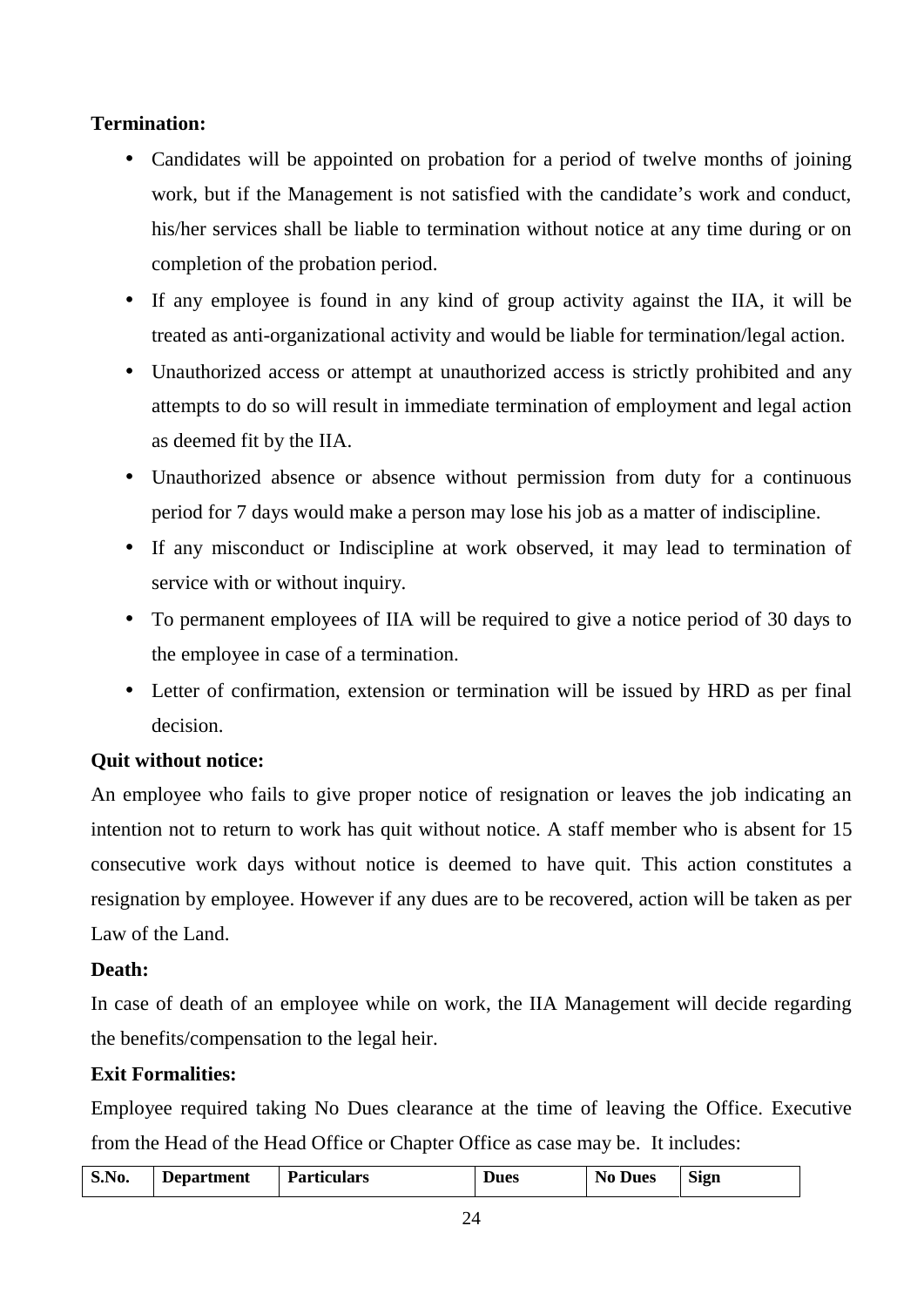|   | Accounts  | Advance/any deduction   |  |  |
|---|-----------|-------------------------|--|--|
|   | Admin     | I Card                  |  |  |
| 2 | Admin     | System ID/Password      |  |  |
|   | Admin     | Keys/CUG No.            |  |  |
|   | Admin     | Any other things issued |  |  |
|   | Operation | Charge Handover         |  |  |

# **Safety, Security –** Insurance

#### **Health and Safety**

#### **IIA Responsibilities:**

- First Aid Box with essential items should be kept in the all association office. The First Aid Box should be checked periodically to ensure that all the listed items are available and that they are well within the expiry date. A separate document which lists what all must be available in the First Aid Box should be maintained. It will be duty of HR department to ensure the maintenance of First Aid Box.
- Fire extinguishers of proper types/fire safety equipments should be installed in sufficient numbers at key places to tackle fire due to different causes, as per direction of fire safety office of Fire Brigade.
- All fire extinguishers should be checked periodically to ensure proper working and its validity.
- Employees should be made aware how to use different types of fire extinguishers. Contact number to the nearest fire brigade office should be available with the designated person, to deal with major fires, if any.
- Frequently occurring electrical problems should be attended to along with the steps to resolve them permanently.

#### **Employees Responsibilities:**

- All employees shall be required to perform their duties in a Safe and Professional Manner.
- If in the judgment of the employee, an unsafe condition exists, the employee is required to notify his/her Admin.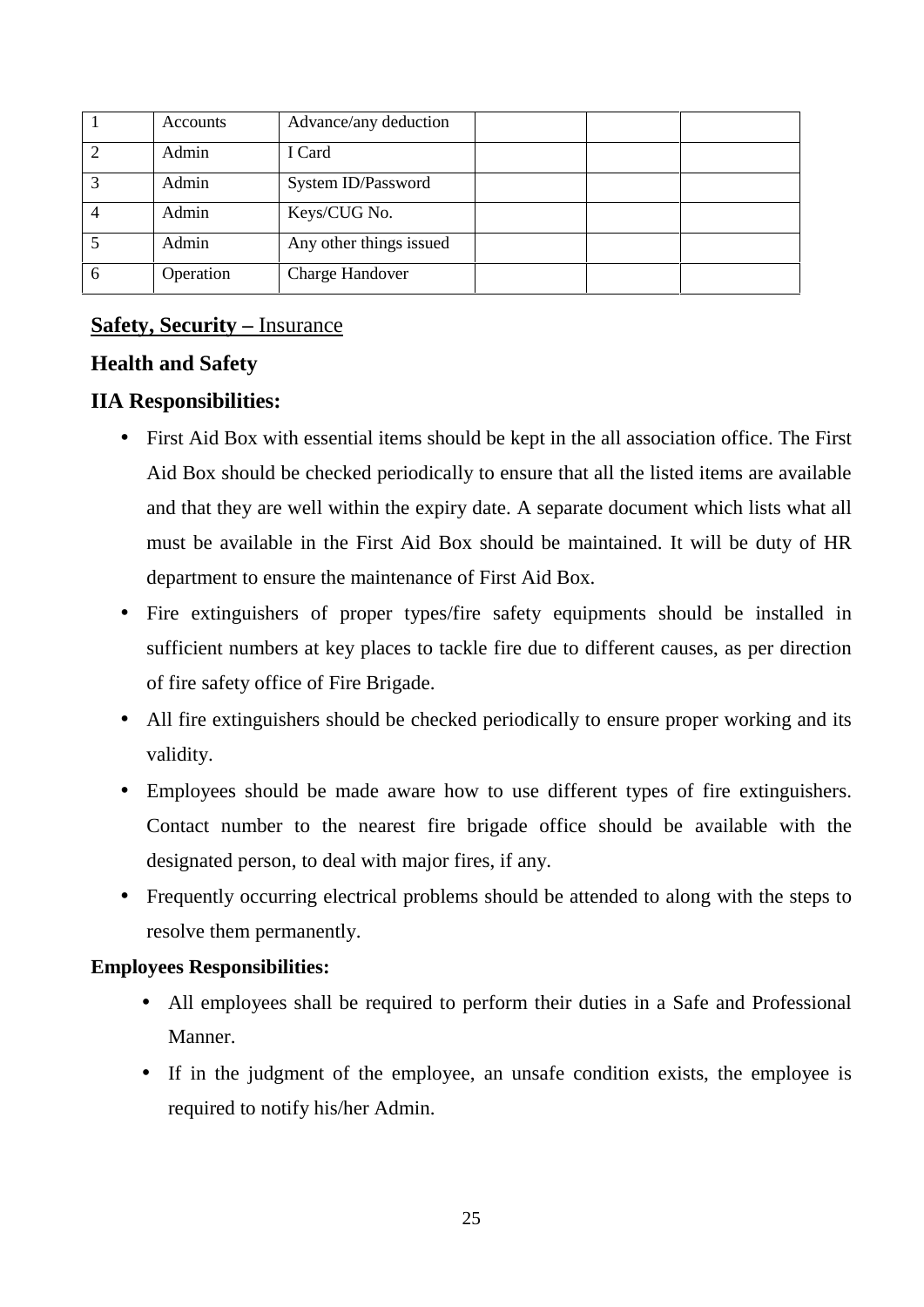## **Transfer & Leave policy**

#### **Transfer**

- IIA reserves the right to transfer any employee to any of its office in the interest of the organization. It shall be due upon the employee to report on transfer to new place of duty.
- Such transfer will be done after taking the employee in the confidence and he will be entitled to 'Transfer Grant' which will be maximum to one month salary besides travelling expenses for him & his family.
- As a matter of policy IIA will try its best to adjust employees to their choice of place of work and if it is not feasible for some administrative reasons, he will be adjusted to second or third choice after mutual consultations subject to the availability of the slot.
- In no case the choice of work place is the right of the employee.
- Joining time on transfer: Every employee who has been transferred to other place of duty falling in some other district or state shall be entitled to one week (7 days) joining time.
- Transfer within the office of same city of the district will not be entitled for transfer grant. However, he will be entitled for 3 days joining time.

#### **Types of Leave**

- **Casual Leave:** The maximum period of Casual Leave which a staff is allowed to avail is 10 days in calendar year. Sundays and Holidays falling during a period of Casual Leave will not be treated as a part of casual leave.
- **Sick Leave:** 7 days on production medical advice from the Medical Office of the Government Hospital.
- **Earned Leave:** After completion of 1 year in IIA employee will be given 15 earned leave.
- **Maternity Leave** as per Law.
- **Public Holidays:** 10 public/national holiday
- **Leave without Pay** of every day of absence subject to maximum 30 days in a calendar year with prior permission & justification from Appointing Authority.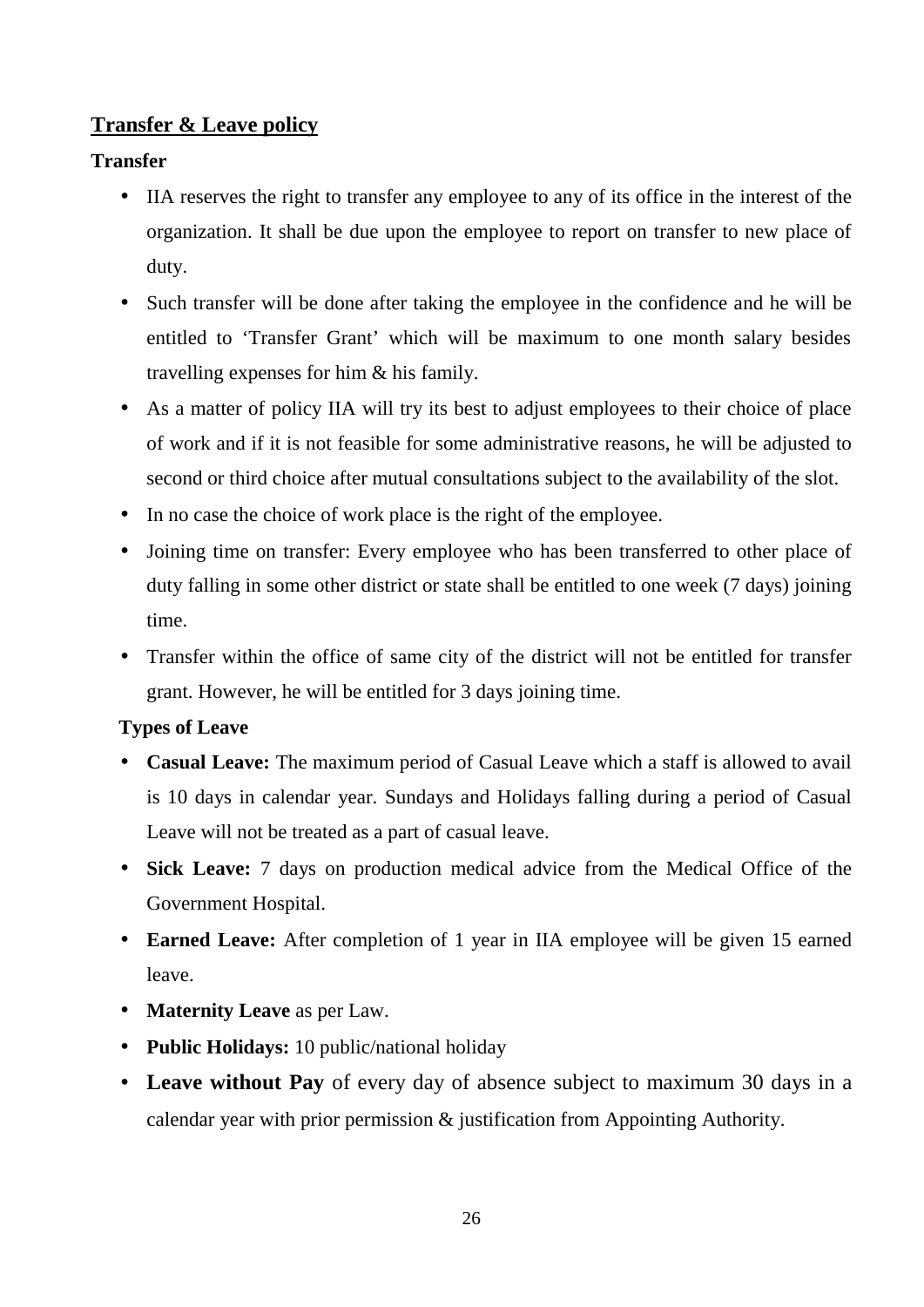#### **Eligibility and Rules**

- The employee will be entitled to leave as per law in force and as laid down in the Standing Orders of the IIA time to time.
- The employees are required to submit approved Leave Applications to HR at least 2 days before taking leave. The leave application must be made in a prescribed format to be supplied by HR department of IIA Head office.
- In case of any extension of leave (which will be permitted only in unavoidable circumstances like serious illness, death of relatives etc.), employees are required to inform one day prior to the sanctioned leave to Executive Head.
- If employee rejoins before the approved leave period, then it is the responsibility of the employee to inform HR to make him/her regular. If the employee fails to do so, it will be treated as leave as per the originally approved dates.

#### **Application for Leave**

All leaves must be applied for in the prescribed leave application form

#### **Sanctioning Authority**

Application for leave must be submitted before hand and duly authorized and approved by Head of the office on the recommendation of immediate supervisor to which he is reporting, in case of Chapter employees, the Chapter Chairperson will be the sanctioning authority.

In case of emergency, the superior must be informed over phone or by other means to be followed up later with a written request in the prescribed application form.

**Encashment of Earned Leave:** The earn leave at maximum of 30 days can be encashed. The earn leave can be accumulated for the year undergone. It can be accumulated for maximum 60 days.

#### **Policy on discipline**

IIA lays special emphasis on discipline, ex-employ conduct and positive behavior, expects its employees to achieve and maintain a high standard of moral, professional conduct and efficient work performance to ensure the organization maintains its reputation with all internal and external stakeholders.

Any act of misconduct or remissness in duty will invite disciplinary action as prescribed: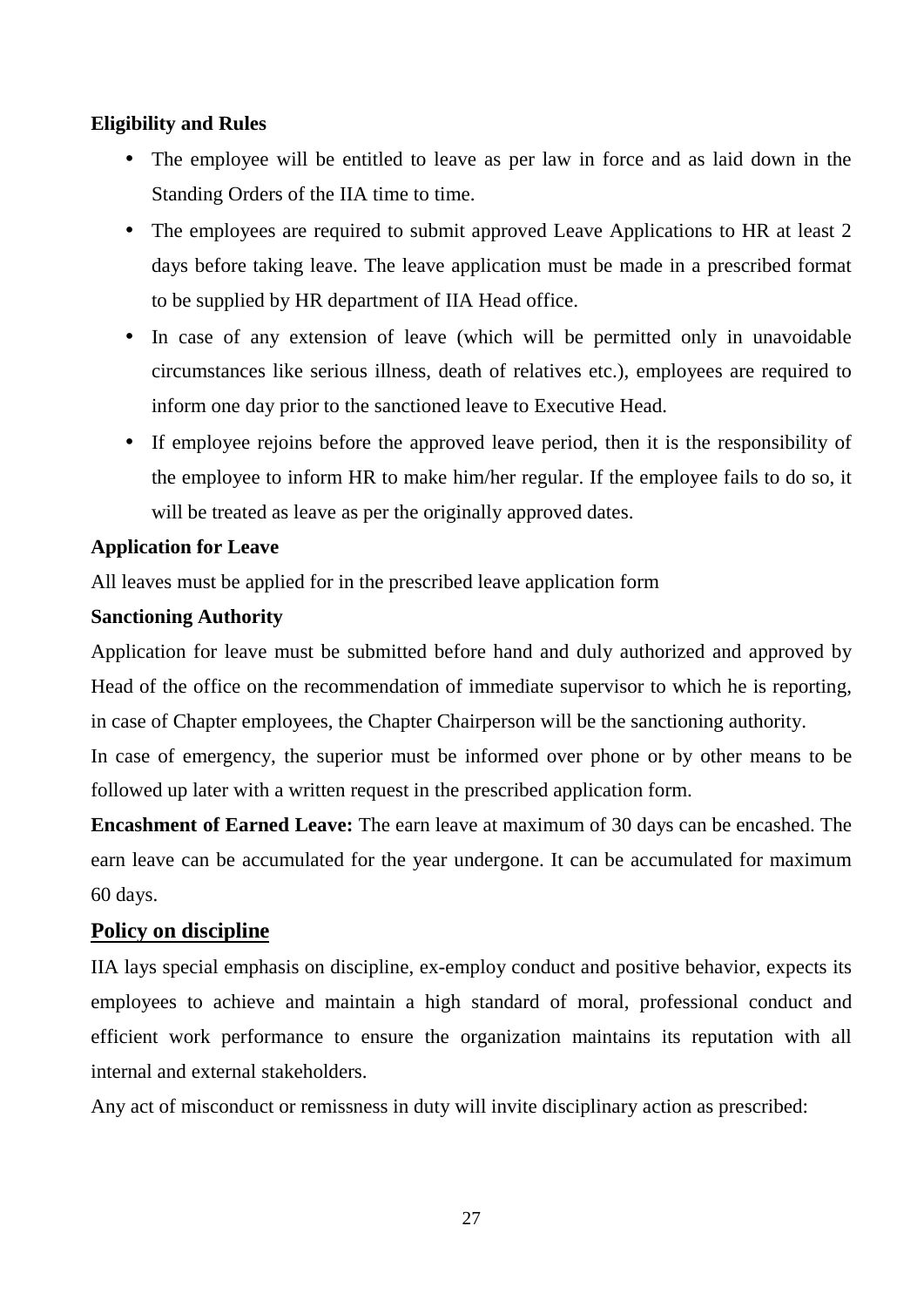- Misconduct any act of in-subordination, disobedience or unwillingness an act of arrogance or refusal of duties and sexual harassment to colleague or absent without leave/over-stayal from leave will constitute misconduct.
- Remissness in duty any act of inaction or non-performance or delayed performance will constitute remissness in duty.
- Indiscipline any act in violation of discipline rules and conduct rule will constitute an act of indiscipline.

#### **Disciplinary Actions**

Any act of indiscipline, misconduct or remissness in duty by a temporary or permanent staff will invite following disciplinary action.

- Reprimand verbal or written without formal inquiry on a written complaint of his superior.
- Censure on a written report of his supervisor for habitual misconduct.
- Removal from post without assigning any notice for temporary employee and after formal inquiry in case of permanent employee.

## **IIA Ethics & Discipline Rules (IIA – E&DR):**

- **1)** The rules may be called Indian Industries Association Ethics & Discipline Rules (IIA  $-E&DR$ ).
- **2)** They shall come into force from the date of its notification issued by Head Office of IIA.
- **3)** Unless and otherwise provided, these ethics and discipline rules shall apply to all staff, both regular as well as on probationary period who have been recruited in IIA.
- **4)** For the purpose of these rules, Disciplinary authority means the appointing authority who may set up enquiry into any charge of misconduct against any officer or staff of the IIA and to decide and award quantum of penalty thereon.

#### **The following acts shall be considered as act of misconduct in IIA:**

- a) Unauthorized absence from duty
- b) Habitual late comings
- c) Engage in any employment, trade, profession of falling outside the scope of his/her employment in IIA without the written prior permission from the Appointing Authority.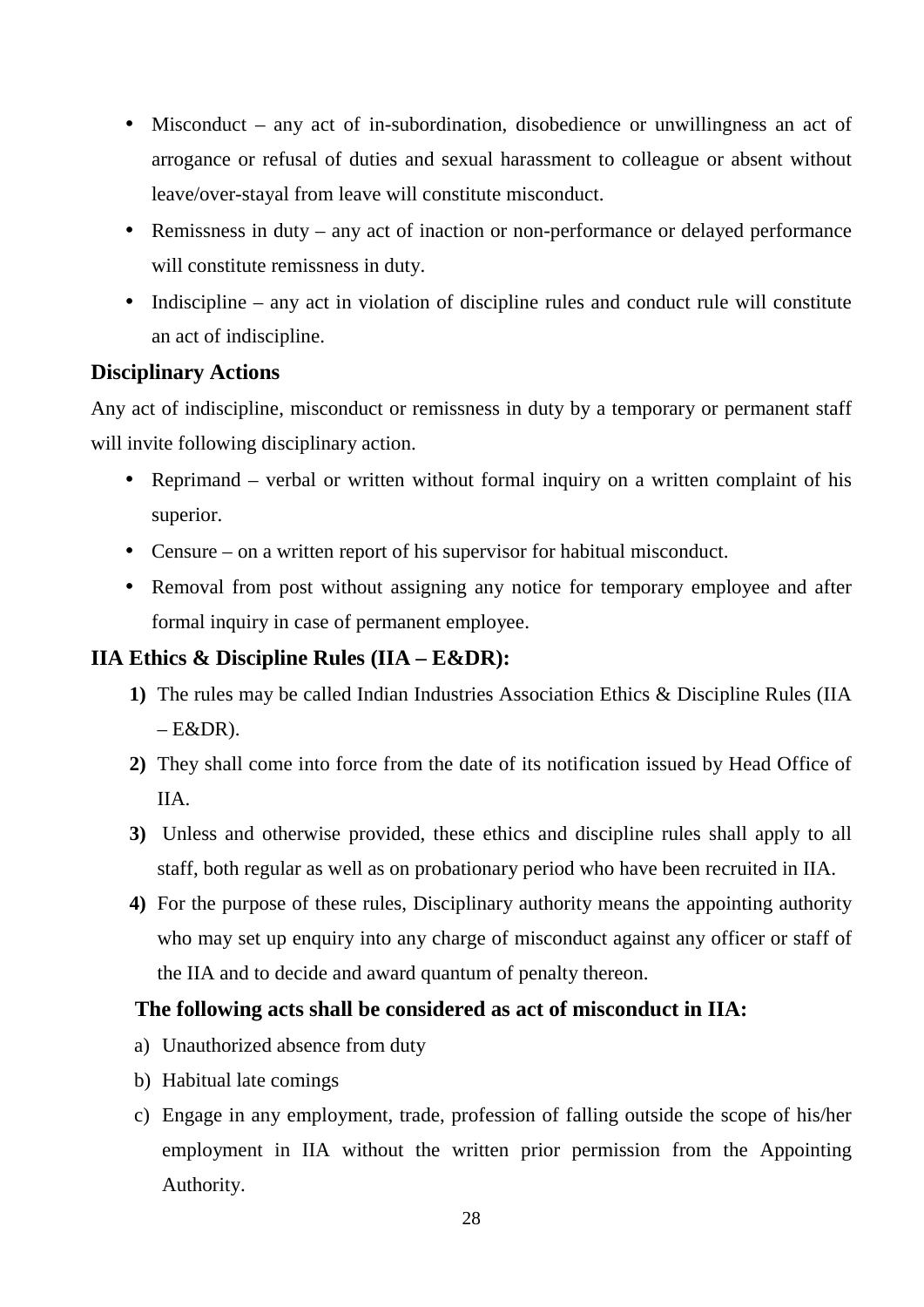- d) Theft, fraud, misappropriation of funds or property belonging to the IIA.
- e) Knowingly making a false statement in any application, report or declaration and statement of bill or other information submitted by him or her in IIA or on behalf of IIA to any authority.
- f) Drunkenness or riotous or disorderly behavior in and around the premises of IIA.
- g) Willful damage or attempt to cause damage to the property and to the interest of IIA.
- h) Doing an act prejudicial to the interest of IIA or gross negligence or negligence involving or likely to involve IIA in a serious loss of goodwill.
- i) Improper behavior with superior or colleagues of IIA.
- j) Breach of secrecy regarding the affair of IIA or divulging directly or indirectly any information of a confidential nature coming to his/her knowledge or to any other person or body not entitled to get such information.
- k) Participating in any broadcast or telecast or contributing to any magazine, newspaper or to any other media related to affair of IIA without prior permission of the appointing authority. However, the Executive Director in absence of the President & General Secretary may address press or media persons in unavoidable circumstances only.
- l) Any other acts of omission/commission which has the potential to damage/tarnish the image of IIA.

#### **Conduct Rules**

#### **Ethics to be followed by the employees of IIA**

- a) It is mandatory for all the employees to wear ID cards (provided by IIA) everyday. Entry without ID card is strictly prohibited. In case the ID card is lost/misplaced, Rs…. will have to be submitted for issuance of new ID card.
- b) Office timings are 10:00 am to 6:00 pm. All employees are expected to report for duty at least 5 minutes before time.
- c) Late comings after 10:15 am but before 11:00 am, for more than 3 times in a month, will lead to deduction of  $1/4<sup>th</sup>$  day's salary/leave due per instance. For late comings after 11:00 am, the deduction will be ½ day's salary/leave due.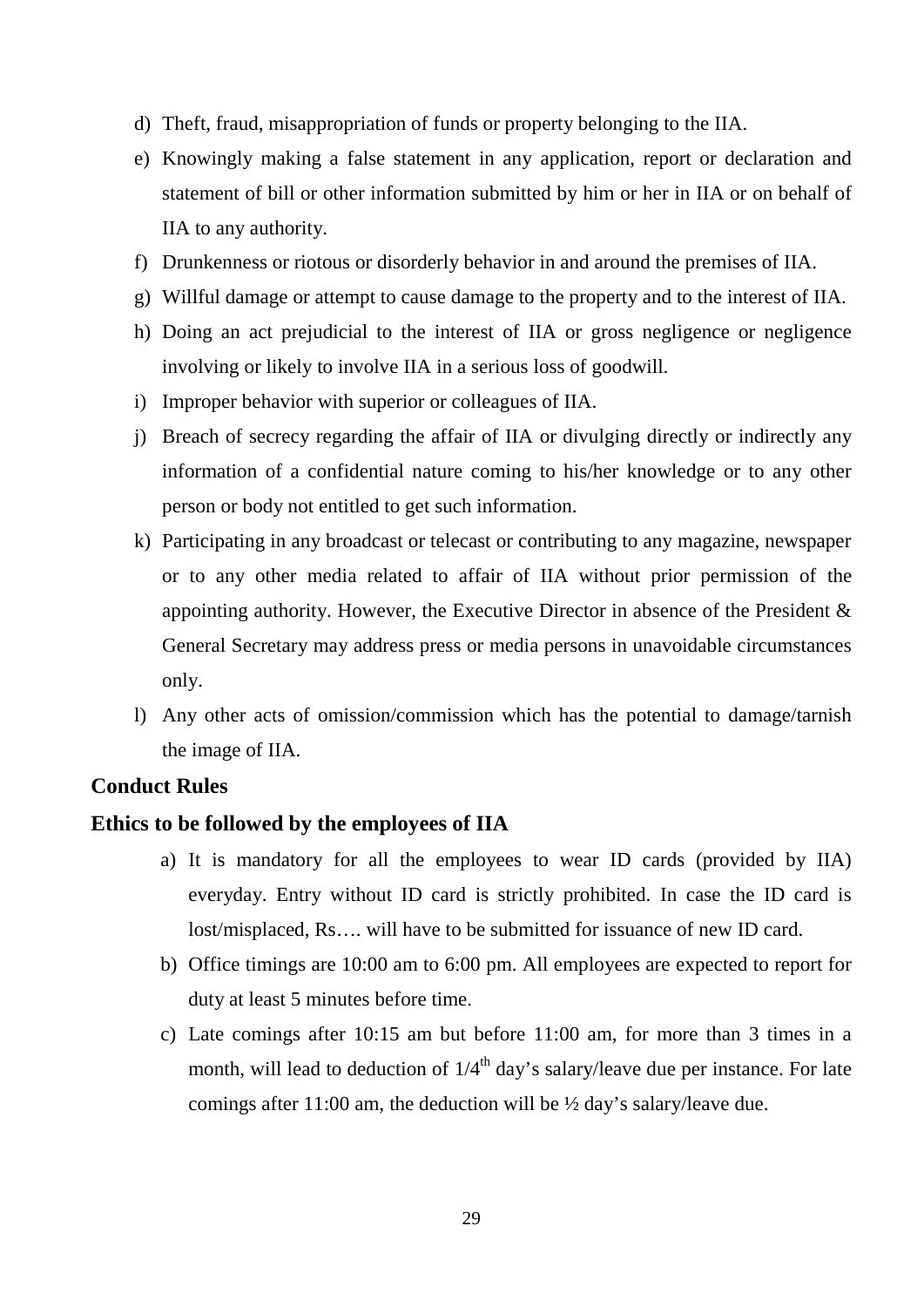- d) Personal Computers/Laptops assigned to an employee must be kept neat and clean. It must be ensured that they are properly shutdown before leaving the office.
- e) Chewing of tobacco & smoking are strictly prohibited in IIA premises. Anyone found violating these will constitute an act of indiscipline.
- f) Employees will have to follow a dress code compulsory on occasions of CEC or other meetings. A descent formal dress will be allowed on the other working days.
- g) Every employee should ensure that the company premises are kept environmentally clean, and maintain office decorum.
- h) It is the Association's responsibility to protect its employees from bullying, harassment, intimidation and threatening or aggressive behavior of any employee. Any such incidence must be reported initially to the HR. strict actions will be taken against such an employee within a specified period by the Appointing Authority.
- i) Every employee is expected to maintain decency in the usage of machines and other electronic items.
- j) If an employee wants to resign from the job, it is necessary to give 1 month clear notice for the same or deposit one month salary if desires to leave immediately on compelling ground subject to the permission of the Appointing Authority
- k) The staff of Head Office and that of Chapter will maintain decorum, punctuality and discipline.
- l) If an employee leaves the job before completion of one month from the date of appointment in IIA, no payment will be made to the employee.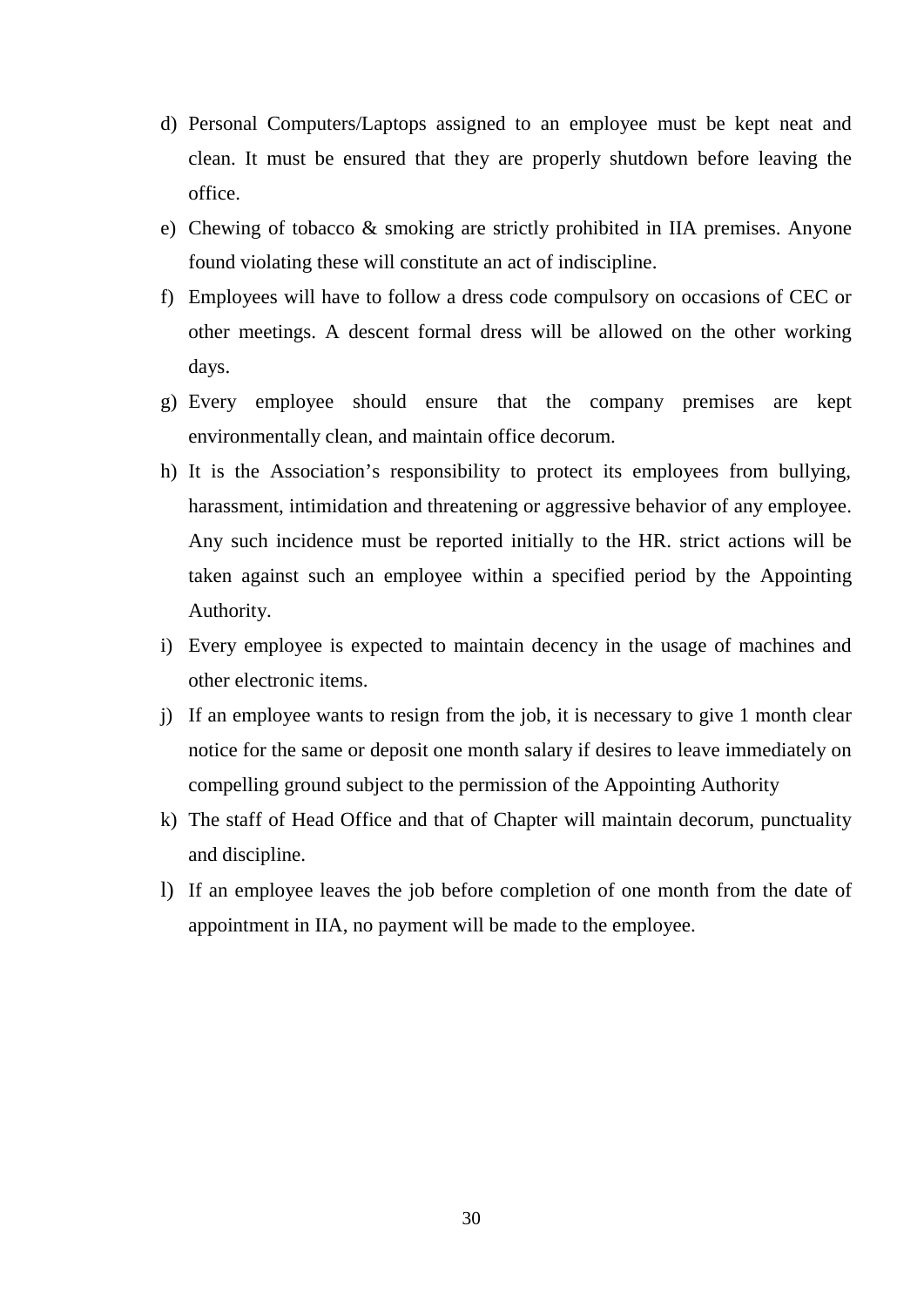#### **Gender policy**

#### **Definition of 'Sexual Harassment'**

"Sexual Harassment" means any unwelcome, sexually determined behavior, direct or by implication, and includes any physical contact and advances, a demand or request for sexual favors, sexually colored remarks, unsavory remarks, showing pornography, any other unwelcome physical (for example, touching or brushing against any part of the body and the like, etc.) or verbal or non verbal conduct having sexual overtones.

#### **Coverage**

For the purposes of this policy "Sexual Harassment" shall include, but will not be confined to the following, conduct by any employee of the Company or by any third party (such as a contractor or consultant) employed by the Company:

- Unwelcome sexual advances, requests for sexual favors, and/or verbal or physical conduct of a sexual nature made, either explicitly or implicitly, in return for a term or condition of instruction, employment, participation or evaluation of a person's engagement in any company activity.
- When unwelcome sexual advances and/or verbal, non-verbal or physical conduct such as loaded comments, remarks or jokes, letters, phone calls or through e-mail, gestures, showing of pornography, lurid stares, physical contact or molestation, stalking, sounds or display of a derogatory nature have the purpose or effect of interfering with an individual's performance or of creating an intimidating, hostile or offensive environment.
- Forcible physical touch or molestation.
- Eve teasing, sexier taunts, physical confinement against one's will and any other act likely to impinge upon one's privacy.
- Any act or conduct by a person in authority and belonging to one sex which denies or would deny equal opportunity in pursuit of career development or otherwise making the environment at the workplace hostile or intimidating to a person belonging to the other/same sex.

When any such conduct is committed by a third party or outsider in relation to an Employee of IIA, or vice versa during the course of employment.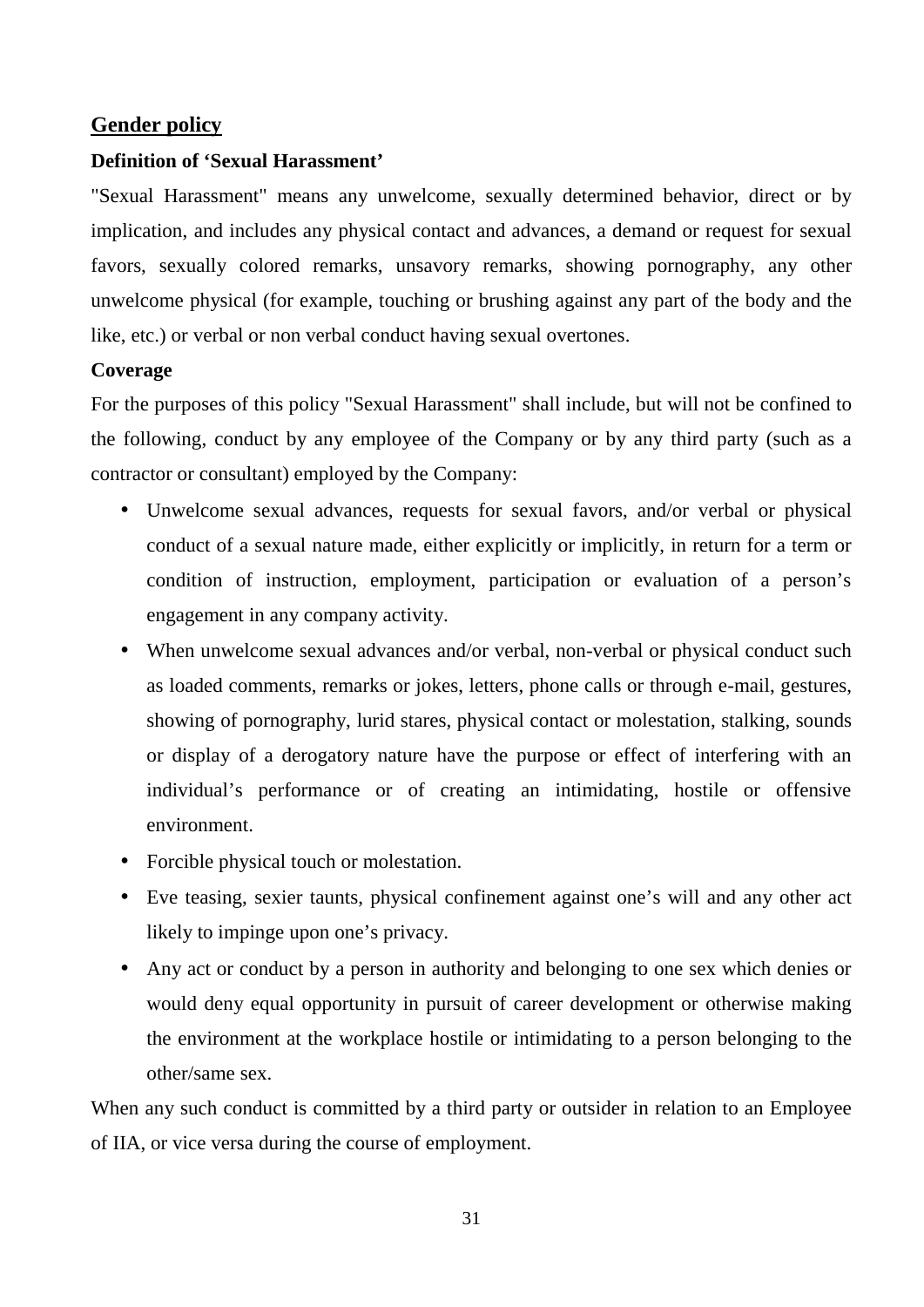#### **Complaints Panel**

A panel of three or more impartial – one member has to be a lady not below the rank of senior manager (i.e. not involved with the department or individuals involved in the complaint) personnel (the "Panel") shall be appointed by the President IIA to consider any Complaints of Sexual Harassment and deal with all cases of alleged Sexual Harassment and otherwise implement this policy.

#### **Grievance Procedure**

- A complaint may be lodged directly with executive Head or next-level authority, or may be filed via email to the Executive Director – IIA Head office, copy to general secretary IIA. Nothing should prevent a complainant from registering a complaint in writing by the complainant and signed (on every page, at the foot of the page) by the complainant.
- Any Employee ("Complainant") may lodge a complaint of Sexual Harassment ("Complaint") against an Employee / third party ("Accused") at the earliest point of time and in any case preferably within 10 days from the date of occurrence of the alleged incident.
- **Meeting with the Complainant:** The Panel will hold a meeting with the Complainant latest within a period of 7 (seven) days from the receipt of the complaint and advance intimation will be given to the Complainant of the same.
- **Producing evidence:** At the first meeting of the Panel, the Complainant shall be heard and her/his statement recorded ("Statement of Allegation"). The Complainant can produce corroborative material with a documentary, oral material, etc., to substantiate his/her Complaint.
- **Meeting with the Accused:** Thereafter, the Accused will be called to a meeting by the Panel and will be informed of the Complaint and an opportunity will be given to the Accused to give an explanation, after which an "Enquiry" shall be conducted.
- **In case Complaint does not fall under case of sexual harassment:** In the event the Complaint does not fall under the purview of Sexual Harassment, or the Complaint on the face of it does not disclose an offence of Sexual Harassment, the Panel may drop the Complaint after recording the reasons thereof.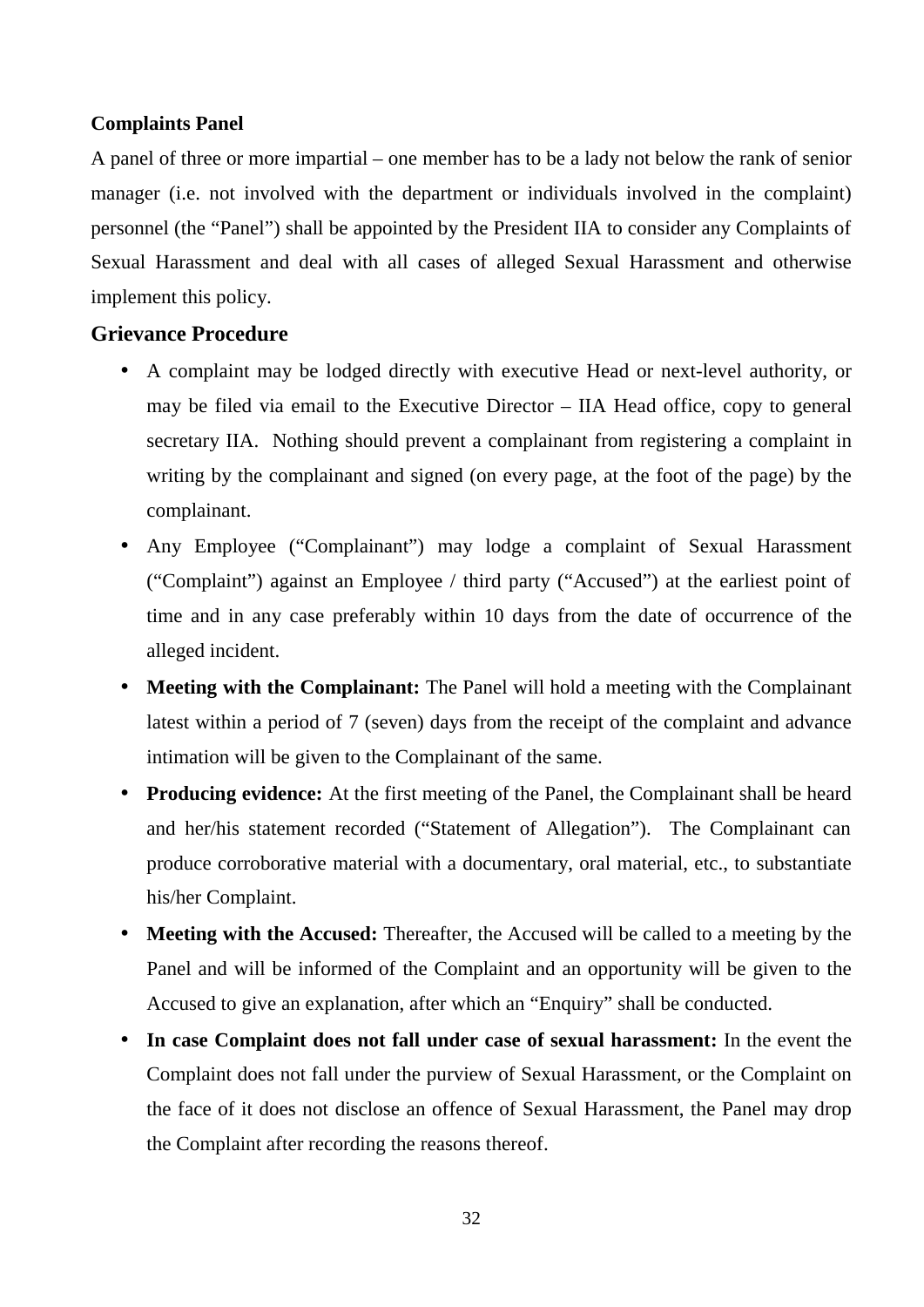**In case Complaint is found to be false:** In case the Complaint registered by the complainant is found by the Panel to be false and maliciously submitted at any stage, the Complainant shall be liable for appropriate action as per the code of conduct rules of the IIA.

#### **The Enquiry**

- The Panel shall immediately proceed with the Enquiry and communicate the same to the Complainant and the Accused. The Panel shall record all the proceedings of the Enquiry and all parties present at any of the communication meetings, shall endorse the same in token of authenticity thereof.
- The Panel shall hand over the Statement of Allegation to the Accused and give an opportunity to the Accused to submit a written explanation if she/he so desires within 7 (seven) days of receipt of the same.
- The Complainant will be provided with a copy of the written explanation submitted by the Accused.
- If the Complainant or the Accused desire any witness/es to be called, they shall communicate in writing to the Panel the names of witness/es that they propose to be called.
- If the Complainant desires to tender any documents by way of evidence before the Panel, she/he shall supply true copies of such documents to the Panel. Similarly, if the Accused desires to tender any documents in evidence before the Panel he/she shall supply true copies of such documents to the Panel and will affix his/her signature on the same to certify it to be a true copy.
- The Panel will call upon all witnesses mentioned by both the parties.
- The Panel will provide every reasonable opportunity to the Complainant and to the Accused, for putting forward and defending their respective case.
- The Panel shall complete the Enquiry as soon as is reasonably possible and communicate its findings and its recommendations for disciplinary action to the President IIA.
- The President IIA will review the findings of the Panel and take appropriate disciplinary action.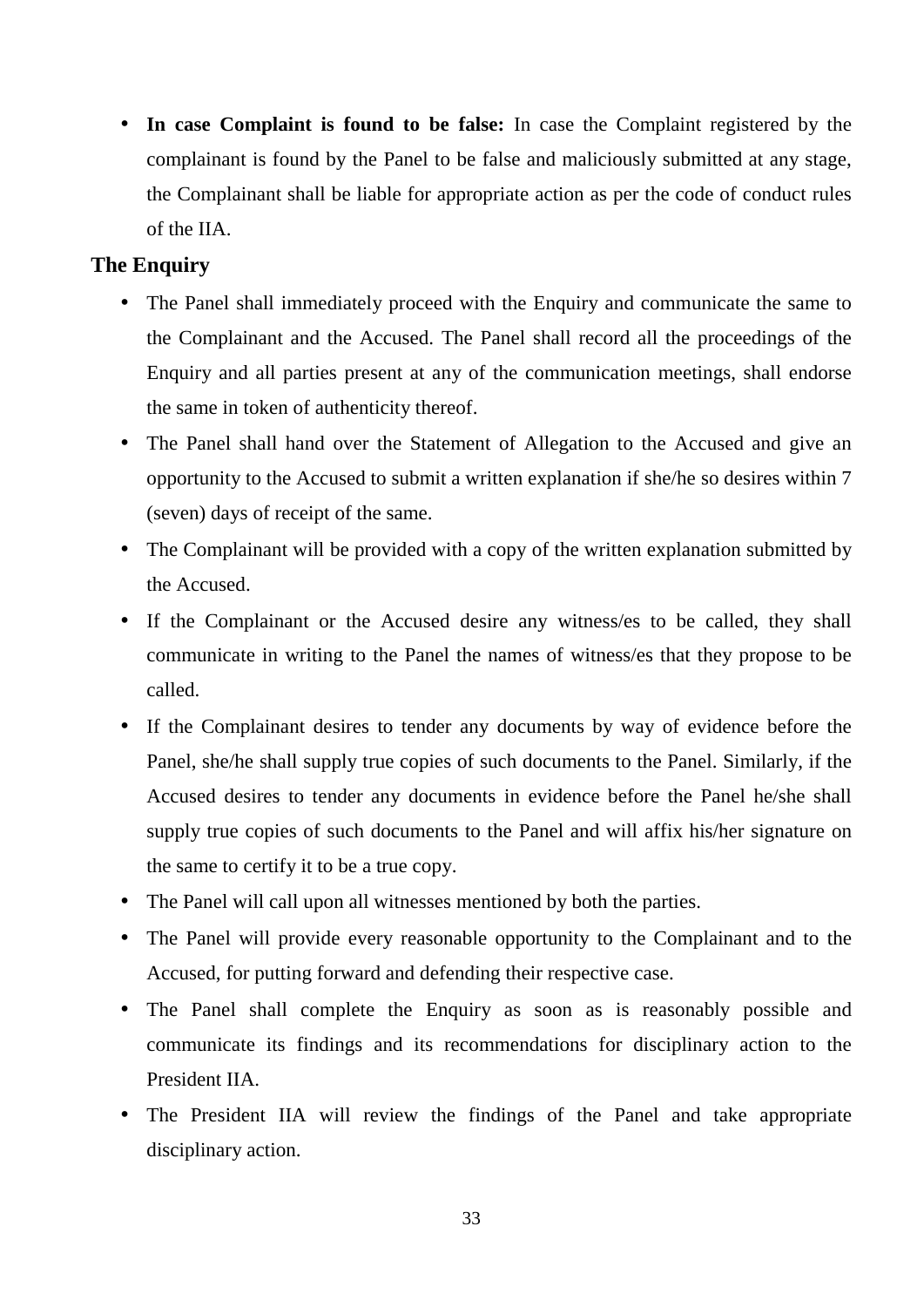• The IIA will have zero tolerance for sexual harassment, so if the findings of the Panel are that an incident or incidents of sexual harassment have in fact occurred, the offending employee(s) will be terminated. Where sexual harassment occurs as a result of an act or omission by any third party or outsider, the President IIA shall take necessary and reasonable steps to assist the affected person in terms of support and preventive action against such third party or outsider.

#### **Work Culture**

- It shall be the duty of every employee to report on work in time to time and observe the instructions issued on working time to time from Head Office or Chapter Office as case may be.
- All the Executive staff & Non-executive will wear the uniform at work place unless otherwise is instructed. The uniform will be neat, clean and employees will turn out with smart appearance.
- Keeping long shabby hair and wearing chappals, sports shoes in office is prohibited unless a permission is obtained on doing so on some medical grounds.
- Every Thursday will be 'Maintenance Day' for that all may wear civvies (not the uniform). However only formal dress is permitted.
- Everyone will strictly adhere to duty hours and will not waste time in gossiping or whiling away here and there.
- IIA is a 'Employees-Friendly' organization. A required sensitivity will be observed on the personal problem of employees and due weightage will be given on any personal problem of the employee.
- All will address to office bearers, members, seniors and colleagues with respect and required courtesy.
- Multi tasking is the key mantra for all employees and it will be systematically developed to dispose the work and carry out the responsibility in time.
- IIA promotes tension free working, for that freely meeting seniors to seek guidance is appreciated. If any problem in discharge at duty is faced, it should be timely brought to the notice of seniors to seek the remedy.
- IIA believes in concept of fraternity and building IIA family with strong ties of relationship based on fairness and justice. It shall be duty of all employees to observe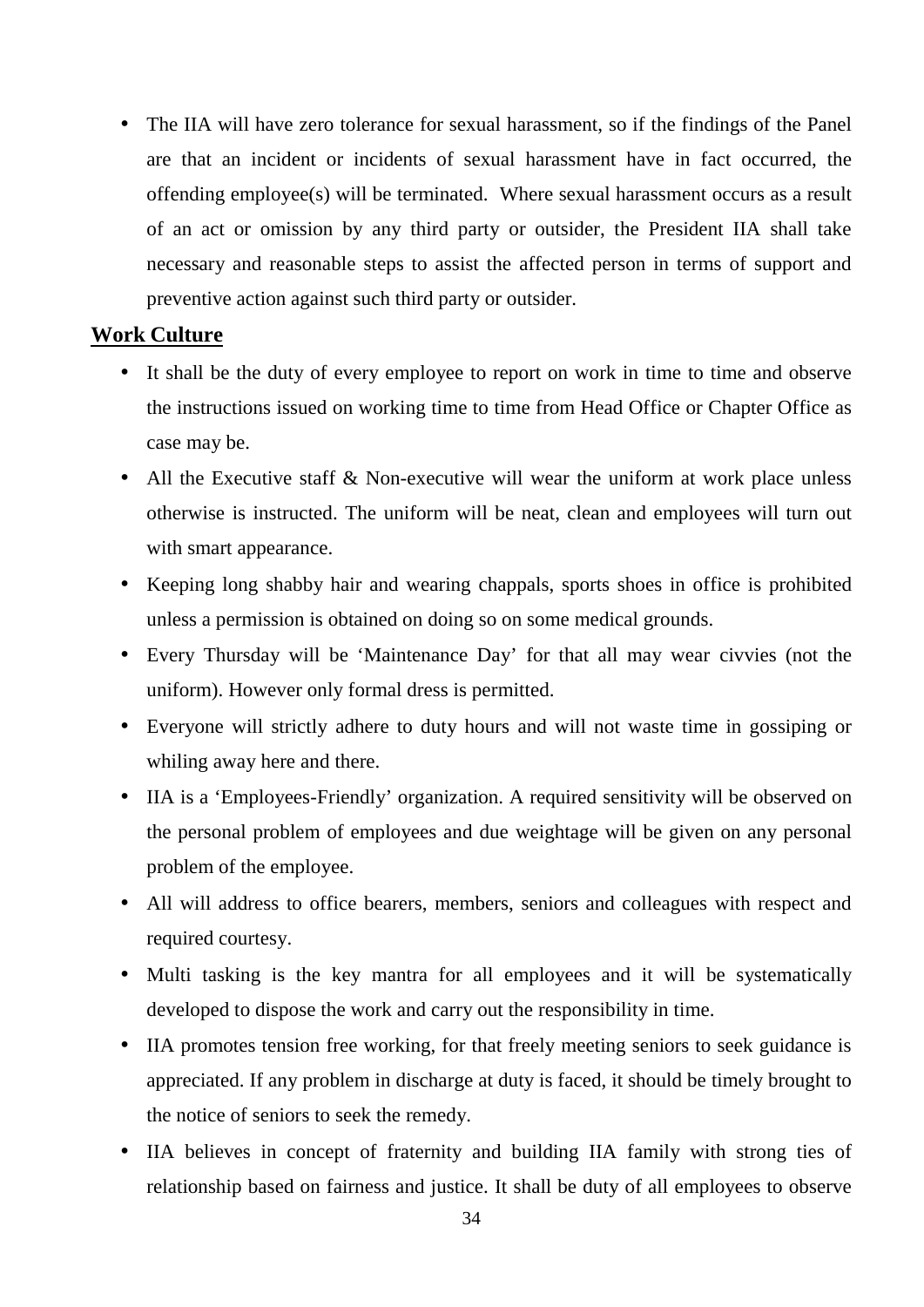the ethical code strictly and work with smile to make work place a enjoyable experience.

- Cooperation to work is the key element for joint working and therefore it is incumbent upon every person to co-ordinate with other members for efficient disposal of work and responsibilities.
- All employees are expected to give their best on organizing functions, activities and events. It is expected to take additional responsibility with smile and perform with cheers.
- All resources of IIA placed for the use must be used as if it is of their own with due care and caution and must keep the working and available to others.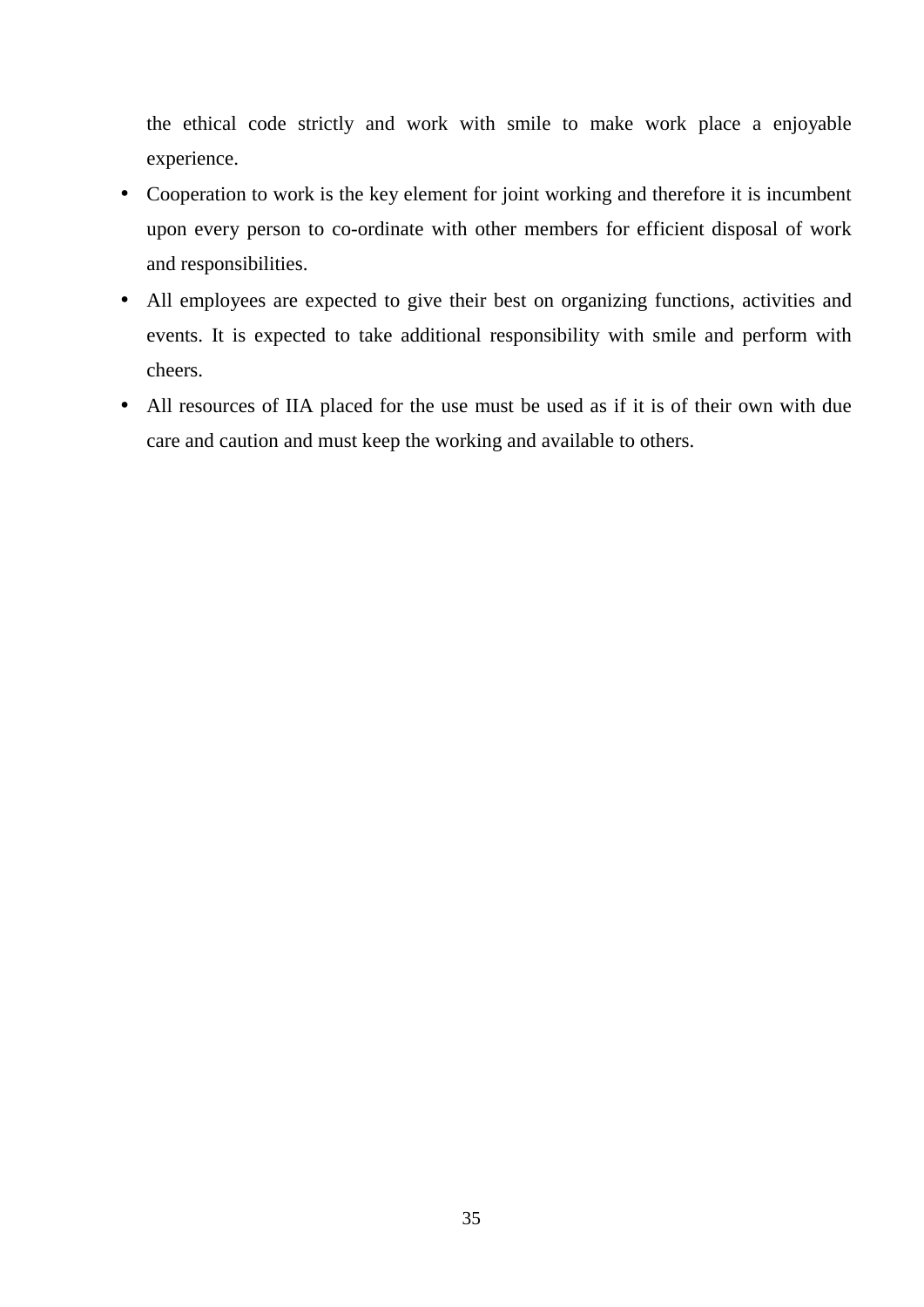# **SUGGESTED**

# **ANNUAL PERFORMANCE ASSESSMENT REPORT (APAR) IN RESPECT OF THE EXECUTIVES OF IIA**

Report for the period from <u>to</u>

#### **PERSONAL DATA**

#### **(To be filled by office)**

- 1. Name of the Executive
- 2. Designation
- 3. Date of birth
- 4. Date of continuous appointment to present grade (Rank)
- 5. Education Qualification
- 6. Training programs attended

#### **To be filled in by the Executive reported upon - point wise at the 10 point scale**

As per set performance objectives of KPA & KRA.

| Measurable objectives set for him in mutual | States of Achievement at 10 point scale |
|---------------------------------------------|-----------------------------------------|
| consultation with Reporting Authority       |                                         |
| 1.                                          |                                         |
| 2.                                          |                                         |
| 3.                                          |                                         |
| 4.                                          |                                         |
| 5.                                          |                                         |
| 6.                                          |                                         |
| 7.                                          |                                         |
| 8.                                          |                                         |
| 9.                                          |                                         |
| 10.                                         |                                         |

Reasons if any for not able to achieve the objectives

- 1.
- 2.
- 3.
- 4.

(Signature of the Executive reported upon)

Place:

Date: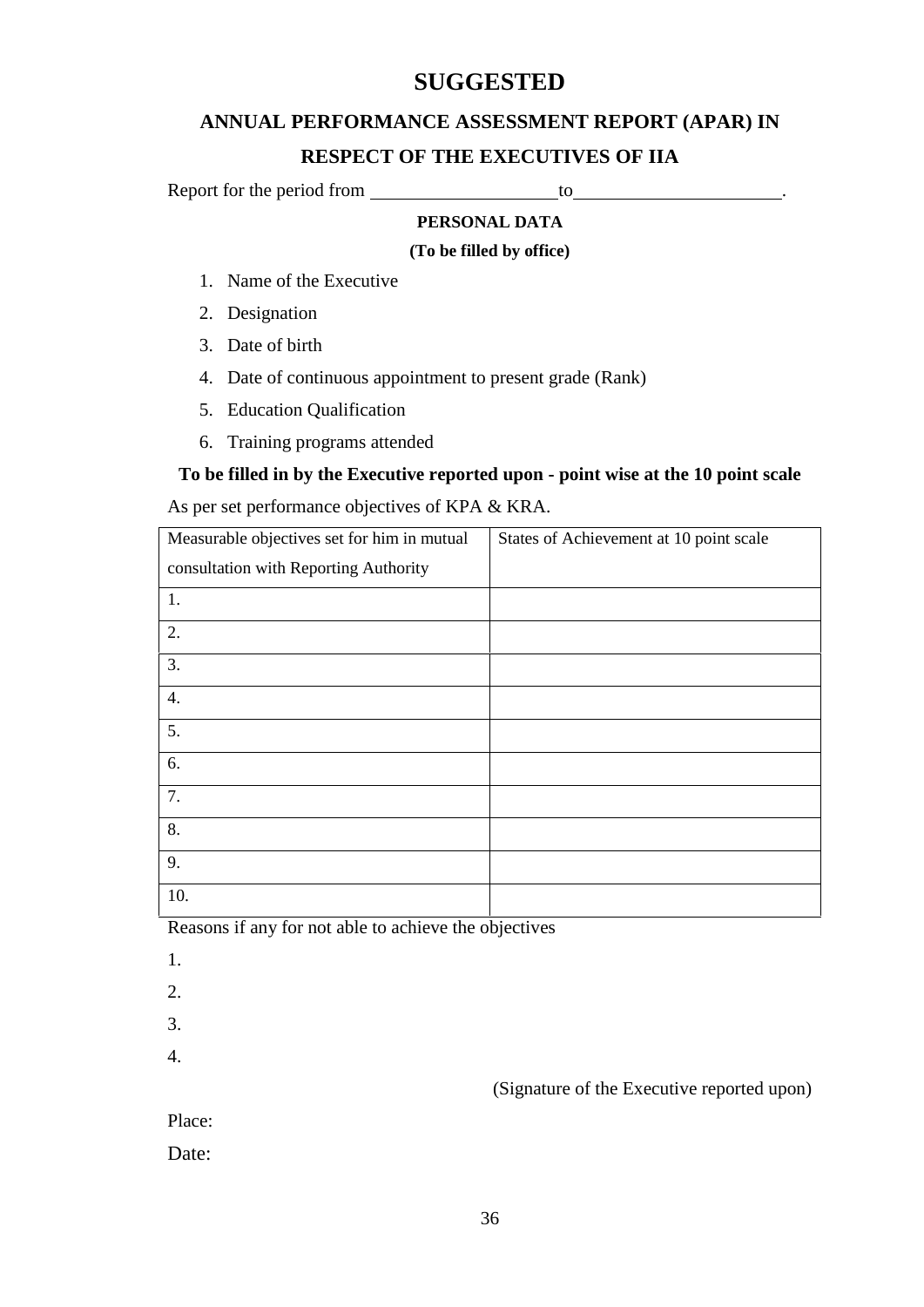(To be filled in by the Reporting Authority)

| 1. | Do you agree with the resume of work   |  |
|----|----------------------------------------|--|
|    | as Indicated by the executive? If not, |  |
|    | briefly the reasons<br>indicate<br>for |  |
|    | disagreement.                          |  |
| 2. | Character & Integrity                  |  |
|    |                                        |  |
|    |                                        |  |
| 3. | Ability to detect and expose           |  |
|    | malpractices of his subordinates       |  |
|    |                                        |  |
| 4. | Gender Attitude                        |  |
|    |                                        |  |
|    |                                        |  |
| 5. | <b>State of Health</b>                 |  |
|    |                                        |  |
|    |                                        |  |

(Signature of Reporting Authority)

Name

Designation

Date

Seal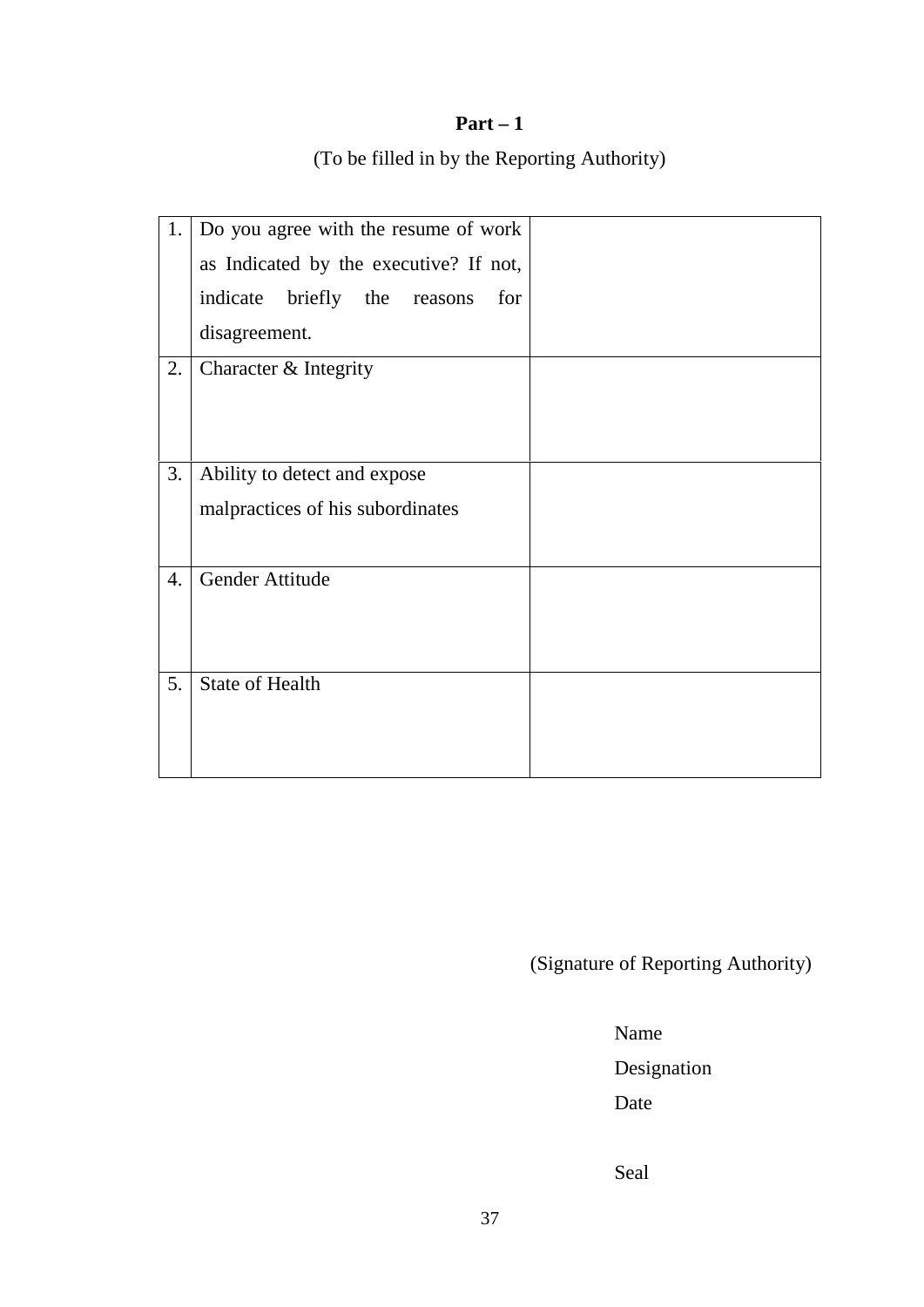**Assessment of personal attributes on weightage criteria – Award marks**

**Exceeds the requirement – 10**

**Meets the requirement – 7 to 9**

**Manages the requirement – 6**

**Finds difficult to meet the requirement – 5 & below**

| Attitude to work                               |  |
|------------------------------------------------|--|
| Sense of responsibility                        |  |
| Maintenance of Discipline                      |  |
| <b>Communication skills</b>                    |  |
| Leadership qualities                           |  |
| Capacity to work in team spirit                |  |
| Capacity to work in time limit                 |  |
| $Inter$ – personal relations                   |  |
| Aptitude and potential                         |  |
| Courage – physical and moral                   |  |
| Knowledge of Rules/Regulations/                |  |
| Procedures in the area of function and ability |  |
| to apply them correctly                        |  |
| Strategic planning ability                     |  |
| Decision-making ability                        |  |
| Co-ordination ability                          |  |
| Ability to motivate and develop subordinates   |  |
| Initiative                                     |  |

#### **Total out of 160……………..**

(Signature of Reporting Authority)

Date ……………….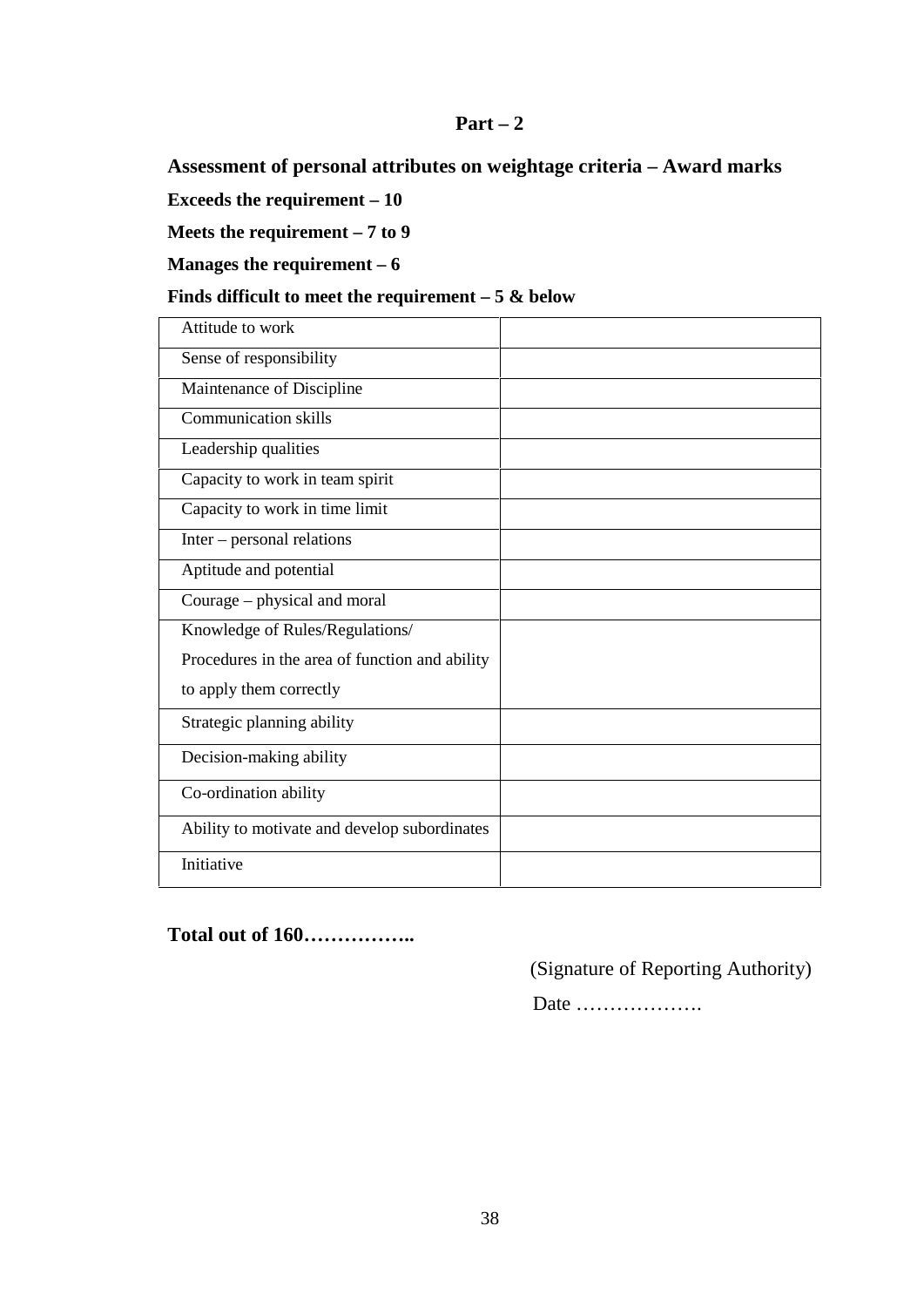Assessment of Work output weightage **criteria – Award marks**

**Exceeds the requirement – 20**

**Meets the requirement – 14 to 19**

**Manages the requirement – 12**

#### **Finds difficult to meet the requirement – 10 & below**

| Accomplishment of planned work        |  |
|---------------------------------------|--|
| routine work allotted as role and     |  |
| responsibility                        |  |
| Quality of output                     |  |
| Analytical ability                    |  |
| Accomplishment of exceptional work/   |  |
| unforeseen tasks performed            |  |
| Knowledge of sphere of work           |  |
| Innovative ability to enhance Output/ |  |
| performance                           |  |

**Total out of 120……………………**

(Signature of Reporting Authority)

Name

Designation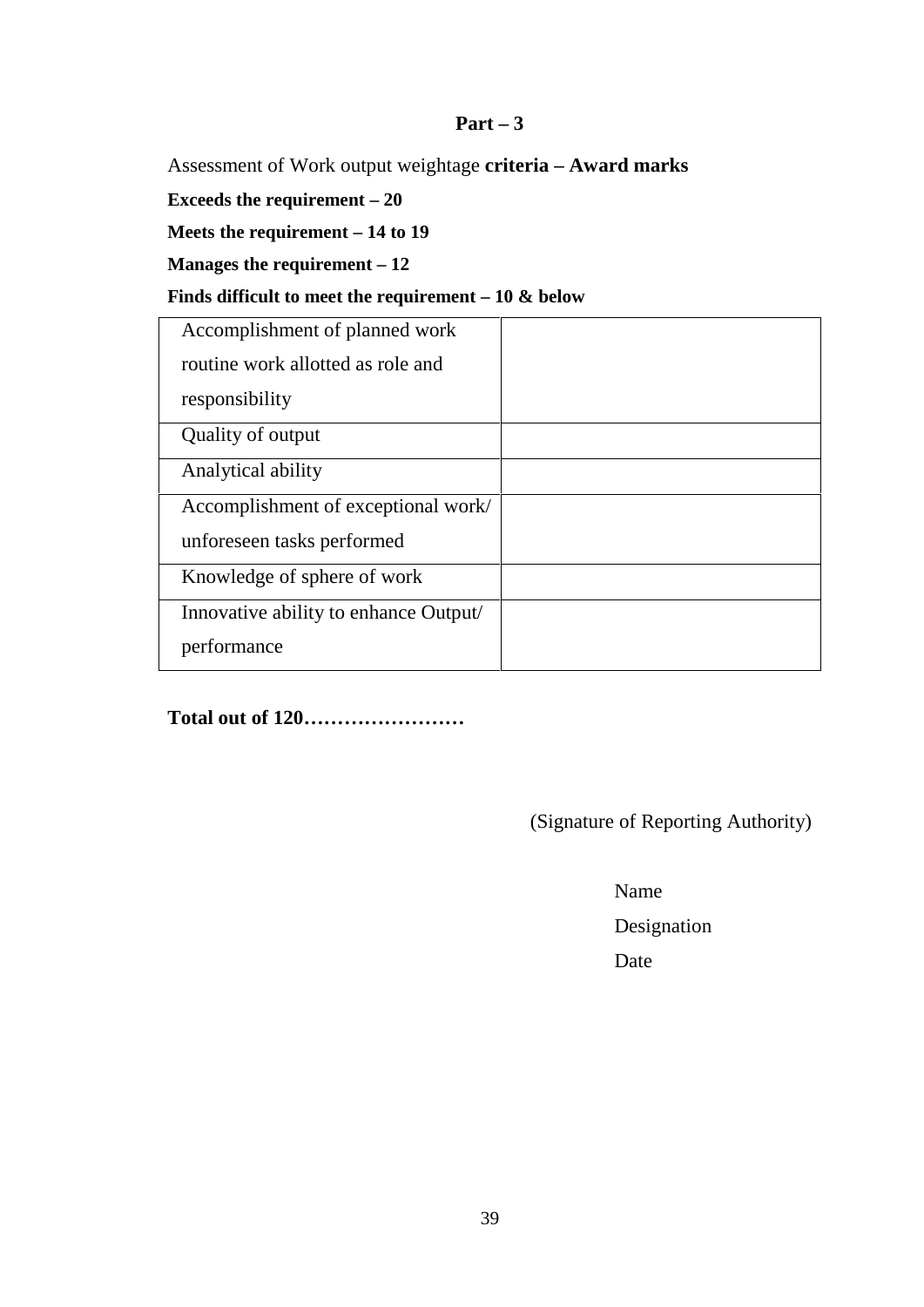# **a) PEN-PICTURE OF THE EXECUTIVE REPORTED UPON BY REPORTING AUTHORITY**

The Reporting Authority is required to indicate his comments on the overall qualities of the Authority including areas of strengths and lesser strength and his attitude to work and also drawing attention to the qualities if any not covered by entries above

………………………………………………………………………………… ………………………………………………………………………………… ………………………………………………………………………………… …………………………………………………………………………………

**Assessment points of Part 2 & Part 3 Part 2 out of 160 ………….. Part 3 out of 120 ……………. Grand Total out of 280 ………….**

Grading (To be written in words and not to be indicated by tick mark)

| Outstanding - 224 | $\sqrt{\frac{3600d-196}{1000d-168}}$ to |     | Below Good – |
|-------------------|-----------------------------------------|-----|--------------|
| & above           | to $223$                                | 195 | below 167    |

Grading…………………………………………………

(Signature of Reporting Authority)

Name

Designation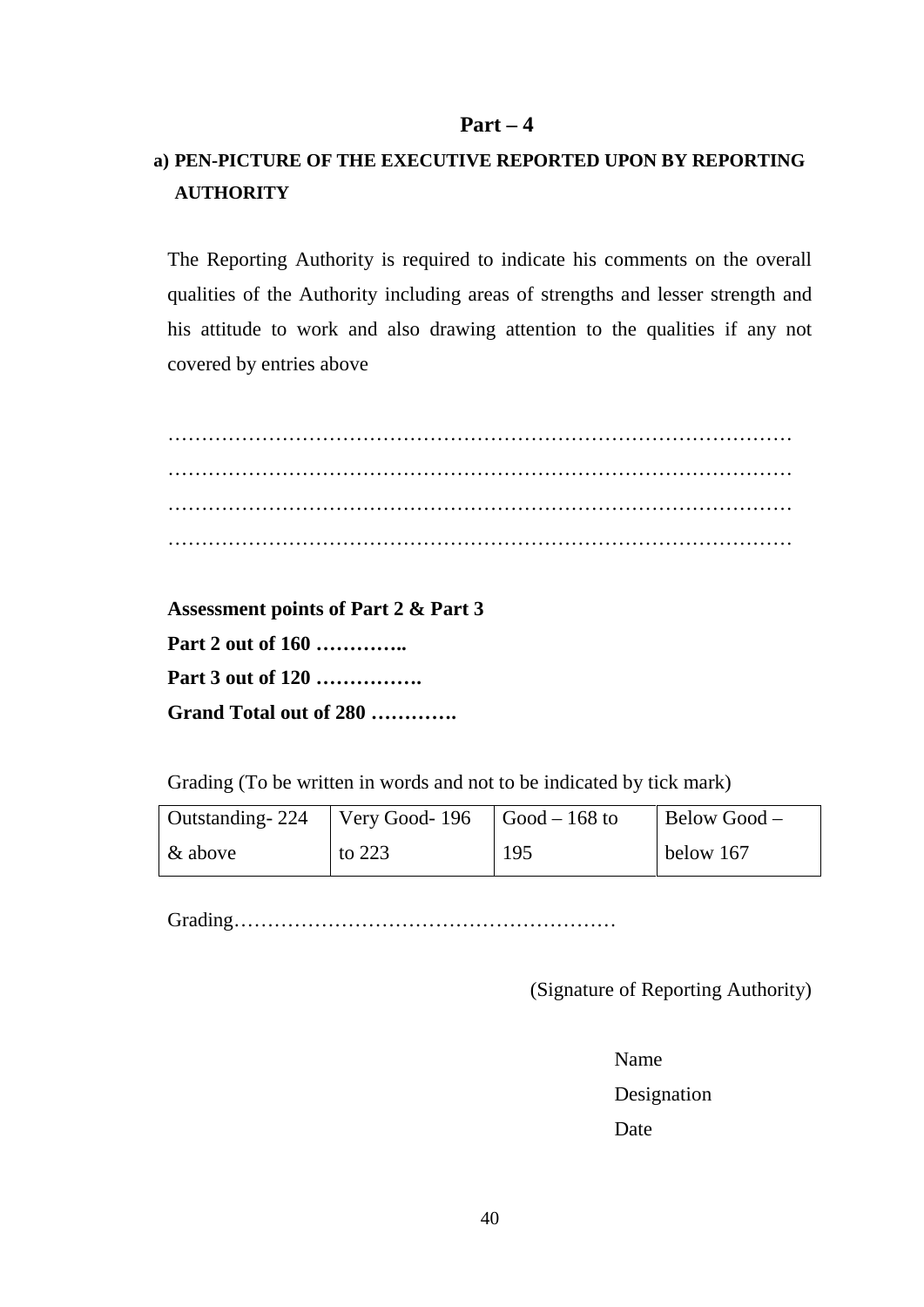#### (To be filled in by Reviewing Authority)

| Length of service period under the Reviewing       |  |
|----------------------------------------------------|--|
| Authority                                          |  |
| Do you agree with the assessment of the Reporting  |  |
| Authority? In case of disagreement, please award   |  |
| your marks against each column of part 3 and 4. In |  |
| a view to modify or add?                           |  |

Remarks of Reviewing Authority on the Pen Picture reflected by the Reporting Authority

………………………………………………………………………………… ………………………………………………………………………………… ………………………………………………………………………………… ………………………………………………………………………………… **Assessment points of Part 2 & Part 3 Part 2 out of 160 ………….. Part 3 out of 120 ……………. Grand Total out of 280 ………….**

Grading (To be written in words and not to be indicated by tick mark)

| Outstanding - 224 | $\sqrt{\frac{3600d-196}{196}}$ $\sqrt{\frac{360d-168t}{168}}$ |     | Below Good – |
|-------------------|---------------------------------------------------------------|-----|--------------|
| & above           | to $223$                                                      | 195 | below 167    |

Grading……………………………………

(Signature of Reviewing Authority)

Name

Designation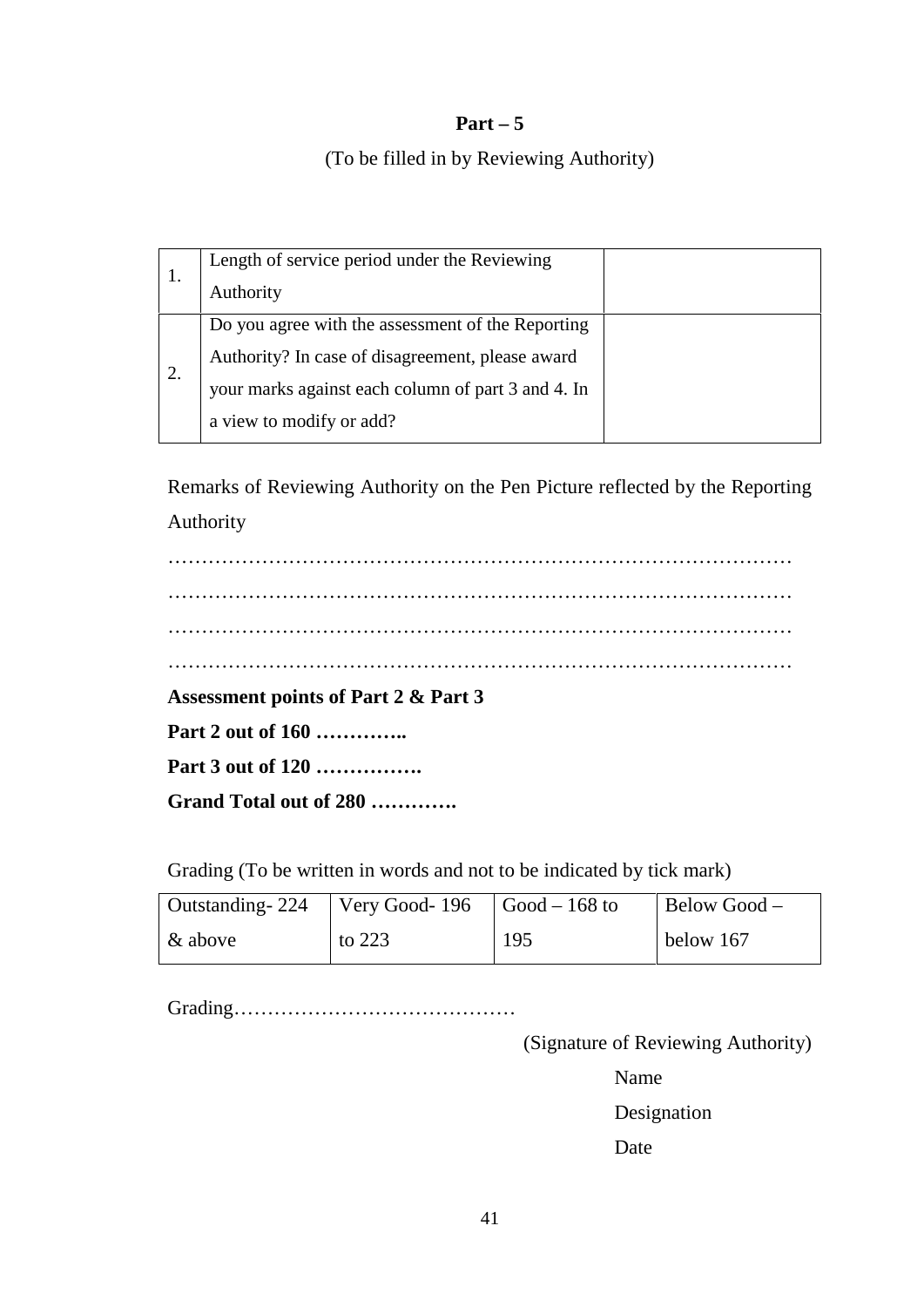(To be filled in by Accepting Authority)

Remarks and grading of Accepting authority: (state whether you agree with remarks of Reporting authority/Reviewing authority. Give reasons for disagreement and downgrading of assessment, if any)

Final grading (To be written in words and not to be indicated by tick mark)

| <b>Outstanding</b> | Very Good | boot | <b>Below Good</b> |
|--------------------|-----------|------|-------------------|
|--------------------|-----------|------|-------------------|

Final Grading…………………………………………………

(Signature of Accepting Authority)

Name

Designation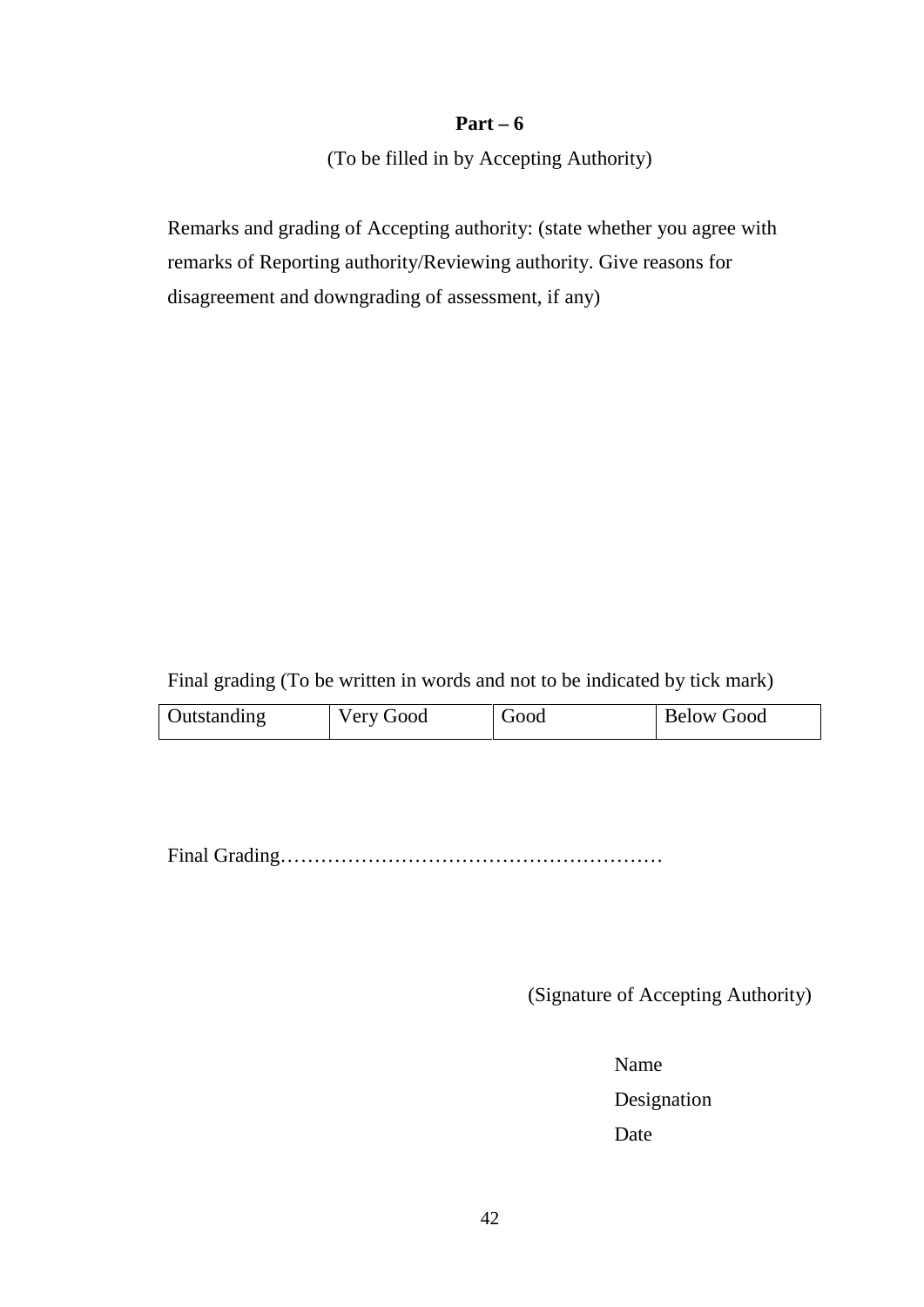#### **SUGGESTED**

# **ANNUAL PERFORMANCE ASSESSMENT REPORT (APAR) IN RESPECT OF THE NON- EXECUTIVE STAFF**

Report for the period from to .

#### **PERSONAL DATA**

#### **(To be filled by office)**

- 1. Name of the Non-Executive
- 2. Designation
- 3. Date of birth
- 4. Date of continuous appointment to present grade (Rank)
- 5. Education Qualification
- 6. Training programs attended

#### **Part – 1**

# (To be filled in by the Reporting)

| 1.               | Appearance and bearing                    |  |
|------------------|-------------------------------------------|--|
| 2.               | Character & Integrity                     |  |
| 3.               | Ability to detect and expose malpractices |  |
| $\overline{4}$ . | Gender Attitude                           |  |
| 5.               | <b>State of Health</b>                    |  |

(Signature of the Reporting Authority)

Name

Designation

Date

(Office Seal)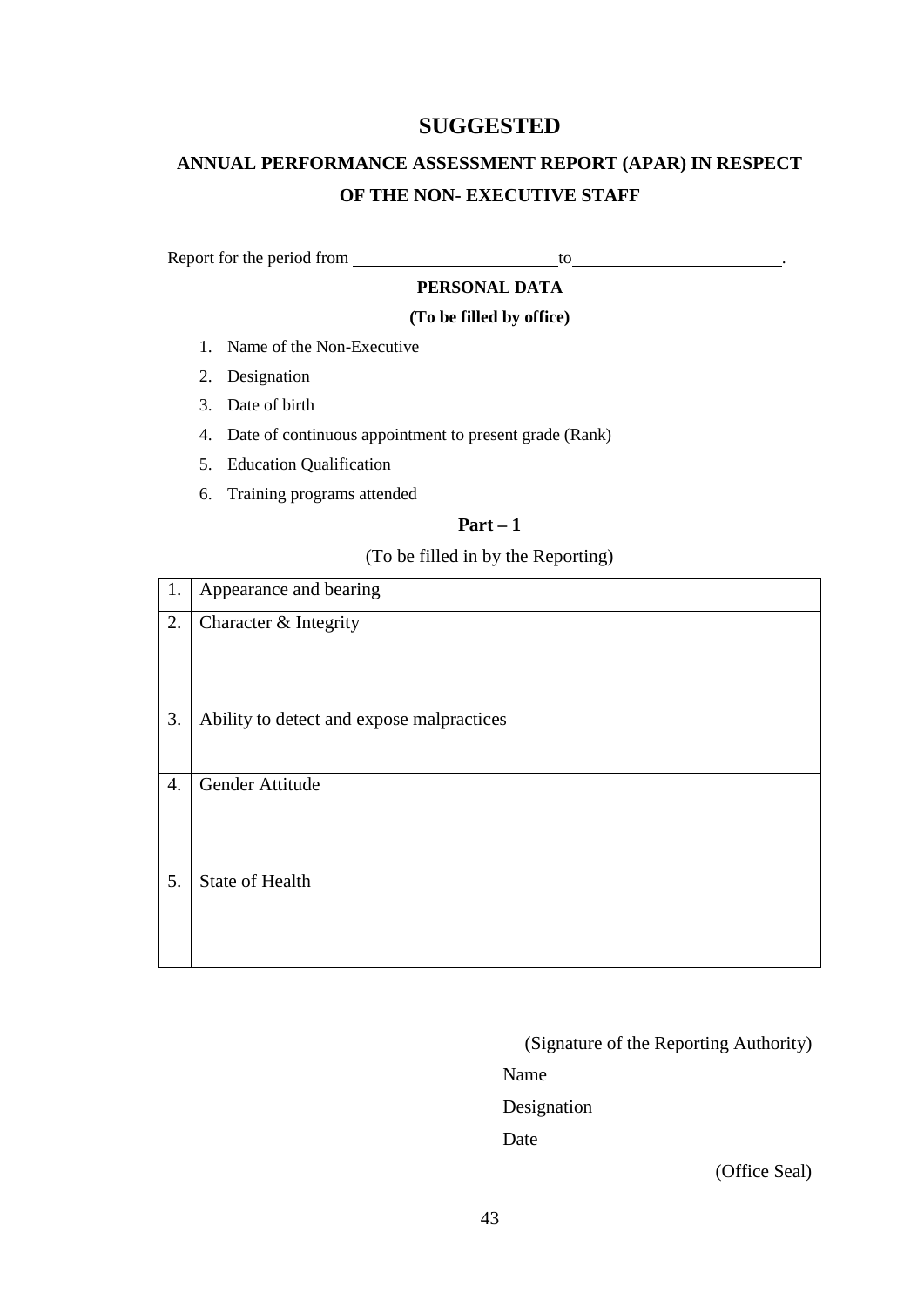**Assessment of personal attributes on weightage criteria – Award marks**

**Exceeds the requirement – 10**

**Meets the requirement – 7 to 9**

**Manages the requirement – 6**

#### **Finds difficult to meet the requirement – 5 & below**

| Attitude to work                               |  |
|------------------------------------------------|--|
| Sense of responsibility                        |  |
| Maintenance of Discipline                      |  |
| <b>Communication skills</b>                    |  |
| Leadership qualities                           |  |
| Capacity to work in team spirit                |  |
| Capacity to work in time limit                 |  |
| Inter – personal relations                     |  |
| Aptitude and potential                         |  |
| Courage – physical and moral                   |  |
| Knowledge of Rules/Regulations/                |  |
| Procedures in the area of function and ability |  |
| to apply them correctly                        |  |
| Strategic planning ability                     |  |
| Decision-making ability                        |  |
| Co-ordination ability                          |  |
| Ability to motivate and develop subordinates   |  |
| Initiative                                     |  |

## **Total out of 160……………..**

(Signature of Reporting Authority)

Name

Designation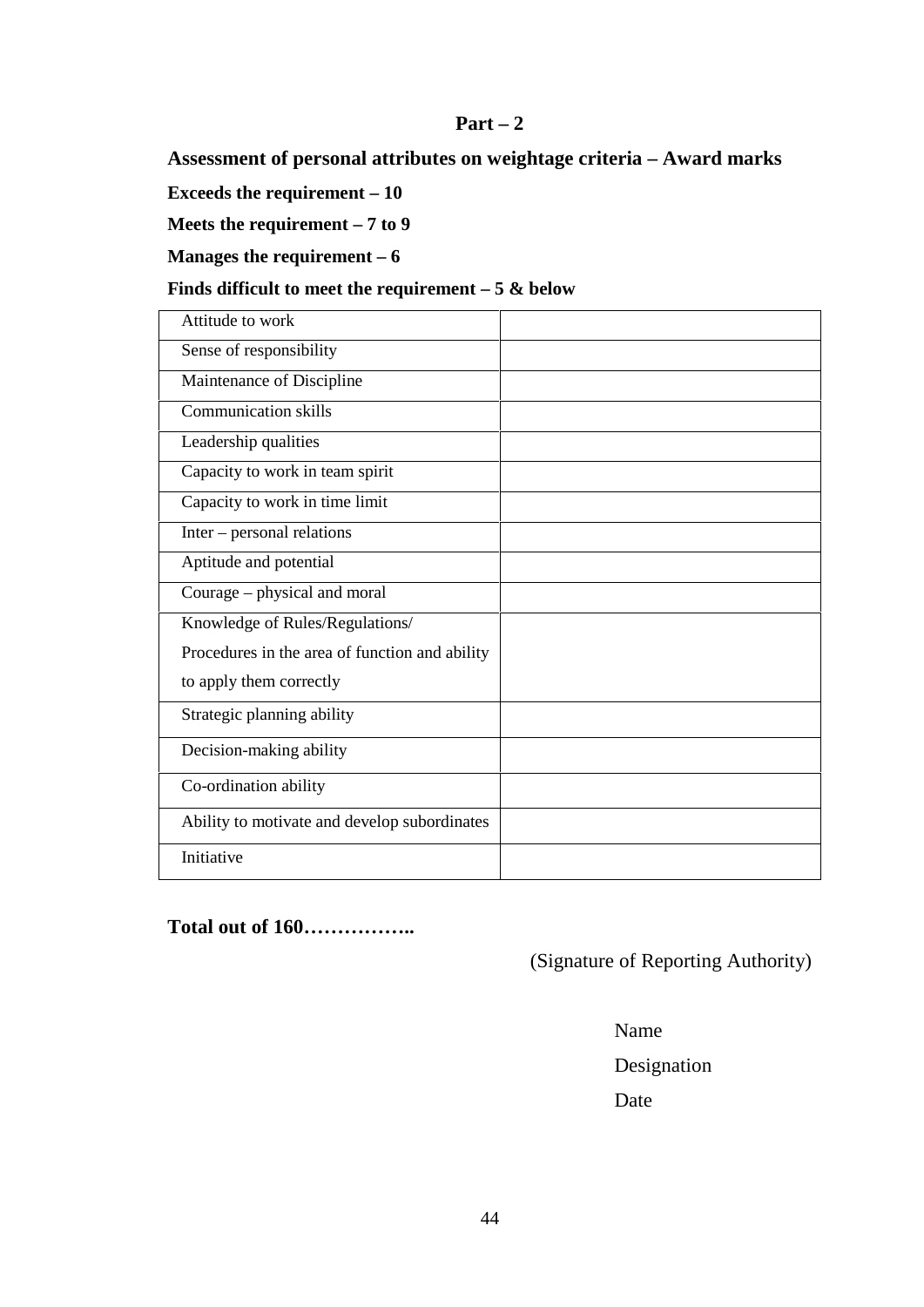Assessment of Work output weightage **criteria – Award marks**

**Exceeds the requirement – 20**

**Meets the requirement – 14 to 19**

**Manages the requirement – 12 to 13**

#### **Finds difficult to meet the requirement – 10 & below**

| Accomplishment of planned work        |  |
|---------------------------------------|--|
| routine work allotted as role and     |  |
| responsibility                        |  |
| Quality of output                     |  |
| Analytical ability                    |  |
| Accomplishment of exceptional work/   |  |
| unforeseen tasks performed            |  |
| Knowledge of sphere of work           |  |
| Innovative ability to enhance Output/ |  |
| performance                           |  |

**Total out of 120……………………**

(Signature of Reporting Authority)

Name

Designation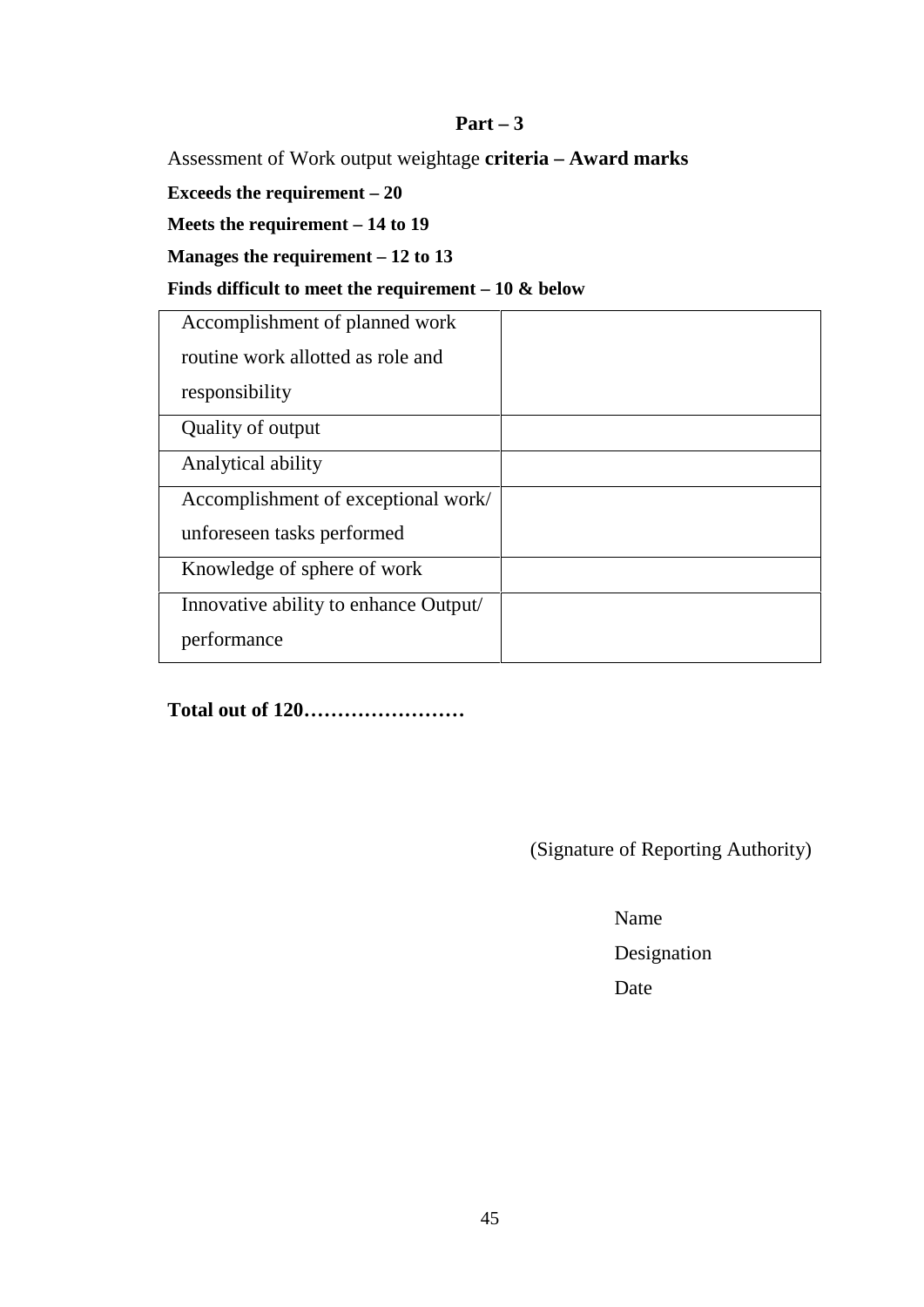# **b) PEN-PICTURE OF THE NON-EXECUTIVE REPORTED UPON BY REPORTING AUTHORITY**

The Reporting Authority is required to indicate his comments on the overall qualities of the Authority including areas of strengths and lesser strength and his attitude to work and also drawing attention to the qualities if any not covered by entries above

………………………………………………………………………………… ………………………………………………………………………………… ………………………………………………………………………………… ………………………………………………………………………………… ………………………………

**Assessment points of Part 2 & Part 3 Part 2 out of 160 ………….. Part 3 out of 120 ……………. Grand Total out of 280 ………….**

Grading (To be written in words and not to be indicated by tick mark)

| Outstanding - 224 | Very Good-196 $\vert$ Good – 168 to |     | Below Good – |  |
|-------------------|-------------------------------------|-----|--------------|--|
| $\&$ above        | to $223$                            | 195 | below 167    |  |

Grading…………………………………………………

(Signature of Reporting Authority)

Name

Designation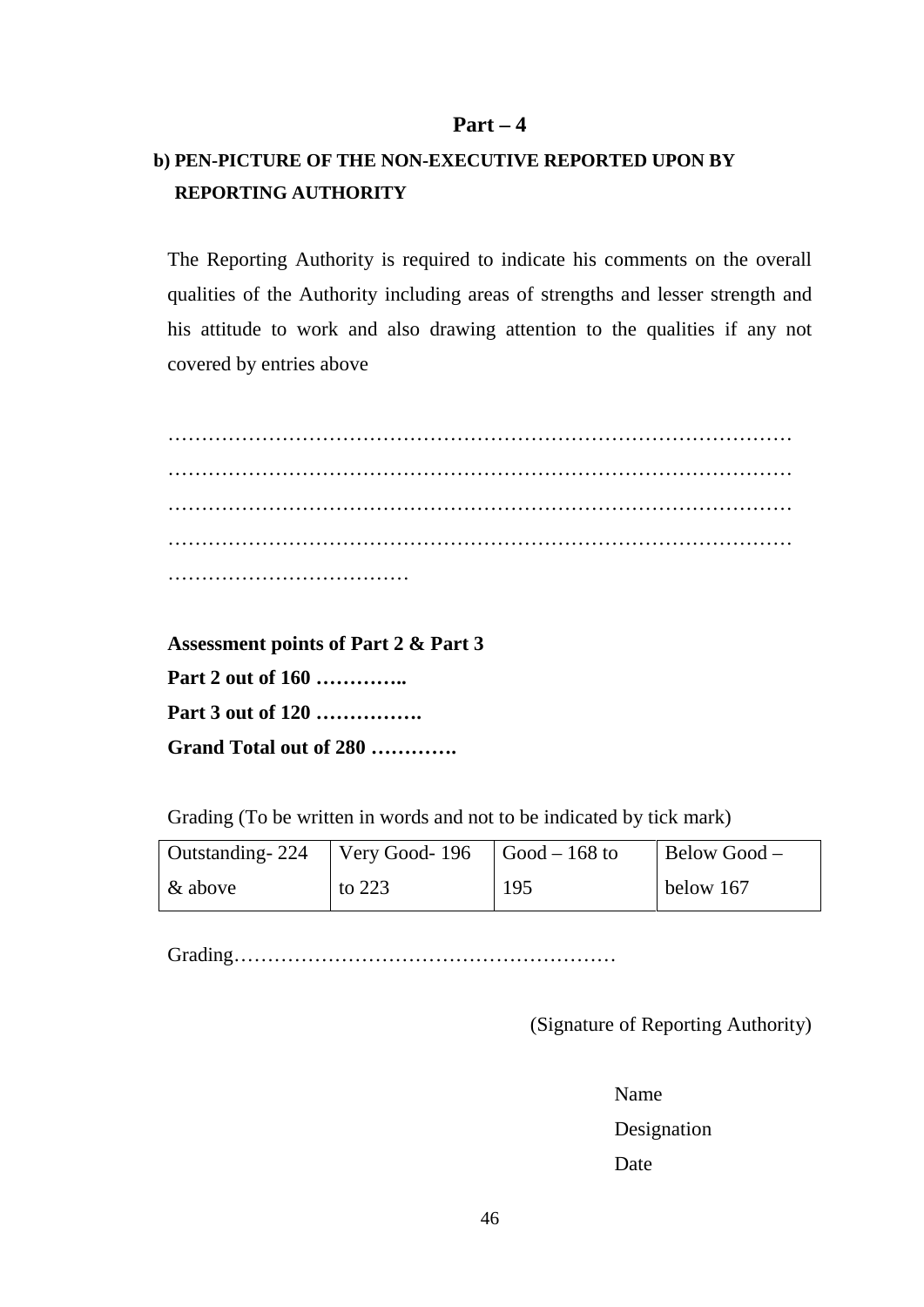#### **ACCEPTING AUTHORITY**

Remarks and grading of Accepting authority: (state whether you agree with remarks of Reporting authority/Reviewing authority. Give reasons for disagreement and downgrading of assessment, if any)

Final grading (To be written in words and not to be indicated by tick mark)

| <b>Outstanding</b> | Very Good | boot | <b>Below Good</b> |
|--------------------|-----------|------|-------------------|
|--------------------|-----------|------|-------------------|

Final Grading…………………………………………………

(Signature of Accepting Authority)

Name

Designation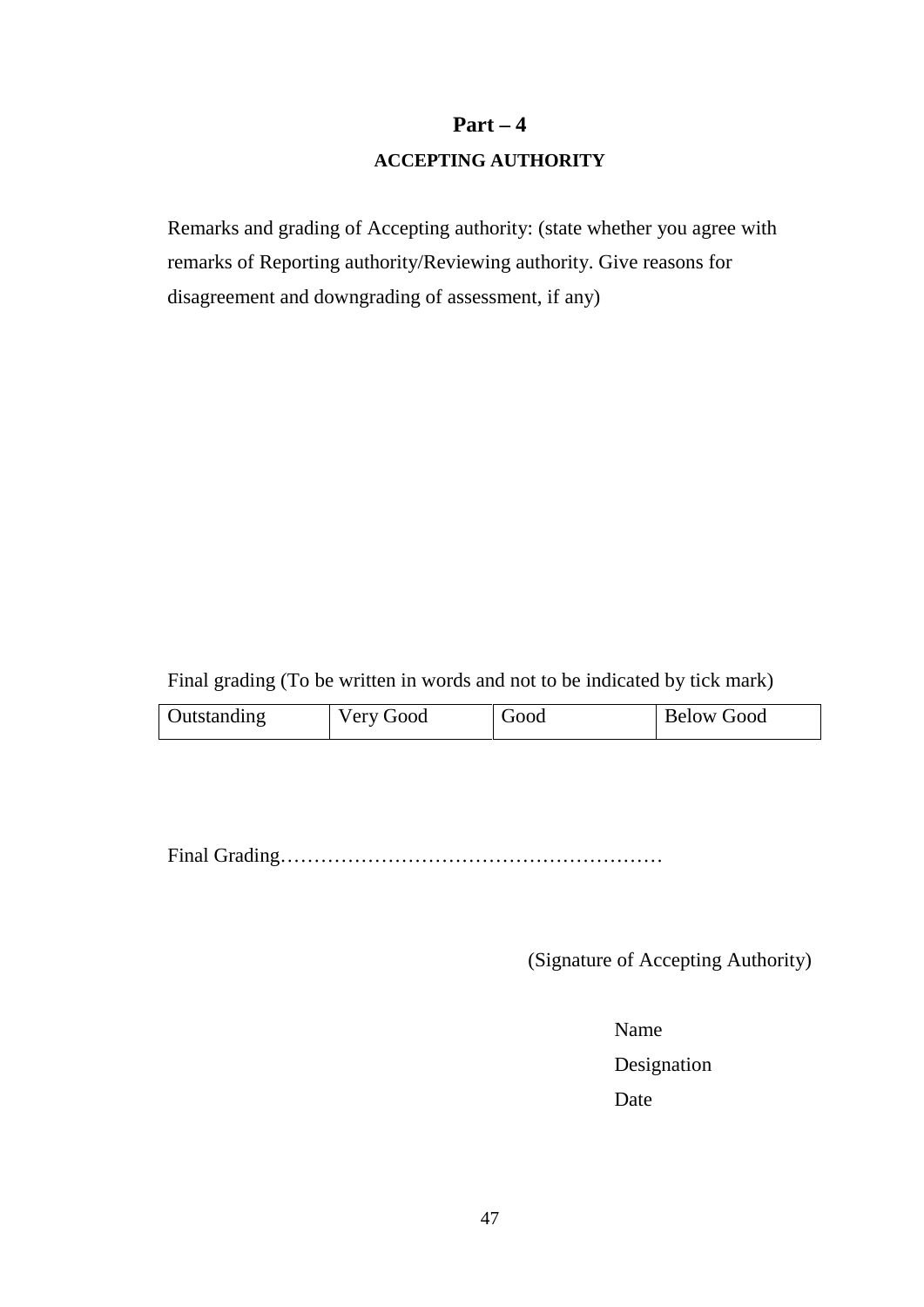#### (To be filled in by Reviewing Authority)

| Length of service period under the Reviewing       |  |
|----------------------------------------------------|--|
| Authority                                          |  |
| Do you agree with the assessment of the Reporting  |  |
| Authority? In case of disagreement, please award   |  |
| your marks against each column of part 3 and 4. In |  |
| a view to modify or add?                           |  |

Remarks of Reviewing Authority on the Pen Picture reflected by the Reporting Authority

………………………………………………………………………………… ………………………………………………………………………………… ………………………………………………………………………………… ………………………………………………………………………………… **Assessment points of Part 2 & Part 3 Part 2 out of 160 ………….. Part 3 out of 120 ……………. Grand Total out of 280 ………….**

Grading (To be written in words and not to be indicated by tick mark)

| Outstanding - 224 | $\sqrt{\frac{3600d-196}{196}}$ $\sqrt{\frac{360d-168t}{168}}$ |     | Below Good – |
|-------------------|---------------------------------------------------------------|-----|--------------|
| & above           | to $223$                                                      | 195 | below 167    |

Grading……………………………………

(Signature of Reviewing Authority)

Name

Designation